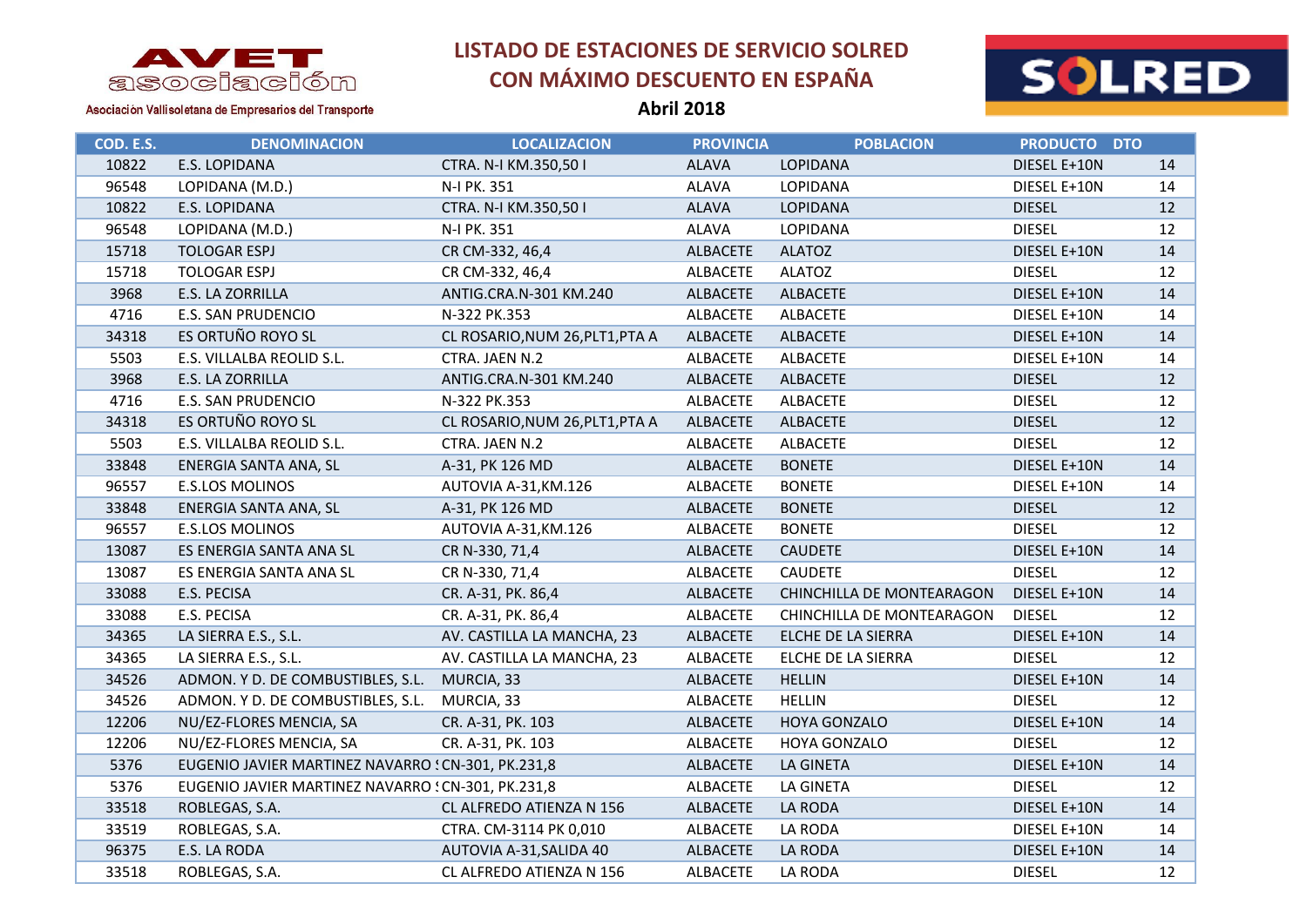

**Abril 2018**



| 33519 | ROBLEGAS, S.A.               | CTRA. CM-3114 PK 0,010                  | <b>ALBACETE</b> | LA RODA                  | <b>DIESEL</b> | 12 |
|-------|------------------------------|-----------------------------------------|-----------------|--------------------------|---------------|----|
| 96375 | E.S. LA RODA                 | AUTOVIA A-31, SALIDA 40                 | <b>ALBACETE</b> | LA RODA                  | <b>DIESEL</b> | 12 |
| 33613 | E.S.MILLA S.L.               | AVDA.DE LEVANTE,15                      | <b>ALBACETE</b> | <b>MADRIGUERAS</b>       | DIESEL E+10N  | 14 |
| 33613 | E.S.MILLA S.L.               | AVDA.DE LEVANTE,15                      | ALBACETE        | <b>MADRIGUERAS</b>       | <b>DIESEL</b> | 12 |
| 7155  | E.S.SAN PRUDENCIO S.L.       | NACIONAL, 301 MADRID-CARTAGEN, ALBACETE |                 | <b>MINAYA</b>            | DIESEL E+10N  | 14 |
| 7155  | E.S.SAN PRUDENCIO S.L.       | NACIONAL, 301 MADRID-CARTAGEN, ALBACETE |                 | <b>MINAYA</b>            | <b>DIESEL</b> | 12 |
| 33392 | GASOGAS CALEFACCION S.L.U    | CR N310, 137,7                          | ALBACETE        | VILLARROBLEDO            | DIESEL E+10N  | 14 |
| 33392 | GASOGAS CALEFACCION S.L.U    | CR N310, 137,7                          | ALBACETE        | VILLARROBLEDO            | <b>DIESEL</b> | 12 |
| 96900 | AREA SALIDA 129, SL          | CR. A-43 PK. 129                        | <b>ALBACETE</b> | VILLARROBLEDO (ALBACETE) | DIESEL E+10N  | 14 |
| 96900 | AREA SALIDA 129, SL          | CR. A-43 PK. 129                        | <b>ALBACETE</b> | VILLARROBLEDO (ALBACETE) | <b>DIESEL</b> | 12 |
| 7360  | E.S. GLEM AGOST              | CTR.SAN VICENTE-AGOST, PK-11            | <b>ALICANTE</b> | <b>AGOST</b>             | DIESEL E+10N  | 14 |
| 7360  | E.S. GLEM AGOST              | CTR.SAN VICENTE-AGOST, PK-11            | <b>ALICANTE</b> | <b>AGOST</b>             | <b>DIESEL</b> | 12 |
| 34150 | E.S. ALICANTE                | CTRA. OCAñA PK 408,800                  | <b>ALICANTE</b> | <b>ALICANTE</b>          | DIESEL E+10N  | 14 |
| 13474 | <b>GASOLPER SL</b>           | CRTA MARDRID ESQ RIO JUCAR 19           | <b>ALICANTE</b> | <b>ALICANTE</b>          | DIESEL E+10N  | 14 |
| 96089 | E.S. RABASA                  | AVDA. DE LA UNIVERSIDAD                 | <b>ALICANTE</b> | <b>ALICANTE</b>          | DIESEL E+10N  | 14 |
| 34150 | E.S. ALICANTE                | CTRA. OCAñA PK 408,800                  | <b>ALICANTE</b> | <b>ALICANTE</b>          | <b>DIESEL</b> | 12 |
| 13474 | <b>GASOLPER SL</b>           | CRTA MARDRID ESQ RIO JUCAR 19           | <b>ALICANTE</b> | <b>ALICANTE</b>          | <b>DIESEL</b> | 12 |
| 96089 | E.S. RABASA                  | AVDA. DE LA UNIVERSIDAD                 | <b>ALICANTE</b> | <b>ALICANTE</b>          | <b>DIESEL</b> | 12 |
| 10759 | E.S. GLEM BIAR               | CTRA. ALCOY-VILLENA KM.38,228           | <b>ALICANTE</b> | <b>BIAR</b>              | DIESEL E+10N  | 14 |
| 10759 | E.S. GLEM BIAR               | CTRA. ALCOY-VILLENA KM.38,228           | <b>ALICANTE</b> | <b>BIAR</b>              | <b>DIESEL</b> | 12 |
| 33516 | PETROSAN 2010, S.L.          | CT. N-340, PK-693                       | <b>ALICANTE</b> | CALLOSA DE SEGURA        | DIESEL E+10N  | 14 |
| 33516 | PETROSAN 2010, S.L.          | CT. N-340, PK-693                       | <b>ALICANTE</b> | CALLOSA DE SEGURA        | <b>DIESEL</b> | 12 |
| 33752 | E.S. GLEM CASTALLA 1         | AVDA.DE IBI,80                          | <b>ALICANTE</b> | <b>CASTALLA</b>          | DIESEL E+10N  | 14 |
| 96843 | E.S. GLEM CASTALLA 2         | CR CV-815 PK 5,7                        | <b>ALICANTE</b> | <b>CASTALLA</b>          | DIESEL E+10N  | 14 |
| 33752 | E.S. GLEM CASTALLA 1         | AVDA.DE IBI,80                          | <b>ALICANTE</b> | <b>CASTALLA</b>          | <b>DIESEL</b> | 12 |
| 96843 | E.S. GLEM CASTALLA 2         | CR CV-815 PK 5,7                        | <b>ALICANTE</b> | CASTALLA                 | <b>DIESEL</b> | 12 |
| 13198 | E.S. CREVILLENTE             | AU AL-MU PK 722,4                       | <b>ALICANTE</b> | <b>CREVILLENTE</b>       | DIESEL E+10N  | 14 |
| 13198 | E.S. CREVILLENTE             | AU AL-MU PK 722,4                       | <b>ALICANTE</b> | CREVILLENTE              | <b>DIESEL</b> | 12 |
| 33464 | E.S. DAVID RAMIREZ PARRALEJO | CR 855 PK 8,3                           | <b>ALICANTE</b> | <b>ELCHE</b>             | DIESEL E+10N  | 14 |
| 33464 | E.S. DAVID RAMIREZ PARRALEJO | CR 855 PK 8,3                           | <b>ALICANTE</b> | <b>ELCHE</b>             | <b>DIESEL</b> | 12 |
| 96391 | E.S. ORIHUELA                | CR. N-340 KM. 688,6                     | <b>ALICANTE</b> | ORIHUELA                 | DIESEL E+10N  | 14 |
| 96391 | E.S. ORIHUELA                | CR. N-340 KM. 688,6                     | <b>ALICANTE</b> | ORIHUELA                 | <b>DIESEL</b> | 12 |
| 33067 | PETRO.CARIBA, S.L.           | C/ SERRANIA, 28                         | <b>ALICANTE</b> | <b>REBOLLEDO</b>         | DIESEL E+10N  | 14 |
| 33067 | PETRO.CARIBA, S.L.           | C/ SERRANIA, 28                         | <b>ALICANTE</b> | REBOLLEDO                | <b>DIESEL</b> | 12 |
| 96129 | E.S. GLEM GRANADINA          | CR. CV-909, PK. 4,2                     | <b>ALICANTE</b> | SAN ISIDRO DE ALBATER    | DIESEL E+10N  | 14 |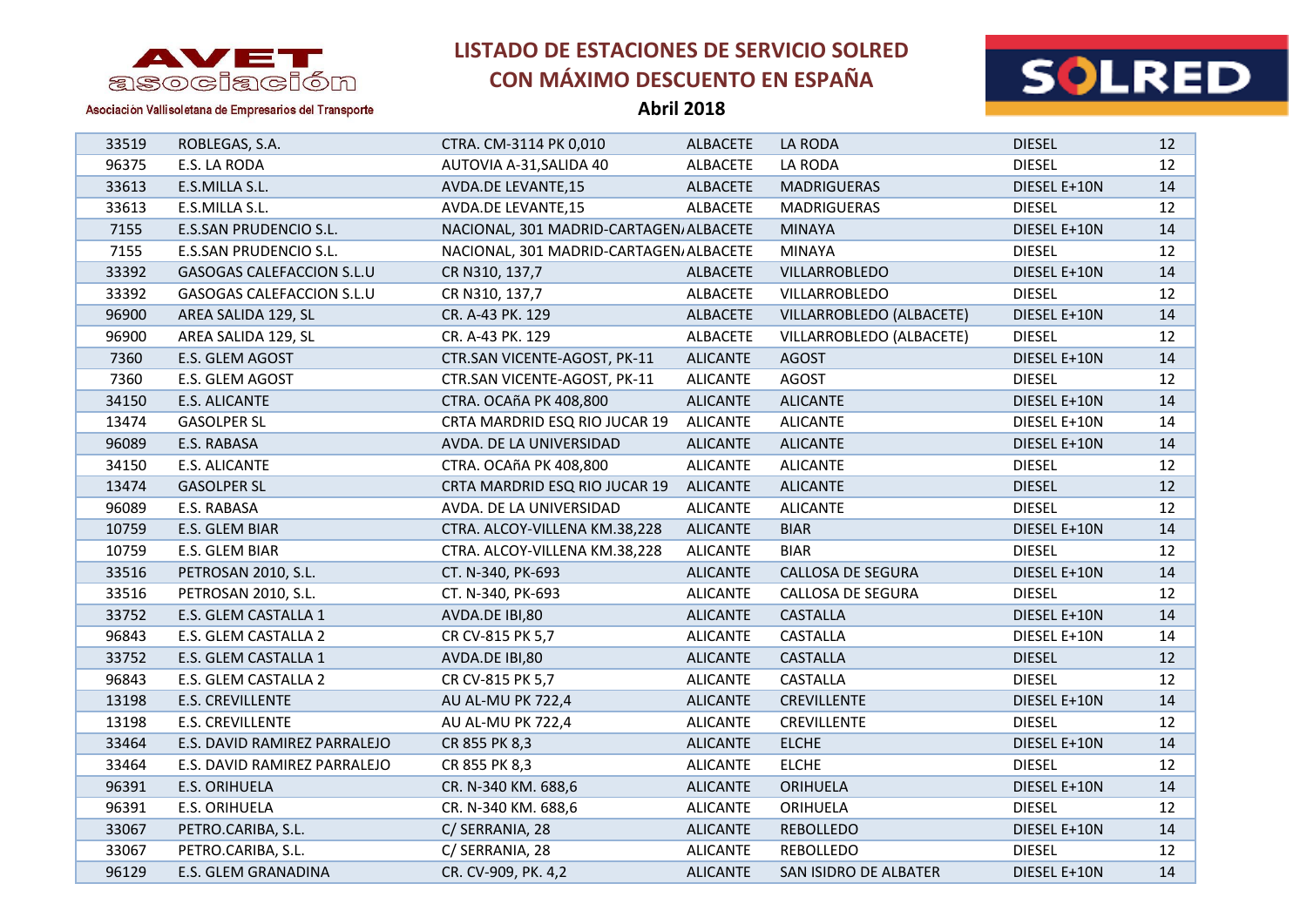

**Abril 2018**



| 96129 | E.S. GLEM GRANADINA         | CR. CV-909, PK. 4,2                      | <b>ALICANTE</b> | SAN ISIDRO DE ALBATER | <b>DIESEL</b> | 12 |
|-------|-----------------------------|------------------------------------------|-----------------|-----------------------|---------------|----|
| 33924 | E.S. GLEM R-2A              | CTRA. N-330, PK-356,8                    | <b>ALICANTE</b> | <b>VILLENA</b>        | DIESEL E+10N  | 14 |
| 33926 | E.S. GLEM EL JARDIN         | CTRA. DE YECLA, 6                        | <b>ALICANTE</b> | VILLENA               | DIESEL E+10N  | 14 |
| 96886 | E.S.GLEM R-2B               | AUTOVIA DE ALICANTE, PK 53               | <b>ALICANTE</b> | <b>VILLENA</b>        | DIESEL E+10N  | 14 |
| 33924 | E.S. GLEM R-2A              | CTRA. N-330, PK-356,8                    | <b>ALICANTE</b> | VILLENA               | <b>DIESEL</b> | 12 |
| 33926 | E.S. GLEM EL JARDIN         | CTRA. DE YECLA, 6                        | <b>ALICANTE</b> | <b>VILLENA</b>        | <b>DIESEL</b> | 12 |
| 96886 | E.S.GLEM R-2B               | AUTOVIA DE ALICANTE, PK 53               | <b>ALICANTE</b> | VILLENA               | <b>DIESEL</b> | 12 |
| 12421 | JOSE ANTONIO SANCHEZ MARTIN | AV. OASIS, 260                           | <b>ALMERIA</b>  | EL EJIDO              | DIESEL E+10N  | 14 |
| 12421 | JOSE ANTONIO SANCHEZ MARTIN | AV. OASIS, 260                           | ALMERIA         | EL EJIDO              | <b>DIESEL</b> | 12 |
| 96163 | CIUDAD TTES. PONIENTE, S.L  | N-340 PK 420,7.AV CANTINAS 2             | ALMERIA         | LA MOJONERA           | DIESEL E+10N  | 14 |
| 96163 | CIUDAD TTES. PONIENTE, S.L  | N-340 PK 420,7.AV CANTINAS 2             | ALMERIA         | LA MOJONERA           | <b>DIESEL</b> | 12 |
| 96058 | E.S. J. CARRION             | CTRA.N-340,E-15 PK-471                   | <b>ALMERIA</b>  | <b>NIJAR</b>          | DIESEL E+10N  | 14 |
| 96058 | E.S. J. CARRION             | CTRA.N-340,E-15 PK-471                   | ALMERIA         | <b>NIJAR</b>          | <b>DIESEL</b> | 12 |
| 33803 | E.S.MONT-SACRO S.A.         | CTRA.N-630 KM.436                        | <b>ASTURIAS</b> | ARGAME-MORCIN         | DIESEL E+10N  | 14 |
| 33803 | E.S.MONT-SACRO S.A.         | CTRA.N-630 KM.436                        | <b>ASTURIAS</b> | ARGAME-MORCIN         | <b>DIESEL</b> | 12 |
| 33304 | CANIVELL COMBUSTIBLES S.L.U | AVDA. LUGO, 24                           | <b>ASTURIAS</b> | <b>AVILES</b>         | DIESEL E+10N  | 14 |
| 33304 | CANIVELL COMBUSTIBLES S.L.U | AVDA. LUGO, 24                           | <b>ASTURIAS</b> | <b>AVILES</b>         | <b>DIESEL</b> | 12 |
| 96731 | CANIVELL COMBUSTIBLES S.L.U | CR.AS-238 P.K 0,8(PARQUE EMPR)           | <b>ASTURIAS</b> | AVILÉS (ASTURIAS)     | DIESEL E+10N  | 14 |
| 96731 | CANIVELL COMBUSTIBLES S.L.U | CR.AS-238 P.K 0,8(PARQUE EMPR)           | <b>ASTURIAS</b> | AVILÉS (ASTURIAS)     | <b>DIESEL</b> | 12 |
| 31302 | E.S. LA MORRA S.L.          | AS-114 PK.1                              | <b>ASTURIAS</b> | CANGAS DE ONIS        | <b>DIESEL</b> | 12 |
| 11447 | CERDEÑO                     | CTRA. N-634, KM. 206.8                   | <b>ASTURIAS</b> | CERDEÑO               | DIESEL E+10N  | 14 |
| 11447 | <b>CERDEÑO</b>              | CTRA. N-634, KM. 206.8                   | <b>ASTURIAS</b> | <b>CERDEÑO</b>        | <b>DIESEL</b> | 12 |
| 33479 | E.S. EL PERAL               | CTRA. N-634 PK.283,8                     | <b>ASTURIAS</b> | <b>COLOMBRES</b>      | <b>DIESEL</b> | 12 |
| 33286 | E.S. EL ENTREGO             | AVDA. DE LA VEGA, 139                    | <b>ASTURIAS</b> | EL ENTREGO            | DIESEL E+10N  | 14 |
| 33286 | E.S. EL ENTREGO             | AVDA. DE LA VEGA, 139                    | <b>ASTURIAS</b> | EL ENTREGO            | <b>DIESEL</b> | 12 |
| 33306 | E.S. PUMARIN                | AVDA CONSTITUCION, 220                   | <b>ASTURIAS</b> | <b>GIJON</b>          | DIESEL E+10N  | 14 |
| 33306 | E.S. PUMARIN                | AVDA CONSTITUCION, 220                   | <b>ASTURIAS</b> | <b>GIJON</b>          | <b>DIESEL</b> | 12 |
| 10977 | E.S. SAN ROMAN GARCIA S.L.  | N-634, PK-347                            | <b>ASTURIAS</b> | <b>GRANDA-SIERO</b>   | DIESEL E+10N  | 14 |
| 10977 | E.S. SAN ROMAN GARCIA S.L.  | N-634, PK-347                            | <b>ASTURIAS</b> | GRANDA-SIERO          | <b>DIESEL</b> | 12 |
| 97048 | E.S. PETROPRIN, S.L.        | AU. AS-I, PK 19 SALIDA NOREÑA            | <b>ASTURIAS</b> | LA FERRERA-SIERO      | DIESEL E+10N  | 14 |
| 97048 | E.S. PETROPRIN, S.L.        | AU. AS-I, PK 19 SALIDA NOREÑA            | <b>ASTURIAS</b> | LA FERRERA-SIERO      | <b>DIESEL</b> | 12 |
| 12080 | E.S. SILVOTA                | PEñASANTA CC1 POLG.IND. SILVOTA ASTURIAS |                 | LLANERA               | DIESEL E+10N  | 14 |
| 12080 | E.S. SILVOTA                | PEÑASANTA CC1 POLG.IND. SILVOTA ASTURIAS |                 | LLANERA               | <b>DIESEL</b> | 12 |
| 34544 | ES FAGRA SL                 | AVENIDA GIJON, 70                        | <b>ASTURIAS</b> | <b>LLARANES</b>       | DIESEL E+10N  | 14 |
| 34544 | <b>ES FAGRA SL</b>          | AVENIDA GIJON, 70                        | <b>ASTURIAS</b> | <b>LLARANES</b>       | <b>DIESEL</b> | 12 |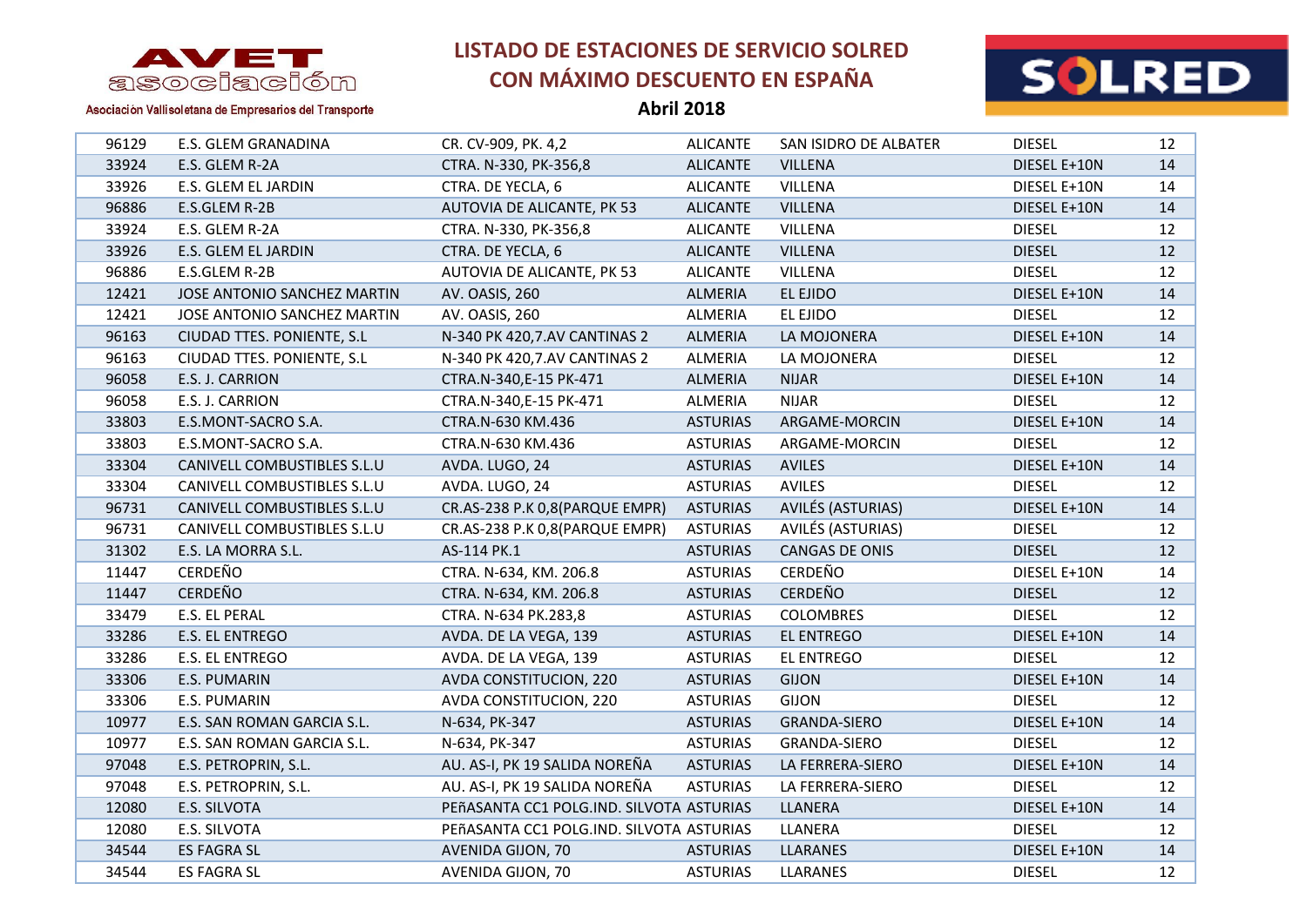



Asociación Vallisoletana de Empresarios del Transporte

| 11458 | E.S.LUGONES                                                  | CTRA.SI-3 PK 2,2 (NAÓN-VIELLA)             | <b>ASTURIAS</b> | <b>LUGONES</b>           | DIESEL E+10N  | 14 |
|-------|--------------------------------------------------------------|--------------------------------------------|-----------------|--------------------------|---------------|----|
| 11458 | E.S.LUGONES                                                  | CTRA.SI-3 PK 2,2 (NAÓN-VIELLA)             | <b>ASTURIAS</b> | <b>LUGONES</b>           | <b>DIESEL</b> | 12 |
| 33923 | E.S. DIBLAN, S.A.                                            | CTRA.N-634 PK.386,500                      | <b>ASTURIAS</b> | <b>MARCENADO</b>         | DIESEL E+10N  | 14 |
| 33923 | E.S. DIBLAN, S.A.                                            | CTRA.N-634 PK.386,500                      | <b>ASTURIAS</b> | MARCENADO                | <b>DIESEL</b> | 12 |
| 96019 | E.S. MIERES                                                  | P.I. VEGA DE ARRIBA, SN                    | <b>ASTURIAS</b> | <b>MIERES</b>            | DIESEL E+10N  | 14 |
| 96019 | E.S. MIERES                                                  | P.I. VEGA DE ARRIBA, SN                    | <b>ASTURIAS</b> | <b>MIERES</b>            | <b>DIESEL</b> | 12 |
| 33546 | GRA. BLANCO INVERSIONES Y SERVICIO: CL BARRIO DE ARROXO, S/N |                                            | <b>ASTURIAS</b> | <b>MIERES</b>            | <b>DIESEL</b> | 12 |
| 33307 | E.S. PONTON DE VAQUEROS                                      | PONTON DE VAQUEROS, S.N.                   | <b>ASTURIAS</b> | <b>OVIEDO</b>            | DIESEL E+10N  | 14 |
| 33303 | E.S. FUENTESILA                                              | AUTOVIA OVIEDO-MIERES, KM.1                | <b>ASTURIAS</b> | <b>OVIEDO</b>            | DIESEL E+10N  | 14 |
| 33307 | E.S. PONTON DE VAQUEROS                                      | PONTON DE VAQUEROS, S.N.                   | <b>ASTURIAS</b> | <b>OVIEDO</b>            | <b>DIESEL</b> | 12 |
| 33303 | E.S. FUENTESILA                                              | AUTOVIA OVIEDO-MIERES, KM.1                | <b>ASTURIAS</b> | <b>OVIEDO</b>            | <b>DIESEL</b> | 12 |
| 15290 | LA MORRA, S.L                                                | CR AS-17 AVILES-P.TARNA, 18,6              | <b>ASTURIAS</b> | POSADA DE LLANERA        | <b>DIESEL</b> | 12 |
| 11953 | E.S. MONTSACRO                                               | PGN. I. DE RIAÑO I, PAR-I                  | <b>ASTURIAS</b> | RIAñO LANGREO            | DIESEL E+10N  | 14 |
| 11953 | E.S. MONTSACRO                                               | PGN. I. DE RIAÑO I, PAR-I                  | <b>ASTURIAS</b> | RIAñO LANGREO            | <b>DIESEL</b> | 12 |
| 3780  | RIDE, S.L.                                                   | AV DE PALACIO VALDES, S/N                  | <b>ASTURIAS</b> | RIBADESELLA              | <b>DIESEL</b> | 12 |
| 97034 | <b>GRA INVERSALAS S.L</b>                                    | ROTONDA DE CASAZORRINA S/N                 | <b>ASTURIAS</b> | <b>SALAS</b>             | <b>DIESEL</b> | 12 |
| 6320  | RIDE, S.L.                                                   | CL. AVENIDA CAMPON - SALINAS, 16 ASTURIAS  |                 | SALINAS - CASTRILLON     | <b>DIESEL</b> | 12 |
| 34364 | NESATELI GRUPO NEGOCIOS, S.L.                                | CR N-634, PK 299,1                         | <b>ASTURIAS</b> | SAN ROQUE DEL ACEBAL     | DIESEL E+10N  | 14 |
| 34364 | NESATELI GRUPO NEGOCIOS, S.L.                                | CR N-634, PK 299,1                         | <b>ASTURIAS</b> | SAN ROQUE DEL ACEBAL     | <b>DIESEL</b> | 12 |
| 31531 | GASOLINERA HNOS YANES, S.L.                                  | CR N-640, PK. 26                           | <b>ASTURIAS</b> | SAN TIRSO DE ABRES       | DIESEL E+10N  | 14 |
| 31531 | GASOLINERA HNOS YANES, S.L.                                  | CR N-640, PK. 26                           | <b>ASTURIAS</b> | SAN TIRSO DE ABRES       | <b>DIESEL</b> | 12 |
| 12176 | DIEGO MENENDEZ RIVERA                                        | CT AS-15 PK4,5                             | <b>ASTURIAS</b> | SANTIAGO DE LA BARCA     | DIESEL E+10N  | 14 |
| 12176 | DIEGO MENENDEZ RIVERA                                        | CT AS-15 PK4,5                             | <b>ASTURIAS</b> | SANTIAGO DE LA BARCA     | <b>DIESEL</b> | 12 |
| 13316 | E.S.GRA.BLANCO INVER.Y SERV, S.L.                            | CTRA. N-634, PK.353,7                      | <b>ASTURIAS</b> | SEVARES                  | <b>DIESEL</b> | 12 |
| 92823 | E.S. CARBURANTES NALON, S.L.                                 | AS 17 PK 48,5                              | <b>ASTURIAS</b> | SOTRONDIO                | DIESEL E+10N  | 14 |
| 92823 | E.S. CARBURANTES NALON, S.L.                                 | AS 17 PK 48,5                              | <b>ASTURIAS</b> | <b>SOTRONDIO</b>         | <b>DIESEL</b> | 12 |
| 34107 | E.S. EL ROBLEDO II                                           | A-66, PK-10                                | <b>ASTURIAS</b> | STA.ROSA-LLANERA         | DIESEL E+10N  | 14 |
| 34106 | E.S. ROBLEDO I                                               | A-66, PK-10                                | <b>ASTURIAS</b> | STA.ROSA-LLANERA         | DIESEL E+10N  | 14 |
| 34107 | E.S. EL ROBLEDO II                                           | A-66, PK-10                                | <b>ASTURIAS</b> | STA.ROSA-LLANERA         | <b>DIESEL</b> | 12 |
| 34106 | E.S. ROBLEDO I                                               | A-66, PK-10                                | <b>ASTURIAS</b> | STA.ROSA-LLANERA         | <b>DIESEL</b> | 12 |
| 96401 | E.S. MONTICO II                                              | A-8 PK 14 (M.I)                            | <b>ASTURIAS</b> | TAMÓN CARREÑO            | DIESEL E+10N  | 14 |
| 96401 | E.S. MONTICO II                                              | A-8 PK 14 (M.I)                            | <b>ASTURIAS</b> | TAMÓN CARREÑO            | <b>DIESEL</b> | 12 |
| 96400 | E.S. MONTICO I                                               | A-8 PK 401,50 M.D                          | <b>ASTURIAS</b> | TAMÓN CARREÑO (ASTURIAS) | DIESEL E+10N  | 14 |
| 96400 | E.S. MONTICO I                                               | A-8 PK 401,50 M.D                          | <b>ASTURIAS</b> | TAMÓN CARREÑO (ASTURIAS) | <b>DIESEL</b> | 12 |
| 96796 | <b>E.S. LOS CAMPONES</b>                                     | POL.IND.LOS CAMPONES, AS-19 (PAR (ASTURIAS |                 | <b>TREMAñES - GIJON</b>  | DIESEL E+10N  | 14 |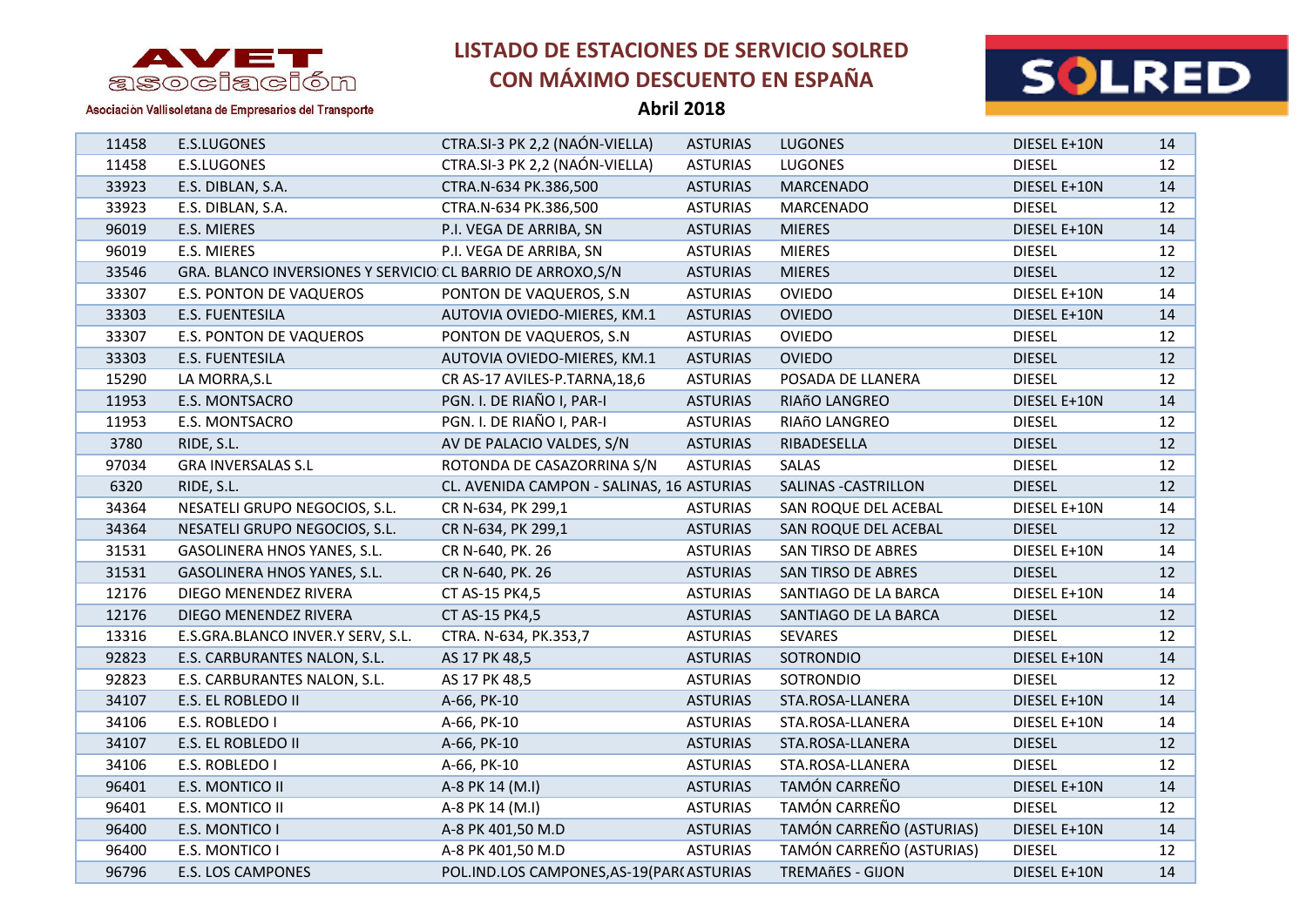

**Abril 2018**



| 96796 | <b>E.S. LOS CAMPONES</b>  | POL.IND.LOS CAMPONES, AS-19 (PAR ASTURIAS |                 | <b>TREMAñES - GIJON</b>   | <b>DIESEL</b> | 12 |
|-------|---------------------------|-------------------------------------------|-----------------|---------------------------|---------------|----|
| 11553 | E.S. VALDEPARES           | CR N-634 PK 535,8                         | <b>ASTURIAS</b> | VALDEPARES                | DIESEL E+10N  | 14 |
| 11553 | E.S. VALDEPARES           | CR N-634 PK 535,8                         | <b>ASTURIAS</b> | VALDEPARES                | <b>DIESEL</b> | 12 |
| 5451  | ES DE PRADO & VELASCO SL  | CR AS-19, 4,5                             | <b>ASTURIAS</b> | VERIÑA                    | DIESEL E+10N  | 14 |
| 5451  | ES DE PRADO & VELASCO SL  | CR AS-19, 4,5                             | <b>ASTURIAS</b> | VERIÑA                    | <b>DIESEL</b> | 12 |
| 96018 | E.S. SAN ROMAN II, S.L.   | CR A-8 ENLACE FRENTE PK 456               | <b>ASTURIAS</b> | <b>VIELLA</b>             | DIESEL E+10N  | 14 |
| 97021 | PETROCORNER RETAIL, S.L   | PG.GRANDA - COLLATO PLA, 1 E              | <b>ASTURIAS</b> | <b>VIELLA</b>             | DIESEL E+10N  | 14 |
| 96018 | E.S. SAN ROMAN II, S.L.   | CR A-8 ENLACE FRENTE PK 456               | <b>ASTURIAS</b> | <b>VIELLA</b>             | <b>DIESEL</b> | 12 |
| 97021 | PETROCORNER RETAIL, S.L   | PG.GRANDA - COLLATO PLA, 1 E              | <b>ASTURIAS</b> | <b>VIELLA</b>             | <b>DIESEL</b> | 12 |
| 33018 | ES GRA VIELLA SL          | CR AS-17, 24,9                            | <b>ASTURIAS</b> | <b>VIELLA</b>             | <b>DIESEL</b> | 12 |
| 96537 | ES GRA VIELLA SL          | CR AS-17 24,9 MD                          | <b>ASTURIAS</b> | <b>VIELLA</b>             | <b>DIESEL</b> | 12 |
| 33766 | E.S. MAYFAL, S.L          | CARLOS CIANO CANTO, 3                     | <b>ASTURIAS</b> | VILLAVICIOSA              | DIESEL E+10N  | 14 |
| 6742  | ANTONIO PALACIO GARCIA    | N-632 RIB.CANERO PK-32                    | <b>ASTURIAS</b> | <b>VILLAVICIOSA</b>       | DIESEL E+10N  | 14 |
| 33766 | E.S. MAYFAL, S.L          | CARLOS CIANO CANTO, 3                     | <b>ASTURIAS</b> | <b>VILLAVICIOSA</b>       | <b>DIESEL</b> | 12 |
| 6742  | ANTONIO PALACIO GARCIA    | N-632 RIB.CANERO PK-32                    | <b>ASTURIAS</b> | VILLAVICIOSA              | <b>DIESEL</b> | 12 |
| 34554 | <b>EESS BLASCOSANCHO</b>  | CTRA. CL-507, PK.3,200                    | <b>AVILA</b>    | <b>AVILA</b>              | DIESEL E+10N  | 14 |
| 34554 | <b>EESS BLASCOSANCHO</b>  | CTRA. CL-507, PK.3,200                    | <b>AVILA</b>    | <b>AVILA</b>              | <b>DIESEL</b> | 12 |
| 96506 | E.S.ESPINOSA              | N-VI PK 118,5                             | <b>AVILA</b>    | ESPINOSA DE LOS CABALLERO | DIESEL E+10N  | 14 |
| 96506 | E.S.ESPINOSA              | N-VI PK 118,5                             | <b>AVILA</b>    | ESPINOSA DE LOS CABALLERO | <b>DIESEL</b> | 12 |
| 3589  | E.S. TERCE O S.L.         | N-501 PK 23,6                             | <b>AVILA</b>    | <b>SAN PEDRO ARROYO</b>   | DIESEL E+10N  | 14 |
| 3589  | E.S. TERCE O S.L.         | N-501 PK 23,6                             | <b>AVILA</b>    | SAN PEDRO ARROYO          | <b>DIESEL</b> | 12 |
| 96994 | ES SAN ROMAN GARCIA       | <b>CR N502 PK22</b>                       | <b>AVILA</b>    | SOLOSANCHO                | DIESEL E+10N  | 14 |
| 96994 | ES SAN ROMAN GARCIA       | <b>CR N502 PK22</b>                       | <b>AVILA</b>    | SOLOSANCHO                | <b>DIESEL</b> | 12 |
| 31036 | E.S. LOBON                | CTRA.MADRID-PORTUGAL KM.369,8 BADAJOZ     |                 | <b>LOBON</b>              | DIESEL E+10N  | 14 |
| 31036 | E.S. LOBON                | CTRA.MADRID-PORTUGAL KM.369,8 BADAJOZ     |                 | <b>LOBON</b>              | <b>DIESEL</b> | 12 |
| 15667 | E.S. MERIDA III           | CTRA. N-630, KM-618,5                     | <b>BADAJOZ</b>  | <b>MERIDA</b>             | DIESEL E+10N  | 14 |
| 33063 | E. S. LUSITANIA, S.L.     | CTRA. N-V, KM.- 340,900                   | <b>BADAJOZ</b>  | <b>MERIDA</b>             | DIESEL E+10N  | 14 |
| 5281  | RECAESCANIA PET. E HIDRO. | CARRETERA N-V KM 342,5                    | <b>BADAJOZ</b>  | <b>MERIDA</b>             | DIESEL E+10N  | 14 |
| 4073  | E.S. DOÑA BRIGIDA         | AV REINA SOFIA 68                         | <b>BADAJOZ</b>  | <b>MERIDA</b>             | DIESEL E+10N  | 14 |
| 96787 | MERIDA AUTOVIA IZQUIERDO  | CRTA A-5, KM 341 IZQDO                    | <b>BADAJOZ</b>  | <b>MERIDA</b>             | DIESEL E+10N  | 14 |
| 96786 | MERIDA AUTOVIA DCHO.      | AU SUROESTE-ENLACE CR MONTIJO I BADAJOZ   |                 | <b>MERIDA</b>             | DIESEL E+10N  | 14 |
| 15667 | E.S. MERIDA III           | CTRA. N-630, KM-618,5                     | <b>BADAJOZ</b>  | <b>MERIDA</b>             | <b>DIESEL</b> | 12 |
| 33063 | E. S. LUSITANIA, S.L.     | CTRA. N-V, KM.- 340,900                   | <b>BADAJOZ</b>  | <b>MERIDA</b>             | <b>DIESEL</b> | 12 |
| 5281  | RECAESCANIA PET. E HIDRO. | CARRETERA N-V KM 342,5                    | <b>BADAJOZ</b>  | <b>MERIDA</b>             | <b>DIESEL</b> | 12 |
| 4073  | E.S. DOÑA BRIGIDA         | AV REINA SOFIA 68                         | <b>BADAJOZ</b>  | <b>MERIDA</b>             | <b>DIESEL</b> | 12 |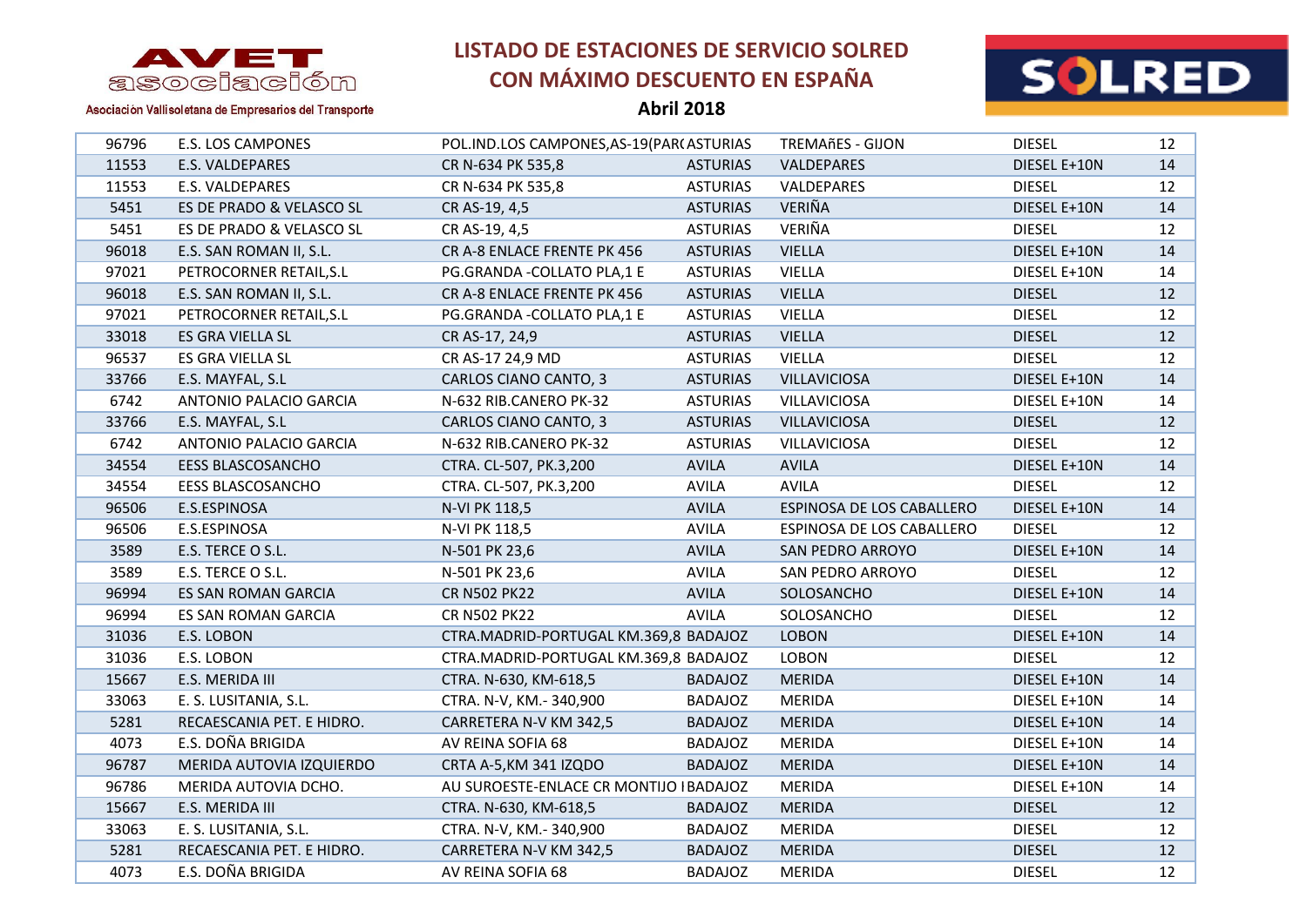

**Abril 2018**



| 96787 | MERIDA AUTOVIA IZQUIERDO      | CRTA A-5, KM 341 IZQDO                                             | <b>BADAJOZ</b>  | <b>MERIDA</b>                      | <b>DIESEL</b> | 12 |
|-------|-------------------------------|--------------------------------------------------------------------|-----------------|------------------------------------|---------------|----|
| 96786 | MERIDA AUTOVIA DCHO.          | AU SUROESTE-ENLACE CR MONTIJO I BADAJOZ                            |                 | <b>MERIDA</b>                      | <b>DIESEL</b> | 12 |
| 96911 | MONESTERIO AUTOVIA            | CTRA. A-66, PK. 727                                                | <b>BADAJOZ</b>  | <b>MONESTERIO</b>                  | DIESEL E+10N  | 14 |
| 96911 | MONESTERIO AUTOVIA            | CTRA. A-66, PK. 727                                                | <b>BADAJOZ</b>  | <b>MONESTERIO</b>                  | <b>DIESEL</b> | 12 |
| 7463  | AREA DE SERVICIO RUTA, S.L.   | CR.A-5, PK. 325-MD                                                 | <b>BADAJOZ</b>  | SAN PEDRO DE MERIDA                | DIESEL E+10N  | 14 |
| 7463  | AREA DE SERVICIO RUTA, S.L.   | CR.A-5, PK. 325-MD                                                 | <b>BADAJOZ</b>  | SAN PEDRO DE MERIDA                | <b>DIESEL</b> | 12 |
| 33035 | E. S. ZAFRA (CARRETERA)       | CTRA. N-432, KM. 72                                                | <b>BADAJOZ</b>  | ZAFRA                              | DIESEL E+10N  | 14 |
| 33034 | E. S. ZAFRA (PUEBLO)          | AVENIDA DE LOS SANTOS, S-N                                         | <b>BADAJOZ</b>  | ZAFRA                              | DIESEL E+10N  | 14 |
| 33035 | E. S. ZAFRA (CARRETERA)       | CTRA. N-432, KM. 72                                                | <b>BADAJOZ</b>  | ZAFRA                              | <b>DIESEL</b> | 12 |
| 33034 | E. S. ZAFRA (PUEBLO)          | AVENIDA DE LOS SANTOS, S-N                                         | <b>BADAJOZ</b>  | ZAFRA                              | <b>DIESEL</b> | 12 |
| 15891 | E.S. MERCABARNA               | CALLE 6 SECTOR C ZONA FRANCA                                       |                 | BARCELONA BARCELONA                | DIESEL E+10N  | 14 |
| 15891 | E.S. MERCABARNA               | CALLE 6 SECTOR C ZONA FRANCA                                       |                 | BARCELONA BARCELONA                | <b>DIESEL</b> | 12 |
| 13174 | E.S. CORNELLA                 | CAM DEL MIG 23-25 ESQ. CL.SANTI F BARCELONA CORNELLA DE LLOBREGAT  |                 |                                    | DIESEL E+10N  | 14 |
| 13174 | E.S. CORNELLA                 | CAM DEL MIG 23-25 ESQ. CL.SANTI F BARCELONA  CORNELLA DE LLOBREGAT |                 |                                    | <b>DIESEL</b> | 12 |
| 96630 | E.S. JORBA                    | <b>N-II PK 543</b>                                                 | BARCELONA JORBA |                                    | DIESEL E+10N  | 14 |
| 96630 | E.S. JORBA                    | <b>N-II PK 543</b>                                                 | BARCELONA JORBA |                                    | <b>DIESEL</b> | 12 |
| 96970 | E.S. JORBA, S.L.              | CR. N-II, PK.543 M.I                                               |                 | BARCELONA JORBA (BARCELONA)        | DIESEL E+10N  | 14 |
| 96970 | E.S. JORBA, S.L.              | CR. N-II, PK.543 M.I                                               |                 | BARCELONA JORBA (BARCELONA)        | <b>DIESEL</b> | 12 |
| 13476 | <b>MONTORNES</b>              | AVDA. MOGENT, 3                                                    |                 | BARCELONA MONTORNES DEL VALLES     | DIESEL E+10N  | 14 |
| 13476 | <b>MONTORNES</b>              | AVDA. MOGENT, 3                                                    |                 | BARCELONA MONTORNES DEL VALLES     | <b>DIESEL</b> | 12 |
| 96192 | E.S. CIM VALLES               | CIM VALLES PARCELA-13                                              |                 | BARCELONA SANTA PERPETUA DE MOGODA | DIESEL E+10N  | 14 |
| 96274 | E.S. CIM VALLES II            | CIM VALLES PARCELA 14                                              |                 | BARCELONA SANTA PERPETUA DE MOGODA | DIESEL E+10N  | 14 |
| 96192 | E.S. CIM VALLES               | CIM VALLES PARCELA-13                                              |                 | BARCELONA SANTA PERPETUA DE MOGODA | <b>DIESEL</b> | 12 |
| 96274 | E.S. CIM VALLES II            | CIM VALLES PARCELA 14                                              |                 | BARCELONA SANTA PERPETUA DE MOGODA | <b>DIESEL</b> | 12 |
| 96061 | E.S. ROMEU REIXACH            | CR.C-153 POL.IND.MALLOLES 2,7                                      | BARCELONA VIC   |                                    | DIESEL E+10N  | 14 |
| 96061 | E.S. ROMEU REIXACH            | CR.C-153 POL.IND.MALLOLES 2,7                                      | BARCELONA VIC   |                                    | <b>DIESEL</b> | 12 |
| 12800 | <b>ES FAGRA SL</b>            | CR A-1, 187,7                                                      | <b>BURGOS</b>   | <b>FONTIOSO</b>                    | DIESEL E+10N  | 14 |
| 12800 | ES FAGRA SL                   | CR A-1, 187,7                                                      | <b>BURGOS</b>   | <b>FONTIOSO</b>                    | <b>DIESEL</b> | 12 |
| 915   | <b>GASOLEOS HUERTA JR, SC</b> | CR C-111, 40,9                                                     | <b>BURGOS</b>   | HUERTA DEL REY                     | <b>DIESEL</b> | 12 |
| 7088  | E.S. ROA, S.A.                | CTRA. N-I PK.318,8                                                 | <b>BURGOS</b>   | MIRANDA DE EBRO                    | DIESEL E+10N  | 14 |
| 7088  | E.S. ROA, S.A.                | CTRA. N-I PK.318,8                                                 | <b>BURGOS</b>   | MIRANDA DE EBRO                    | <b>DIESEL</b> | 12 |
| 2300  | PETROBLACK, S.L               | CR N-I, 302                                                        | <b>BURGOS</b>   | <b>PANCORBO</b>                    | DIESEL E+10N  | 14 |
| 2300  | PETROBLACK, S.L               | CR N-I, 302                                                        | <b>BURGOS</b>   | <b>PANCORBO</b>                    | <b>DIESEL</b> | 12 |
| 96025 | E.S. QUINTANAPALLAII          | AUTOPISTA A-1, PK. 12                                              | <b>BURGOS</b>   | QUINTANAPALLA                      | DIESEL E+10N  | 14 |
| 96024 | E.S. QUINTANAPALLAI           | AUTOPISTA A-1, PK. 12                                              | <b>BURGOS</b>   | QUINTANAPALLA                      | DIESEL E+10N  | 14 |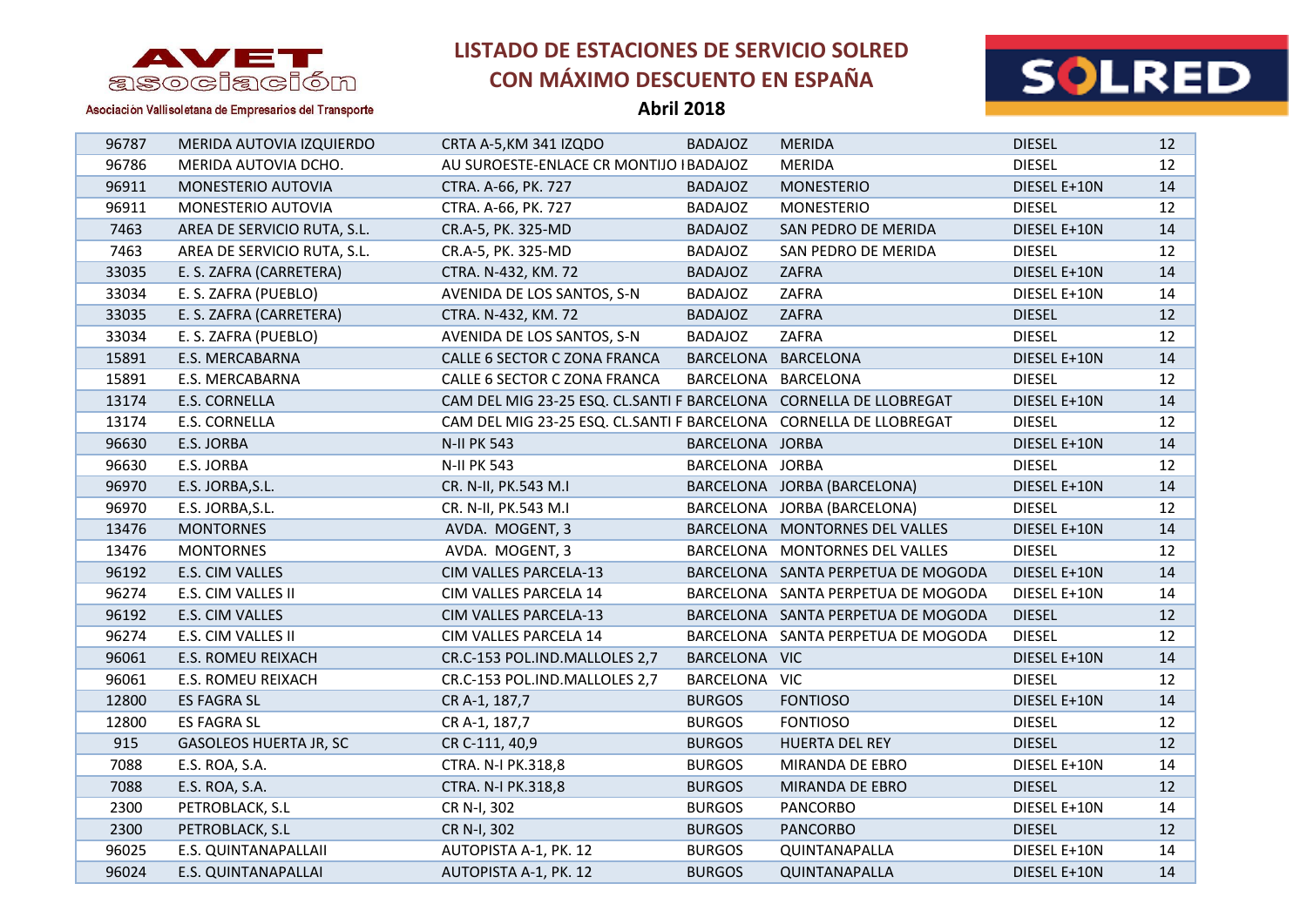

**Abril 2018**



| 96025 | E.S. QUINTANAPALLAII            | AUTOPISTA A-1, PK. 12                | <b>BURGOS</b>  | QUINTANAPALLA           | <b>DIESEL</b> | 12 |
|-------|---------------------------------|--------------------------------------|----------------|-------------------------|---------------|----|
| 96024 | E.S. QUINTANAPALLAI             | AUTOPISTA A-1, PK. 12                | <b>BURGOS</b>  | QUINTANAPALLA           | <b>DIESEL</b> | 12 |
| 96964 | VIÑAS DEL EGIDO, R, S.L.        | A-66, PK 539, MD                     | <b>CACERES</b> | <b>CASAR DE CACERES</b> | DIESEL E+10N  | 14 |
| 96964 | VIÑAS DEL EGIDO, R, S.L.        | A-66, PK 539, MD                     | <b>CACERES</b> | <b>CASAR DE CACERES</b> | <b>DIESEL</b> | 12 |
| 96756 | E.S. VIA DE LA PLATA            | CTR. A-66, PK-494                    | <b>CACERES</b> | MALPARTIDA DE PLASENCIA | DIESEL E+10N  | 14 |
| 96756 | E.S. VIA DE LA PLATA            | CTR. A-66, PK-494                    | <b>CACERES</b> | MALPARTIDA DE PLASENCIA | <b>DIESEL</b> | 12 |
| 33531 | E. S. SERVIMOSA                 | CTRA. N-V, PK.- 180,8                | <b>CACERES</b> | NAVALMORAL DE LA MATA   | DIESEL E+10N  | 14 |
| 34391 | CAMPSA NAVALMORAL               | CTRA.N-V, PK.179                     | <b>CACERES</b> | NAVALMORAL DE LA MATA   | DIESEL E+10N  | 14 |
| 33531 | E. S. SERVIMOSA                 | CTRA. N-V, PK.- 180,8                | <b>CACERES</b> | NAVALMORAL DE LA MATA   | <b>DIESEL</b> | 12 |
| 34391 | CAMPSA NAVALMORAL               | CTRA.N-V, PK.179                     | <b>CACERES</b> | NAVALMORAL DE LA MATA   | <b>DIESEL</b> | 12 |
| 96555 | A.S.LOS CERRILLOS, S.L.         | AUTOV.EXTREMADURA, 174               | <b>CACERES</b> | PERALEDA DE LA MATA     | DIESEL E+10N  | 12 |
| 96555 | A.S.LOS CERRILLOS, S.L.         | AUTOV.EXTREMADURA, 174               | <b>CACERES</b> | PERALEDA DE LA MATA     | <b>DIESEL</b> | 12 |
| 13080 | PROY. Y GESTIONES PETROGAS      | C/ PASEO VICTORIA EUGENIA, S/N       | CADIZ          | <b>ALGECIRAS</b>        | DIESEL E+10N  | 14 |
| 13080 | PROY. Y GESTIONES PETROGAS      | C/ PASEO VICTORIA EUGENIA, S/N       | CADIZ          | <b>ALGECIRAS</b>        | <b>DIESEL</b> | 12 |
| 34486 | JUAN D.ARAGON GUERRERO, S.L.    | CR.C-441, PK. 69                     | CADIZ          | <b>CHIPIONA</b>         | DIESEL E+10N  | 14 |
| 34486 | JUAN D.ARAGON GUERRERO, S.L.    | CR.C-441, PK. 69                     | CADIZ          | <b>CHIPIONA</b>         | <b>DIESEL</b> | 12 |
| 12563 | E.S. SAN ELOY, S.L.             | CRT. P-0435, PK-5                    | CADIZ          | <b>GUADALCACIN</b>      | DIESEL E+10N  | 14 |
| 12563 | E.S. SAN ELOY, S.L.             | CRT. P-0435, PK-5                    | CADIZ          | <b>GUADALCACIN</b>      | <b>DIESEL</b> | 12 |
| 33223 | E.S.MONTEALEGRE                 | C-440 PK 2                           | CADIZ          | <b>JEREZ</b>            | DIESEL E+10N  | 14 |
| 33223 | E.S.MONTEALEGRE                 | C-440 PK 2                           | CADIZ          | <b>JEREZ</b>            | <b>DIESEL</b> | 12 |
| 97067 | E.S MOJO GALLARDO               | CR A-381 PK. 20, MARGEN D            | CADIZ          | JEREZ DE LA FRONTERA    | DIESEL E+10N  | 14 |
| 97111 | JEREZ ALTO II                   | CR.N-IV, KM635, 80                   | CADIZ          | JEREZ DE LA FRONTERA    | DIESEL E+10N  | 14 |
| 97085 | ESTACION DE SERVICIO MERCAJEREZ | AVDA ALCALDE CANTOS ROPERO S/N CADIZ |                | JEREZ DE LA FRONTERA    | DIESEL E+10N  | 14 |
| 97067 | E.S MOJO GALLARDO               | CR A-381 PK. 20, MARGEN D            | CADIZ          | JEREZ DE LA FRONTERA    | <b>DIESEL</b> | 12 |
| 97111 | JEREZ ALTO II                   | CR.N-IV, KM635, 80                   | CADIZ          | JEREZ DE LA FRONTERA    | <b>DIESEL</b> | 12 |
| 97085 | ESTACION DE SERVICIO MERCAJEREZ | AVDA ALCALDE CANTOS ROPERO S/N CADIZ |                | JEREZ DE LA FRONTERA    | <b>DIESEL</b> | 12 |
| 15380 | <b>JEREZ ALTO</b>               | <b>CTRA.NIV KM 635,80</b>            | CADIZ          | JEREZ DE LA FRONTRA     | DIESEL E+10N  | 14 |
| 15380 | <b>JEREZ ALTO</b>               | <b>CTRA.NIV KM 635,80</b>            | CADIZ          | JEREZ DE LA FRONTRA     | <b>DIESEL</b> | 12 |
| 96703 | E.S. LOS BARRIOS                | CTR. A-381, PK-80                    | CADIZ          | <b>LOS BARRIOS</b>      | DIESEL E+10N  | 14 |
| 96703 | E.S. LOS BARRIOS                | CTR. A-381, PK-80                    | CADIZ          | <b>LOS BARRIOS</b>      | <b>DIESEL</b> | 12 |
| 10716 | E.S. MONTEALTO, S.L.            | CR C441 PK 64,10                     | CADIZ          | SAN LUCAR DE BARRAMEDA  | DIESEL E+10N  | 14 |
| 10716 | E.S. MONTEALTO, S.L.            | CR C441 PK 64,10                     | CADIZ          | SAN LUCAR DE BARRAMEDA  | <b>DIESEL</b> | 12 |
| 15187 | E.S.MIRAFLORES                  | CTRA.N-340 PK.116                    | CADIZ          | <b>SAN ROQUE</b>        | DIESEL E+10N  | 14 |
| 15187 | E.S.MIRAFLORES                  | CTRA.N-340 PK.116                    | CADIZ          | <b>SAN ROQUE</b>        | <b>DIESEL</b> | 12 |
| 33755 | MEJIAS GONZALEZ ISMAEL, S.L.    | AVDA. ARCOS S/N                      | CADIZ          | VILLAMARTIN             | DIESEL E+10N  | 14 |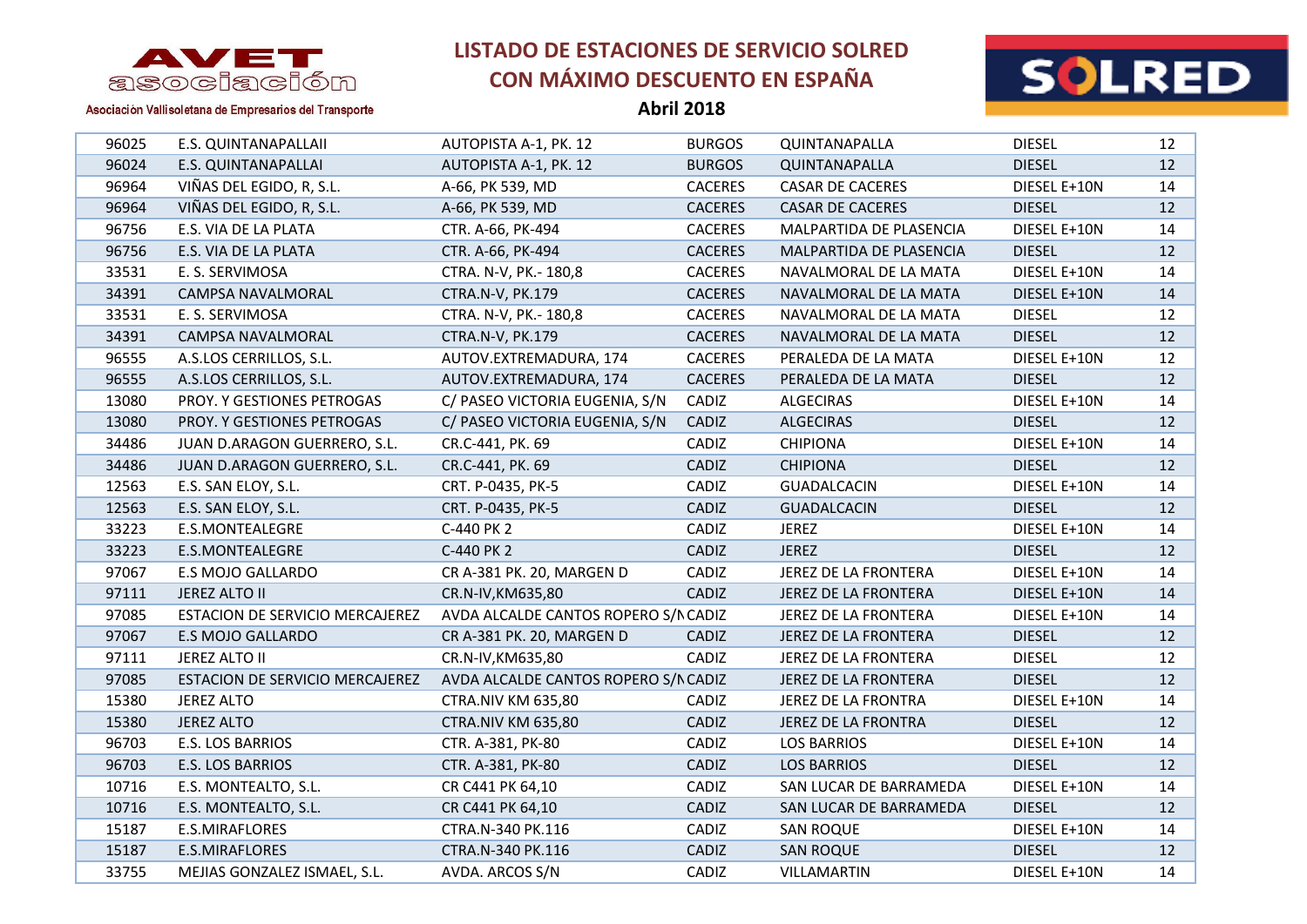

**Abril 2018**



| 92455 | E.S. VIRGEN DEL ROCIO, S.L.     | CTR. A-382, KM-23.6                        | CADIZ              | VILLAMARTIN                     | DIESEL E+10N  | 14 |
|-------|---------------------------------|--------------------------------------------|--------------------|---------------------------------|---------------|----|
| 33755 | MEJIAS GONZALEZ ISMAEL, S.L.    | AVDA. ARCOS S/N                            | CADIZ              | VILLAMARTIN                     | <b>DIESEL</b> | 12 |
| 92455 | E.S. VIRGEN DEL ROCIO, S.L.     | CTR. A-382, KM-23.6                        | CADIZ              | <b>VILLAMARTIN</b>              | <b>DIESEL</b> | 12 |
| 12335 | E.S. BESAYA, S.L.               | N-611 PK 163,2                             | <b>CANTABRIA</b>   | ARENA DE IGUAÑA                 | DIESEL E+10N  | 14 |
| 12335 | E.S. BESAYA, S.L.               | N-611 PK 163,2                             | CANTABRIA          | ARENA DE IGUAÑA                 | <b>DIESEL</b> | 12 |
| 7631  | E.S. BERANGA                    | CTRA. SAN SEBASTIAN-SANTIAGO, PK CANTABRIA |                    | <b>BERANGA</b>                  | <b>DIESEL</b> | 12 |
| 96676 | AS VIRGEN D L PE/A SL           | CTR N-634 PK244.2 MD                       | <b>CANTABRIA</b>   | CABEZON DE LA SAL               | DIESEL E+10N  | 14 |
| 96676 | AS VIRGEN D L PE/A SL           | CTR N-634 PK244.2 MD                       | <b>CANTABRIA</b>   | CABEZON DE LA SAL               | <b>DIESEL</b> | 12 |
| 96229 | E.S. RAOS, S.L.                 | POLIG.RAOS, PARCELA C                      | <b>CANTABRIA</b>   | CAMARGO                         | DIESEL E+10N  | 14 |
| 96229 | E.S. RAOS, S.L.                 | POLIG.RAOS, PARCELA C                      | <b>CANTABRIA</b>   | CAMARGO                         | <b>DIESEL</b> | 12 |
| 34620 | ATEDENA COMUNICACION, S.L.      | CR.CA-148, PK.0,300                        | CANTABRIA          | <b>GAMA</b>                     | <b>DIESEL</b> | 12 |
| 96296 | AREA DE S. TERMINO, S.L.        | <b>B. DE TERMINO, SN</b>                   | <b>CANTABRIA</b>   | HOZNAYO                         | DIESEL E+10N  | 14 |
| 96296 | AREA DE S. TERMINO, S.L.        | <b>B. DE TERMINO, SN</b>                   | <b>CANTABRIA</b>   | HOZNAYO                         | <b>DIESEL</b> | 12 |
| 5653  | E.S. LA ENCINA                  | CTRA. CN-634 KM. 213                       | CANTABRIA          | LA ENCIANA DE CAYON             | <b>DIESEL</b> | 12 |
| 33027 | ATEDENA COMUNICACION SL         | AU A-10,3                                  | CANTABRIA          | MALIAñO                         | <b>DIESEL</b> | 12 |
| 7435  | E.S. MURIEDAS                   | <b>AVENIDA DE BURGOS, 56</b>               | CANTABRIA          | <b>MURIEDAS</b>                 | <b>DIESEL</b> | 12 |
| 31530 | E.S. CAZO/A                     | <b>CRDNAL HERRERA ORIA 38</b>              | CANTABRIA          | SANTANDER                       | <b>DIESEL</b> | 12 |
| 12694 | FAGRA, S.L.                     | CR. CA-141, PK.38,00                       | CANTABRIA          | SANTOÑA                         | <b>DIESEL</b> | 12 |
| 93459 | E.S. HINOJEDO                   | BARRIO LA GANDARA S/N                      | CANTABRIA SUANCES  |                                 | <b>DIESEL</b> | 12 |
| 34138 | <b>G.R.A.BLANCO INVERSIONES</b> | CR N-623, 116                              | CANTABRIA          | <b>VILLEGAR DE TORANZO</b>      | <b>DIESEL</b> | 12 |
| 34296 | BASTIMENTS ALCOSSEBRE S.L       | CR N-340, 1021,7                           |                    | CASTELLON ALCALA DE CHIVERT     | DIESEL E+10N  | 14 |
| 34296 | BASTIMENTS ALCOSSEBRE S.L       | CR N-340, 1021,7                           |                    | CASTELLON ALCALA DE CHIVERT     | <b>DIESEL</b> | 12 |
| 97002 | ALMENARA                        | AUTOVIA A-7, SALIDA 293                    | CASTELLON ALMENARA |                                 | DIESEL E+10N  | 14 |
| 97002 | ALMENARA                        | AUTOVIA A-7, SALIDA 293                    | CASTELLON          | ALMENARA                        | <b>DIESEL</b> | 12 |
| 34328 | <b>MARTIN LOPEZ CARBURANTES</b> | CR CV-20, P.K. 4,9                         | CASTELLON          | <b>ONDA</b>                     | DIESEL E+10N  | 14 |
| 34328 | MARTIN LOPEZ CARBURANTES        | CR CV-20, P.K. 4,9                         | CASTELLON          | <b>ONDA</b>                     | <b>DIESEL</b> | 12 |
| 33318 | E.S. JUNCAR, S.L.               | CRA.N-234, PK-19.6                         |                    | CASTELLON SOT DE FERRER         | DIESEL E+10N  | 14 |
| 33318 | E.S. JUNCAR, S.L.               | CRA.N-234, PK-19.6                         |                    | CASTELLON SOT DE FERRER         | <b>DIESEL</b> | 12 |
| 3742  | E.S. LA TORRE, S.L.             | CTRA. N-340 KM. 102,7                      |                    | CASTELLON TORREBLANCA           | DIESEL E+10N  | 14 |
| 3742  | E.S. LA TORRE, S.L.             | CTRA. N-340 KM. 102,7                      |                    | CASTELLON TORREBLANCA           | <b>DIESEL</b> | 12 |
| 33507 | E.S.DANIMA, S.L.                | CTRA.C-424 PK 80,300                       |                    | CIUDAD REAL ALMODOVAR DEL CAMPO | DIESEL E+10N  | 14 |
| 33507 | E.S.DANIMA, S.L.                | CTRA.C-424 PK 80,300                       |                    | CIUDAD REAL ALMODOVAR DEL CAMPO | <b>DIESEL</b> | 12 |
| 12145 | E.S. LARACHE                    | <b>CTRA. FUENSANTA S-N</b>                 |                    | CIUDAD REAL CIUDAD REAL         | DIESEL E+10N  | 14 |
| 12145 | E.S. LARACHE                    | CTRA. FUENSANTA S-N                        |                    | CIUDAD REAL CIUDAD REAL         | <b>DIESEL</b> | 12 |
| 33699 | ES ATEN OIL OPERACIONES S.L.U.  | CR N-4, 185,2                              |                    | CIUDAD REAL LA CONSOLACION      | DIESEL E+10N  | 14 |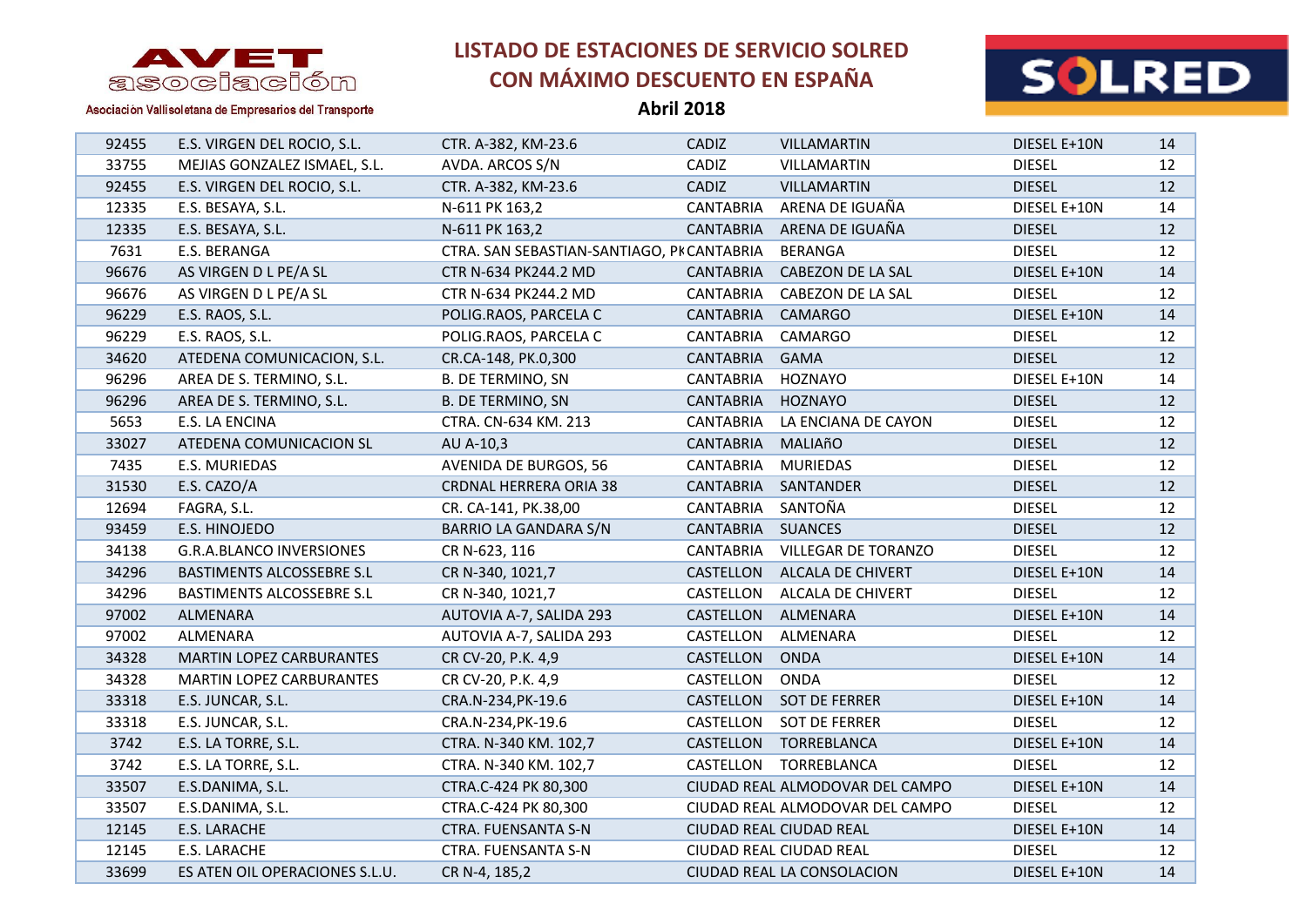

**Abril 2018**



| 33699 | ES ATEN OIL OPERACIONES S.L.U.  | CR N-4, 185,2                                                         |                | CIUDAD REAL LA CONSOLACION       | <b>DIESEL</b> | 12 |
|-------|---------------------------------|-----------------------------------------------------------------------|----------------|----------------------------------|---------------|----|
| 12142 | C NTA SRA PENARROYA SL          | CTRA. CR-141 KM 3,7                                                   |                | <b>CIUDAD REAL MANZANARES</b>    | DIESEL E+10N  | 14 |
| 12429 | MARTIN LOPEZ CARBURANTES        | CN-4, PK.167,1                                                        |                | CIUDAD REAL MANZANARES           | DIESEL E+10N  | 14 |
| 7038  | E.S. GARCERAN 1, S.L.           | CR.N-IV, PK-162                                                       |                | CIUDAD REAL MANZANARES           | DIESEL E+10N  | 14 |
| 12142 | C NTA SRA PENARROYA SL          | CTRA. CR-141 KM 3,7                                                   |                | CIUDAD REAL MANZANARES           | <b>DIESEL</b> | 12 |
| 12429 | <b>MARTIN LOPEZ CARBURANTES</b> | CN-4, PK.167,1                                                        |                | CIUDAD REAL MANZANARES           | <b>DIESEL</b> | 12 |
| 7038  | E.S. GARCERAN 1, S.L.           | CR.N-IV, PK-162                                                       |                | CIUDAD REAL MANZANARES           | <b>DIESEL</b> | 12 |
| 34498 | E.S. PROVACA S.L.U.             | CTRA. N-420 PK.160,500                                                |                | CIUDAD REAL PUERTOLLANO          | DIESEL E+10N  | 14 |
| 34498 | E.S. PROVACA S.L.U.             | CTRA. N-420 PK.160,500                                                |                | CIUDAD REAL PUERTOLLANO          | <b>DIESEL</b> | 12 |
| 96554 | LAVADO Y EVA HNOS CULEBRA       | PG CENTRO TRANSPORTES VEHIC. PE CIUDAD REAL PUERTOLLANO (CIUDAD REAL) |                |                                  | DIESEL E+10N  | 14 |
| 96554 | LAVADO Y EVA HNOS CULEBRA       | PG CENTRO TRANSPORTES VEHIC. PE CIUDAD REAL PUERTOLLANO (CIUDAD REAL) |                |                                  | <b>DIESEL</b> | 12 |
| 33470 | E.S. STA. CRUZ DE MUDELA        | AU ANDAL.PK.217                                                       |                | CIUDAD REAL S.CRUZ D MUDELA      | DIESEL E+10N  | 14 |
| 33470 | E.S. STA. CRUZ DE MUDELA        | AU ANDAL.PK.217                                                       |                | CIUDAD REAL S.CRUZ D MUDELA      | <b>DIESEL</b> | 12 |
| 96546 | MARTIN LOPEZ CARBURANTES, S.L.  | CR.N-IV, PK.216,9                                                     |                | CIUDAD REAL SANTA CRUZ DE MUDELA | DIESEL E+10N  | 14 |
| 96546 | MARTIN LOPEZ CARBURANTES, S.L.  | CR.N-IV, PK.216,9                                                     |                | CIUDAD REAL SANTA CRUZ DE MUDELA | <b>DIESEL</b> | 12 |
| 96004 | <b>CRED LAS PALMERAS</b>        | CR N-4, 392,9                                                         | <b>CORDOBA</b> | <b>CORDOBA</b>                   | DIESEL E+10N  | 14 |
| 96006 | E.S. GUADALOIL, S.L.            | CTRA.BADAJOZ-GRANADA KM 276.5 CORDOBA                                 |                | <b>CORDOBA</b>                   | DIESEL E+10N  | 14 |
| 96004 | <b>CRED LAS PALMERAS</b>        | CR N-4, 392,9                                                         | <b>CORDOBA</b> | <b>CORDOBA</b>                   | <b>DIESEL</b> | 12 |
| 96006 | E.S. GUADALOIL, S.L.            | CTRA.BADAJOZ-GRANADA KM 276.5 CORDOBA                                 |                | <b>CORDOBA</b>                   | <b>DIESEL</b> | 12 |
| 6140  | <b>SURTIDOR LAS UVADAS</b>      | CR- MORILES-LAS NAVAS KM.1                                            | <b>CORDOBA</b> | <b>MORILES</b>                   | DIESEL E+10N  | 14 |
| 6140  | <b>SURTIDOR LAS UVADAS</b>      | CR- MORILES-LAS NAVAS KM.1                                            | <b>CORDOBA</b> | <b>MORILES</b>                   | <b>DIESEL</b> | 12 |
| 12391 | E.S. VILLAFRANCA                | CP-5,68 DE VILLAFRANCA PK-1,400                                       | <b>CORDOBA</b> | VILLAFRANCA DE GORBA             | DIESEL E+10N  | 14 |
| 12391 | E.S. VILLAFRANCA                | CP-5,68 DE VILLAFRANCA PK-1,400                                       | CORDOBA        | VILLAFRANCA DE GORBA             | <b>DIESEL</b> | 12 |
| 96294 | E.S. AEROPUERTO SANTISO SL      | CTRA.N-634 PK 707,116 M.I.                                            | <b>CORUÑA</b>  | <b>CASTROFEITO- O PINO</b>       | DIESEL E+10N  | 14 |
| 96294 | E.S. AEROPUERTO SANTISO SL      | CTRA.N-634 PK 707,116 M.I.                                            | <b>CORUÑA</b>  | <b>CASTROFEITO- O PINO</b>       | <b>DIESEL</b> | 12 |
| 34027 | CHOUSAL, S.L                    | CR C-646,3 D                                                          | <b>CORUÑA</b>  | <b>CATABORIS</b>                 | DIESEL E+10N  | 14 |
| 34027 | CHOUSAL, S.L                    | CR C-646,3 D                                                          | <b>CORUÑA</b>  | <b>CATABORIS</b>                 | <b>DIESEL</b> | 12 |
| 11488 | E.S. FERROL                     | <b>CTRA C-646, PK 2</b>                                               | <b>CORUÑA</b>  | EL FERROL                        | DIESEL E+10N  | 14 |
| 11488 | E.S. FERROL                     | CTRA C-646, PK 2                                                      | CORUÑA         | <b>EL FERROL</b>                 | <b>DIESEL</b> | 12 |
| 31270 | E.S. ELVIÑA                     | AV.ALFONSO MOLINA S-N                                                 | <b>CORUÑA</b>  | EL VIÑA (LA CORUÑA)              | DIESEL E+10N  | 14 |
| 31270 | E.S. ELVIÑA                     | AV.ALFONSO MOLINA S-N                                                 | CORUÑA         | EL VIÑA (LA CORUÑA)              | <b>DIESEL</b> | 12 |
| 96037 | <b>GALURESAS</b>                | CR N-550,78,6                                                         | <b>CORUÑA</b>  | <b>ESCLAVITUD</b>                | DIESEL E+10N  | 14 |
| 96037 | <b>GALURESAS</b>                | CR N-550,78,6                                                         | CORUÑA         | <b>ESCLAVITUD</b>                | <b>DIESEL</b> | 12 |
| 34215 | E.S. AS MOAS S.A.               | AV.EJERCITO, S-N                                                      | <b>CORUÑA</b>  | LA CORUñA                        | DIESEL E+10N  | 14 |
| 11310 | <b>E.S. SAN CRISTOBAL</b>       | CL. AVENIDA JOAQUIN PLANELLES, 5 CORUÑA                               |                | LA CORUÑA                        | DIESEL E+10N  | 14 |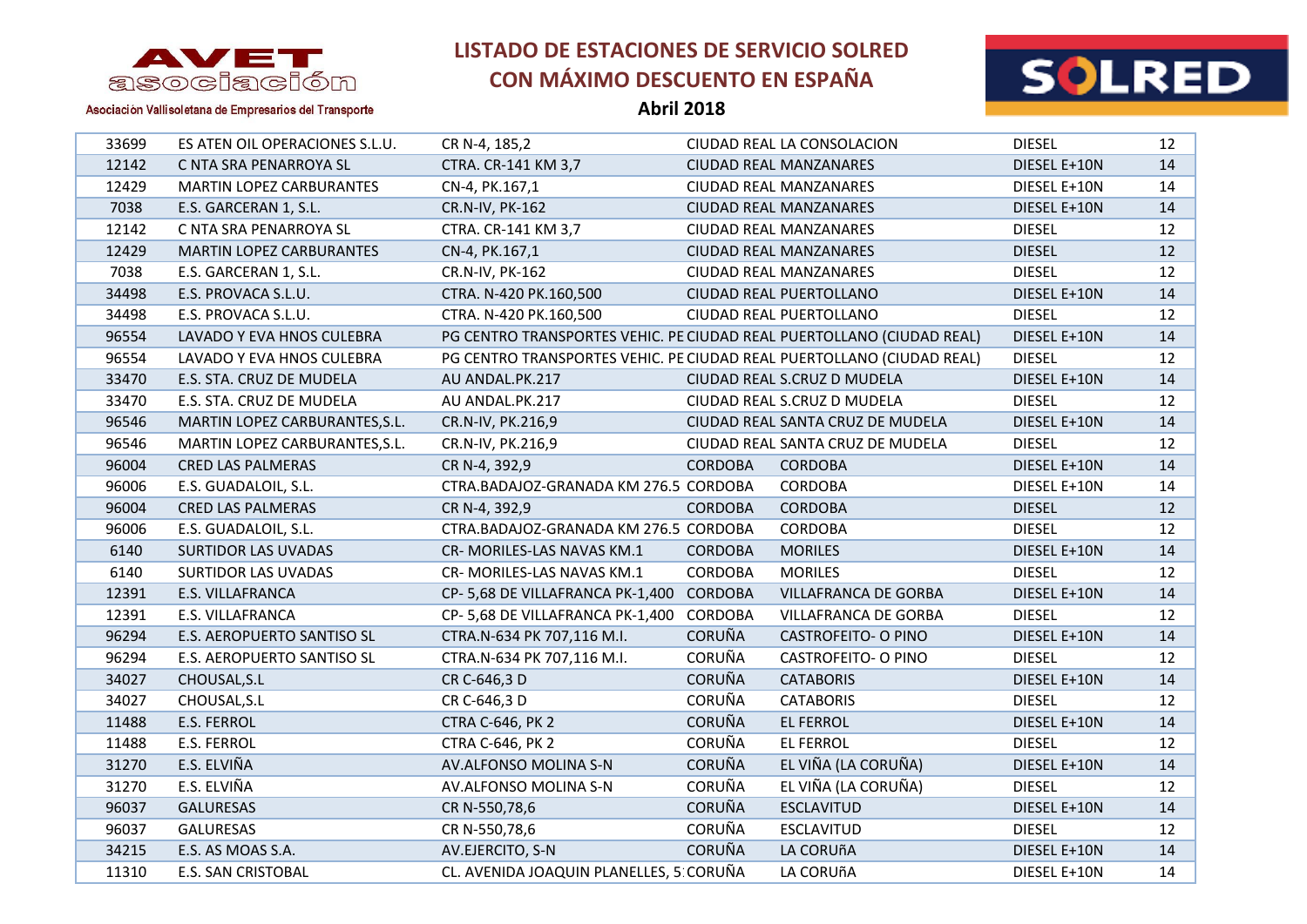



| <b>Abril 2018</b> |  |
|-------------------|--|
|-------------------|--|

| 96033 | A.S. CORU/ESAS, S.L.         | CTRA.ACCESO POC KM1,540                 | <b>CORUÑA</b> | LA CORUñA                    | DIESEL E+10N  | 14              |
|-------|------------------------------|-----------------------------------------|---------------|------------------------------|---------------|-----------------|
| 34215 | E.S. AS MOAS S.A.            | AV.EJERCITO, S-N                        | CORUÑA        | LA CORUñA                    | <b>DIESEL</b> | 12              |
| 11310 | <b>E.S. SAN CRISTOBAL</b>    | CL. AVENIDA JOAQUIN PLANELLES, 5 CORUÑA |               | LA CORUñA                    | <b>DIESEL</b> | 12 <sup>2</sup> |
| 96033 | A.S. CORU/ESAS, S.L.         | CTRA.ACCESO POC KM1,540                 | CORUÑA        | LA CORUñA                    | <b>DIESEL</b> | 12              |
| 31748 | E.S. O BURGO                 | CTRA. A-9 KM. 6                         | <b>CORUÑA</b> | O BURGO - CULLEREDO          | DIESEL E+10N  | 14              |
| 31748 | E.S. O BURGO                 | CTRA. A-9 KM. 6                         | CORUÑA        | O BURGO - CULLEREDO          | <b>DIESEL</b> | 12              |
| 96119 | POBRA II                     | N.E.PADRON-RIBEIRA, PK-34               | CORUÑA        | POBRA DO CARAMIÑAL           | DIESEL E+10N  | 14              |
| 96119 | POBRA II                     | N.E.PADRON-RIBEIRA, PK-34               | <b>CORUÑA</b> | POBRA DO CARAMIÑAL           | <b>DIESEL</b> | 12              |
| 33841 | MOSYPER GESTION S.L          | CR N-634,688                            | <b>CORUÑA</b> | PONTE CARREIRAS              | DIESEL E+10N  | 14              |
| 33841 | <b>MOSYPER GESTION S.L</b>   | CR N-634,688                            | CORUÑA        | PONTE CARREIRAS              | <b>DIESEL</b> | 12              |
| 6070  | <b>COMBUSTIBLES JOPAN SL</b> | CR LC-443, 34                           | <b>CORUÑA</b> | SAN COSME DE ANTES           | DIESEL E+ N   | 14              |
| 6070  | <b>COMBUSTIBLES JOPAN SL</b> | CR LC-443, 34                           | <b>CORUÑA</b> | SAN COSME DE ANTES           | <b>DIESEL</b> | 12              |
| 15360 | E.S. VILLASANTAR             | CTRA. C-540 PK.38                       | <b>CORUÑA</b> | VILASANTAR                   | DIESEL E+10N  | 14              |
| 15360 | E.S. VILLASANTAR             | CTRA. C-540 PK.38                       | CORUÑA        | VILASANTAR                   | <b>DIESEL</b> | 12              |
| 96314 | E.S. AREA LA TORRETA, S.L.   | CTRA. A-3 KM. 225,075                   | <b>CUENCA</b> | CASTILLEJO DE INIESTA        | DIESEL E+10N  | 14              |
| 96314 | E.S. AREA LA TORRETA, S.L.   | CTRA. A-3 KM. 225,075                   | <b>CUENCA</b> | <b>CASTILLEJO DE INIESTA</b> | <b>DIESEL</b> | 12              |
| 31278 | E.S. LOS PALANCARES          | CTRA. N-320 PK. 85,4                    | <b>CUENCA</b> | <b>CUENCA</b>                | DIESEL E+10N  | 14              |
| 31278 | E.S. LOS PALANCARES          | CTRA. N-320 PK. 85,4                    | <b>CUENCA</b> | <b>CUENCA</b>                | <b>DIESEL</b> | 12              |
| 34569 | MIGUEL A. CORTES DAVILA      | <b>CR N-320</b>                         | <b>CUENCA</b> | LA MELGOSA                   | DIESEL E+10N  | 14              |
| 34569 | MIGUEL A. CORTES DAVILA      | <b>CR N-320</b>                         | <b>CUENCA</b> | LA MELGOSA                   | <b>DIESEL</b> | 12              |
| 12234 | ARBA, S.A.                   | CTRA.AUTOVIA A-3, PK.108-MD             | <b>CUENCA</b> | <b>MONTALBO</b>              | DIESEL E+10N  | 14              |
| 12234 | ARBA, S.A.                   | CTRA.AUTOVIA A-3, PK.108-MD             | <b>CUENCA</b> | <b>MONTALBO</b>              | <b>DIESEL</b> | 12              |
| 12233 | ARBA, S.A.                   | CTRA.AUTOVIA A-3, PK.108.,O             | <b>CUENCA</b> | <b>SAELICES</b>              | DIESEL E+10N  | 14              |
| 12233 | ARBA, S.A.                   | CTRA.AUTOVIA A-3, PK.108.,O             | <b>CUENCA</b> | <b>SAELICES</b>              | <b>DIESEL</b> | 12              |
| 34001 | ES ECOFORESTAL ENERGY SL     | CR N-320, PK 56                         | <b>CUENCA</b> | VILLANUEVA DE LA JARA        | DIESEL E+10N  | 14              |
| 34001 | ES ECOFORESTAL ENERGY SL     | CR N-320, PK 56                         | <b>CUENCA</b> | VILLANUEVA DE LA JARA        | <b>DIESEL</b> | 12              |
| 3765  | E.S. GEOSCRI, S.L.           | CTRA. N-3 PK-131                        | <b>CUENCA</b> | VILLARES DEL SAZ             | DIESEL E+10N  | 14              |
| 3765  | E.S. GEOSCRI, S.L.           | CTRA. N-3 PK-131                        | <b>CUENCA</b> | VILLARES DEL SAZ             | <b>DIESEL</b> | 12              |
| 96236 | CONQUENSE LEVANTINA SL       | CR N-3, 1221, 3                         | <b>CUENCA</b> | ZAFRA DE ZANCARA             | DIESEL E+10N  | 14              |
| 96236 | CONQUENSE LEVANTINA SL       | CR N-3, 1221, 3                         | <b>CUENCA</b> | ZAFRA DE ZANCARA             | <b>DIESEL</b> | 12              |
| 96386 | E.S. REPSOL MAS MORATO       | CTRA N-II PK 772 (M.D)                  | <b>GERONA</b> | LA JONQUERA                  | DIESEL E+10N  | 14              |
| 96386 | E.S. REPSOL MAS MORATO       | CTRA N-II PK 772 (M.D)                  | <b>GERONA</b> | LA JONQUERA                  | <b>DIESEL</b> | 12              |
| 96262 | E.S. REPSOL LA JONQUERA      | CTRA. N-II KM. 772,5 M.I.               | <b>GERONA</b> | LA JUNQUERA                  | DIESEL E+10N  | 14              |
| 96262 | E.S. REPSOL LA JONQUERA      | CTRA. N-II KM. 772,5 M.I.               | <b>GERONA</b> | LA JUNQUERA                  | <b>DIESEL</b> | 12              |
| 15896 | E.S. ARMENGOL MORALES, S.L   | CTRA. BOURGMADAME, S-N                  | <b>GERONA</b> | <b>PUIGCERDA</b>             | DIESEL E+10N  | 14              |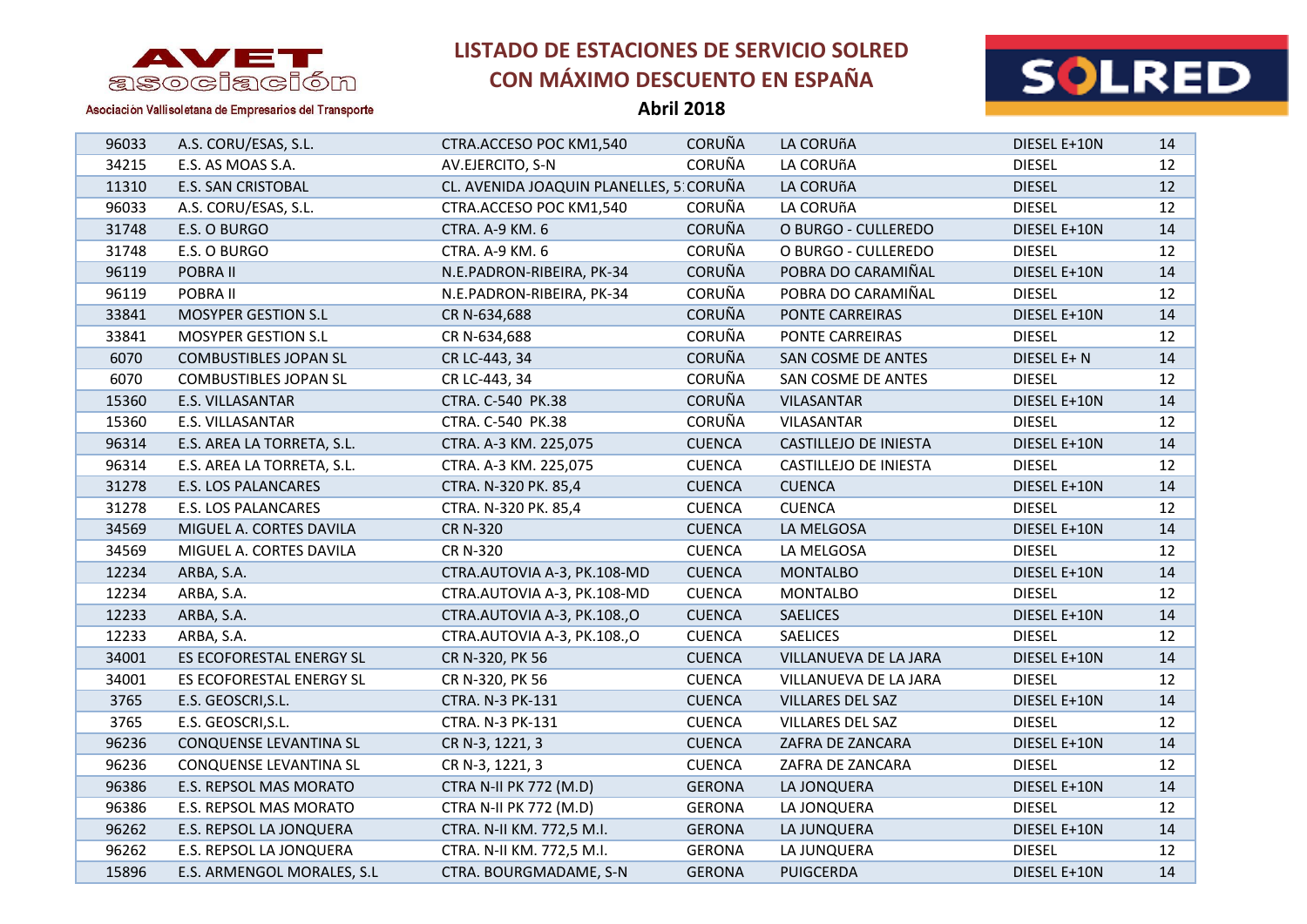



| <b>Abril 2018</b> |
|-------------------|
|                   |

| 15896 | E.S. ARMENGOL MORALES, S.L       | CTRA. BOURGMADAME, S-N                               | <b>GERONA</b>               | <b>PUIGCERDA</b> | <b>DIESEL</b> | 12 |
|-------|----------------------------------|------------------------------------------------------|-----------------------------|------------------|---------------|----|
| 12035 | ES.C.Y.S.SANCHEZ FERRER, SL      | CL-GR-4 PK.2,350                                     | <b>GRANADA</b>              | <b>ALBOLOTE</b>  | DIESEL E+10N  | 14 |
| 12035 | ES.C.Y.S.SANCHEZ FERRER, SL      | CL-GR-4 PK.2,350                                     | <b>GRANADA</b>              | <b>ALBOLOTE</b>  | <b>DIESEL</b> | 12 |
| 94913 | E.S LA LOMA                      | AT A-44 P.K. 153 M.D                                 | <b>GRANADA</b>              | <b>COZVIJAR</b>  | DIESEL E+10N  | 14 |
| 94913 | E.S LA LOMA                      | AT A-44 P.K. 153 M.D                                 | <b>GRANADA</b>              | COZVIJAR         | <b>DIESEL</b> | 12 |
| 96079 | INDALICA COPEC, S.A.- DIEZMA I   | CR A-92, 279 (DERECHO)                               | <b>GRANADA</b>              | <b>DIEZMA</b>    | DIESEL E+10N  | 14 |
| 96080 | INDALICA COPEC, S.A. - DIEZMA II | CR A-92, 279 (IZQUIERDO)                             | GRANADA                     | <b>DIEZMA</b>    | DIESEL E+10N  | 14 |
| 96079 | INDALICA COPEC, S.A.- DIEZMA I   | CR A-92, 279 (DERECHO)                               | <b>GRANADA</b>              | <b>DIEZMA</b>    | <b>DIESEL</b> | 12 |
| 96080 | INDALICA COPEC, S.A. - DIEZMA II | CR A-92, 279 (IZQUIERDO)                             | <b>GRANADA</b>              | <b>DIEZMA</b>    | <b>DIESEL</b> | 12 |
| 13081 | ES MORENO FERNANDEZ MANUEL       | CR A-92 NORTE(N-342), 208                            | <b>GRANADA</b>              | <b>GOR</b>       | DIESEL E+10N  | 14 |
| 13081 | ES MORENO FERNANDEZ MANUEL       | CR A-92 NORTE(N-342), 208                            | <b>GRANADA</b>              | <b>GOR</b>       | <b>DIESEL</b> | 12 |
| 33294 | ATLANTIC ROMERO GESTION, SL      | AVDA. ANDALUCIA SN                                   | <b>GRANADA</b>              | <b>GRANADA</b>   | DIESEL E+10N  | 14 |
| 96550 | ATLANTIC ROMERO GESTION SL       | C/ AVENIDA DE ANDALUCIA, S/N                         | <b>GRANADA</b>              | <b>GRANADA</b>   | DIESEL E+10N  | 14 |
| 33294 | ATLANTIC ROMERO GESTION, SL      | AVDA. ANDALUCIA SN                                   | <b>GRANADA</b>              | <b>GRANADA</b>   | <b>DIESEL</b> | 12 |
| 96550 | ATLANTIC ROMERO GESTION SL       | C/ AVENIDA DE ANDALUCIA, S/N                         | GRANADA                     | <b>GRANADA</b>   | <b>DIESEL</b> | 12 |
| 15868 | E.S. HUESCAR                     | CL. BARROETA                                         | <b>GRANADA</b>              | <b>HUESCAR</b>   | DIESEL E+10N  | 14 |
| 15868 | E.S. HUESCAR                     | CL. BARROETA                                         | <b>GRANADA</b>              | <b>HUESCAR</b>   | <b>DIESEL</b> | 12 |
| 5561  | E.S. ALOVERA                     | N-II PK. 45,600 APTDO. CORREOS 17 GUADALAJAR ALOVERA |                             |                  | DIESEL E+10N  | 14 |
| 5561  | E.S. ALOVERA                     | N-II PK. 45,600 APTDO. CORREOS 17 GUADALAJAR ALOVERA |                             |                  | <b>DIESEL</b> | 12 |
| 33836 | ES DANIEL IBAÑEZ DE LA PEÑASLU   | CR N-320, 239,5                                      | <b>GUADALAJAR BERNICHES</b> |                  | DIESEL E+10N  | 14 |
| 33836 | ES DANIEL IBAÑEZ DE LA PEÑASLU   | CR N-320, 239,5                                      | <b>GUADALAJAR BERNICHES</b> |                  | <b>DIESEL</b> | 12 |
| 33049 | SERVICIOS JULUMACHER             | CR A-2, 95                                           | <b>GUADALAJAR LEDANCA</b>   |                  | DIESEL E+10N  | 14 |
| 33049 | SERVICIOS JULUMACHER             | CR A-2, 95                                           | GUADALAJAR LEDANCA          |                  | <b>DIESEL</b> | 12 |
| 12389 | C. HIDROCARB.MARTIN LOPEZ, S.L.  | CR. A-2, PK.107                                      | <b>GUADALAJAR MIRABUENO</b> |                  | DIESEL E+10N  | 14 |
| 12389 | C. HIDROCARB.MARTIN LOPEZ, S.L.  | CR. A-2, PK.107                                      | GUADALAJAR MIRABUENO        |                  | <b>DIESEL</b> | 12 |
| 34346 | E.S. MAYPA, S.L.                 | CTRA.N-II PK.75,900                                  | <b>GUADALAJAR TRIJUEQUE</b> |                  | DIESEL E+10N  | 14 |
| 34346 | E.S. MAYPA, S.L.                 | CTRA.N-II PK.75,900                                  | <b>GUADALAJAR TRIJUEQUE</b> |                  | <b>DIESEL</b> | 12 |
| 34129 | HNOS ESPINO E.S SL M.D           | CR-GI 2132 KM 0,4                                    | GUIPUZCOA HERNANI           |                  | DIESEL E+10N  | 14 |
| 96816 | HNOS ESPINO E.S. SL M.I          | CR GI-2132 P.K 0,4 M.I                               | GUIPUZCOA HERNANI           |                  | DIESEL E+10N  | 14 |
| 96904 | E.S HERNANI M.D                  | AUTOPISTA AP-8 P.K 22,420                            | GUIPUZCOA HERNANI           |                  | DIESEL E+10N  | 14 |
| 96905 | E.S HERNANI M.I                  | AUTOPISTA AP-8 PK 22,420                             | GUIPUZCOA HERNANI           |                  | DIESEL E+10N  | 14 |
| 34129 | HNOS ESPINO E.S SL M.D           | CR-GI 2132 KM 0,4                                    | GUIPUZCOA HERNANI           |                  | <b>DIESEL</b> | 12 |
| 96816 | HNOS ESPINO E.S. SL M.I          | CR GI-2132 P.K 0,4 M.I                               | GUIPUZCOA HERNANI           |                  | <b>DIESEL</b> | 12 |
| 96904 | E.S HERNANI M.D                  | AUTOPISTA AP-8 P.K 22,420                            | GUIPUZCOA HERNANI           |                  | <b>DIESEL</b> | 12 |
| 96905 | E.S HERNANI M.I                  | AUTOPISTA AP-8 PK 22,420                             | GUIPUZCOA HERNANI           |                  | <b>DIESEL</b> | 12 |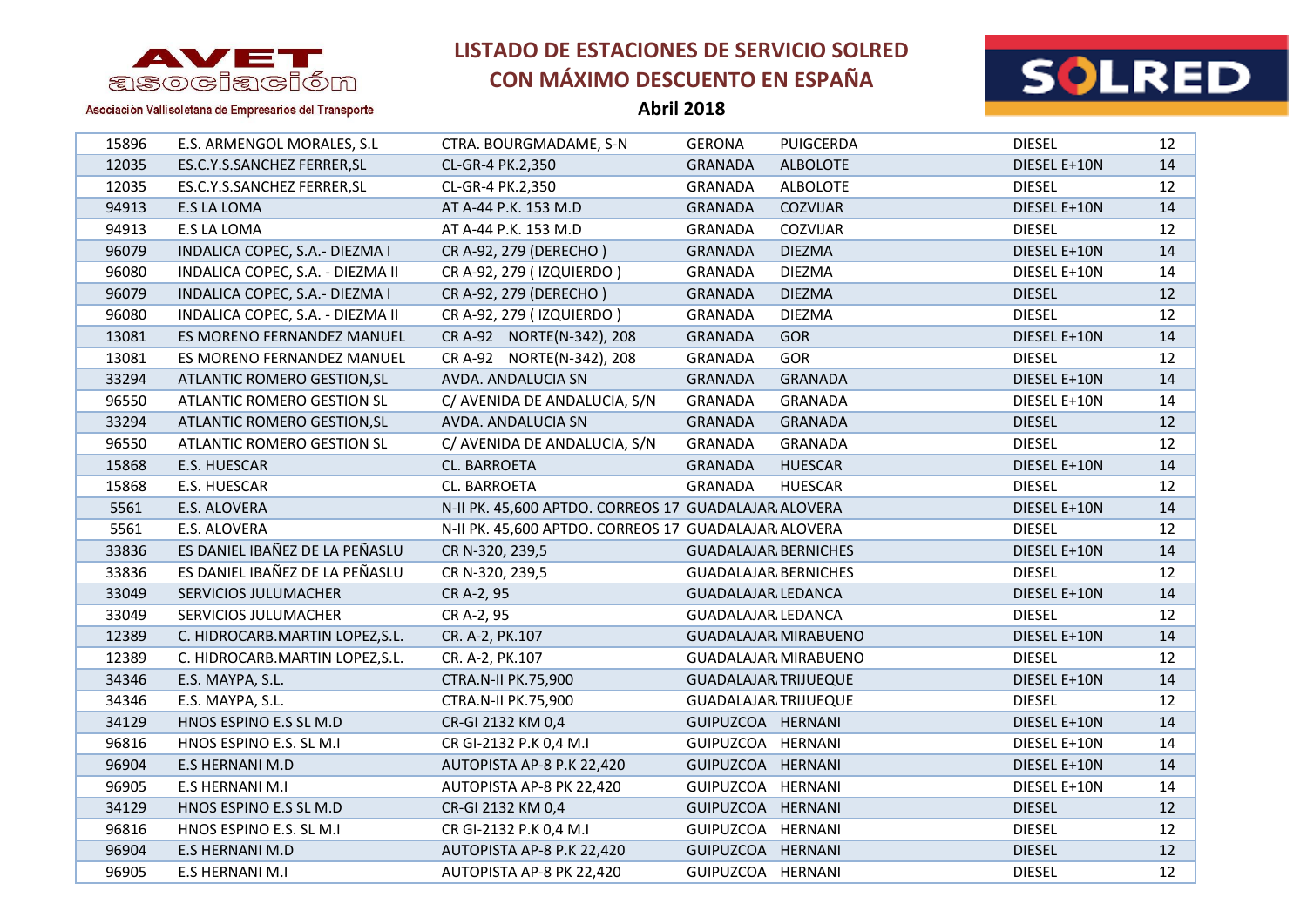



Asociación Vallisoletana de Empresarios del Transporte

| 31174 | E. S. PUNTXAS, S.L.           | N-121 A P.K. 86,8             | GUIPUZCOA IRUN |                          | DIESEL E+10N  | 14 |
|-------|-------------------------------|-------------------------------|----------------|--------------------------|---------------|----|
| 12040 | E.S. ZAISA                    | TERMINAL DE ZAISA-BEHOBIA     | GUIPUZCOA IRUN |                          | DIESEL E+10N  | 14 |
| 96707 | E.S. ZAISA III                | CL. ANTXOTXIPI, 15            | GUIPUZCOA IRUN |                          | DIESEL E+10N  | 14 |
| 97122 | E.S. ZAISA II SL              | C/ COMETE SAREA, 1            | GUIPUZCOA IRUN |                          | DIESEL E+10N  | 14 |
| 31174 | E. S. PUNTXAS, S.L.           | N-121 A P.K. 86,8             | GUIPUZCOA IRUN |                          | <b>DIESEL</b> | 12 |
| 12040 | E.S. ZAISA                    | TERMINAL DE ZAISA-BEHOBIA     | GUIPUZCOA IRUN |                          | <b>DIESEL</b> | 12 |
| 96707 | E.S. ZAISA III                | CL. ANTXOTXIPI, 15            | GUIPUZCOA IRUN |                          | <b>DIESEL</b> | 12 |
| 97122 | E.S. ZAISA II SL              | C/ COMETE SAREA, 1            | GUIPUZCOA IRUN |                          | <b>DIESEL</b> | 12 |
| 96394 | <b>E.S.CHUCENA SUR</b>        | AU-A 49 PK 37                 | <b>HUELVA</b>  | <b>CHUCENA</b>           | DIESEL E+10N  | 14 |
| 96393 | <b>E.S. CHUCENA NORTE</b>     | AU-A49 PK 37                  | <b>HUELVA</b>  | <b>CHUCENA</b>           | DIESEL E+10N  | 14 |
| 96394 | <b>E.S.CHUCENA SUR</b>        | AU-A 49 PK 37                 | <b>HUELVA</b>  | <b>CHUCENA</b>           | <b>DIESEL</b> | 12 |
| 96393 | <b>E.S. CHUCENA NORTE</b>     | AU-A49 PK 37                  | <b>HUELVA</b>  | <b>CHUCENA</b>           | <b>DIESEL</b> | 12 |
| 96616 | <b>E.S.LOS BERMEJALES</b>     | P.I.LOS BERMEJALES CA P8      | <b>HUELVA</b>  | <b>NIEBLA</b>            | DIESEL E+10N  | 14 |
| 96616 | <b>E.S.LOS BERMEJALES</b>     | P.I.LOS BERMEJALES CA P8      | <b>HUELVA</b>  | <b>NIEBLA</b>            | <b>DIESEL</b> | 12 |
| 96347 | E.S JUAN GONZALO ROMERO MORO  | CR HV-6131, PK-4, 2           | <b>HUELVA</b>  | VILLARRASA               | DIESEL E+10N  | 14 |
| 96347 | E.S JUAN GONZALO ROMERO MORO  | CR HV-6131, PK-4, 2           | <b>HUELVA</b>  | VILLARRASA               | <b>DIESEL</b> | 12 |
| 96372 | SERVIARAGON GESTION, SL       | CR A-23, 341,5                | <b>HUESCA</b>  | ALMUDEVAR                | DIESEL E+10N  | 14 |
| 96372 | SERVIARAGON GESTION, SL       | CR A-23, 341,5                | <b>HUESCA</b>  | ALMUDEVAR                | <b>DIESEL</b> | 12 |
| 97044 | LA 62 EL PUEYO                | AUTOVÍA A-22, KM 62 -         | <b>HUESCA</b>  | <b>BARBASTRO</b>         | DIESEL E+10N  | 14 |
| 97044 | LA 62 EL PUEYO                | AUTOVÍA A-22, KM 62 -         | <b>HUESCA</b>  | <b>BARBASTRO</b>         | <b>DIESEL</b> | 12 |
| 33707 | ES AGP HUESCA COMBUSTIBLES SL | CR N-240, 131,7               | <b>HUESCA</b>  | <b>BINEFAR</b>           | DIESEL E+10N  | 14 |
| 33707 | ES AGP HUESCA COMBUSTIBLES SL | CR N-240, 131,7               | <b>HUESCA</b>  | <b>BINEFAR</b>           | <b>DIESEL</b> | 12 |
| 6056  | <b>CRED CASTILLONROY</b>      | CR N-230, 35,2                | <b>HUESCA</b>  | CASTILLONROY             | DIESEL E+10N  | 14 |
| 6056  | <b>CRED CASTILLONROY</b>      | CR N-230, 35,2                | <b>HUESCA</b>  | CASTILLONROY             | <b>DIESEL</b> | 12 |
| 11641 | E.S. POL. FCO. GARCIA, S.L    | CTRA. N II KM.441,400         | <b>HUESCA</b>  | <b>FRAGA</b>             | DIESEL E+10N  | 14 |
| 11641 | E.S. POL. FCO. GARCIA, S.L    | CTRA. N II KM.441,400         | <b>HUESCA</b>  | <b>FRAGA</b>             | <b>DIESEL</b> | 12 |
| 96363 | E.S. AREA DE S.CANUHE         | CTRA.A-23, PK-332.8 M.D.      | <b>HUESCA</b>  | <b>GURREA DE GALLEGO</b> | DIESEL E+10N  | 14 |
| 96363 | E.S. AREA DE S.CANUHE         | CTRA.A-23, PK-332.8 M.D.      | <b>HUESCA</b>  | <b>GURREA DE GALLEGO</b> | <b>DIESEL</b> | 12 |
| 3695  | E.S. MARTINEZ VELASCO         | AVDA. MARTINEZ DE VELASCO, 53 | <b>HUESCA</b>  | <b>HUESCA</b>            | DIESEL E+10N  | 14 |
| 93268 | E.S. SAN JORGE                | PROL.AV.MARTINEZ VELASCO,SN   | <b>HUESCA</b>  | <b>HUESCA</b>            | DIESEL E+10N  | 14 |
| 3695  | E.S. MARTINEZ VELASCO         | AVDA. MARTINEZ DE VELASCO, 53 | <b>HUESCA</b>  | <b>HUESCA</b>            | <b>DIESEL</b> | 12 |
| 93268 | E.S. SAN JORGE                | PROL.AV.MARTINEZ VELASCO,SN   | <b>HUESCA</b>  | <b>HUESCA</b>            | <b>DIESEL</b> | 12 |
| 3973  | ALBERTO A.VAL MARZO           | CTRA.N-240 KM.141.400         | <b>HUESCA</b>  | <b>MONZON</b>            | DIESEL E+10N  | 14 |
| 3973  | ALBERTO A.VAL MARZO           | CTRA.N-240 KM.141.400         | <b>HUESCA</b>  | <b>MONZON</b>            | <b>DIESEL</b> | 12 |
| 34549 | LACAMART, REST, E.S., SL      | CR N-2, 402                   | <b>HUESCA</b>  | PEÑALBA                  | DIESEL E+10N  | 14 |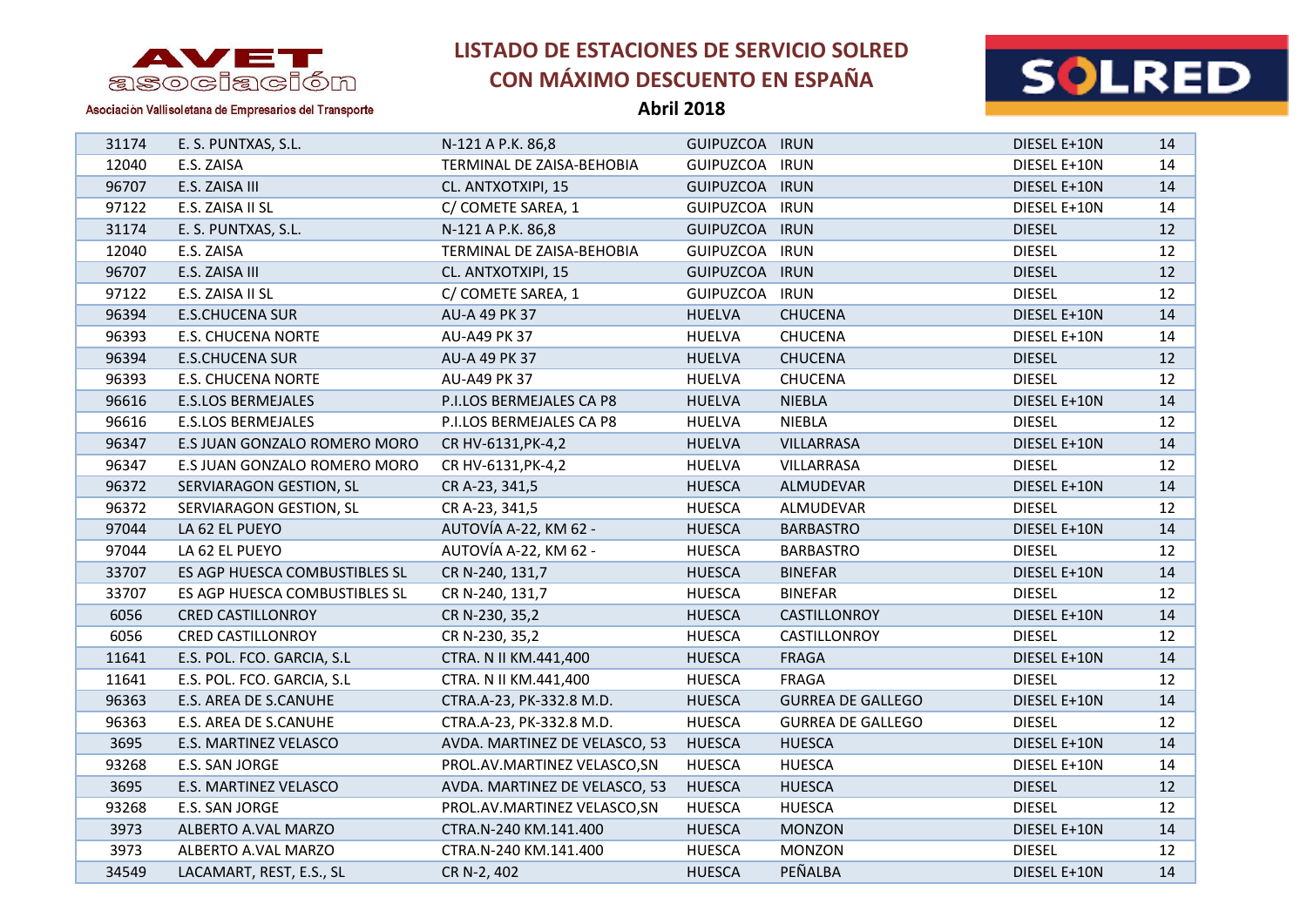

**Abril 2018**



Asociación Vallisoletana de Empresarios del Transporte

| 34549 | LACAMART, REST, E.S., SL        | CR N-2, 402                          | <b>HUESCA</b>   | PEÑALBA               | <b>DIESEL</b> | 12 |
|-------|---------------------------------|--------------------------------------|-----------------|-----------------------|---------------|----|
| 3626  | E.S. SABIÑANIGO                 | AV. HUESCA, 22-24                    | <b>HUESCA</b>   | SABIÑANIGO            | DIESEL E+10N  | 14 |
| 92143 | E.S. BAL DE TENA                | CTRA. N-260 KM 516                   | <b>HUESCA</b>   | SABIÑANIGO            | DIESEL E+10N  | 14 |
| 3626  | E.S. SABIÑANIGO                 | AV. HUESCA, 22-24                    | <b>HUESCA</b>   | SABIÑANIGO            | <b>DIESEL</b> | 12 |
| 92143 | E.S. BAL DE TENA                | CTRA. N-260 KM 516                   | <b>HUESCA</b>   | SABIÑANIGO            | <b>DIESEL</b> | 12 |
| 33997 | E.S. COLLARADA                  | CTR. N-330, PK-658                   | <b>HUESCA</b>   | <b>VILLANUA</b>       | DIESEL E+10N  | 14 |
| 33997 | E.S. COLLARADA                  | CTR. N-330, PK-658                   | <b>HUESCA</b>   | <b>VILLANUA</b>       | <b>DIESEL</b> | 12 |
| 93313 | ES AURELIO CARRASCO ALMANSA     | CR N 432 KM 396 MI                   | <b>JAEN</b>     | ALCALA LA REAL        | DIESEL E+10N  | 14 |
| 93313 | ES AURELIO CARRASCO ALMANSA     | CR N 432 KM 396 MI                   | <b>JAEN</b>     | ALCALA LA REAL        | <b>DIESEL</b> | 12 |
| 33123 | E.S. ALCAUNION, S.L.            | CL ZAGALES S-N                       | <b>JAEN</b>     | <b>ALCAUDETE</b>      | DIESEL E+10N  | 14 |
| 33123 | E.S. ALCAUNION, S.L.            | CL ZAGALES S-N                       | <b>JAEN</b>     | <b>ALCAUDETE</b>      | <b>DIESEL</b> | 12 |
| 34541 | <b>E.S LA SALOBREJA</b>         | CR N-322, 128                        | <b>JAEN</b>     | EST. LINARES-BAEZA    | DIESEL E+10N  | 14 |
| 34541 | E.S LA SALOBREJA                | CR N-322, 128                        | <b>JAEN</b>     | EST. LINARES-BAEZA    | <b>DIESEL</b> | 12 |
| 33201 | <b>E.S. GUARROMAN</b>           | CN-IV AUTOV. ANDALUCIA PK-280        | <b>JAEN</b>     | <b>GUARROMAN</b>      | DIESEL E+10N  | 14 |
| 12862 | E.S. GUARROMAN II               | CTRA. CN-IV PK 280                   | <b>JAEN</b>     | GUARROMAN             | DIESEL E+10N  | 14 |
| 33201 | E.S. GUARROMAN                  | <b>CN-IV AUTOV. ANDALUCIA PK-280</b> | <b>JAEN</b>     | <b>GUARROMAN</b>      | <b>DIESEL</b> | 12 |
| 12862 | E.S. GUARROMAN II               | CTRA. CN-IV PK 280                   | <b>JAEN</b>     | <b>GUARROMAN</b>      | <b>DIESEL</b> | 12 |
| 4412  | E.S. LA NUEVA YUCA, S.L.        | CR.BAILEN-MOTRIL, PK.40,100          | <b>JAEN</b>     | LA GUARDIA            | DIESEL E+10N  | 14 |
| 4412  | E.S. LA NUEVA YUCA, S.L.        | CR.BAILEN-MOTRIL, PK.40,100          | JAEN            | LA GUARDIA            | <b>DIESEL</b> | 12 |
| 33554 | E.S. LOS CABALLOS               | AUT. N-IV, PK-346.6.                 | <b>JAEN</b>     | <b>LOPERA</b>         | DIESEL E+10N  | 14 |
| 96629 | ES LOS CABALLOS II              | CR N-IV KM 346.6 (MD)                | <b>JAEN</b>     | <b>LOPERA</b>         | DIESEL E+10N  | 14 |
| 33554 | E.S. LOS CABALLOS               | AUT. N-IV, PK-346.6.                 | <b>JAEN</b>     | <b>LOPERA</b>         | <b>DIESEL</b> | 12 |
| 96629 | ES LOS CABALLOS II              | CR N-IV KM 346.6 (MD)                | <b>JAEN</b>     | LOPERA                | <b>DIESEL</b> | 12 |
| 94328 | AREA DE SERVICIO KM 258 S.L     | CR A4 PK 258 M.D                     | <b>JAEN</b>     | <b>SANTA ELENA</b>    | DIESEL E+10N  | 14 |
| 94328 | AREA DE SERVICIO KM 258 S.L     | CR A4 PK 258 M.D                     | <b>JAEN</b>     | SANTA ELENA           | <b>DIESEL</b> | 12 |
| 3774  | <b>GABRIEL LIEBANA ANTONAYA</b> | AVENIDA DE JAEN, 17                  | <b>JAEN</b>     | TORREDONJIMENO        | DIESEL E+10N  | 14 |
| 3774  | <b>GABRIEL LIEBANA ANTONAYA</b> | AVENIDA DE JAEN, 17                  | <b>JAEN</b>     | <b>TORREDONJIMENO</b> | <b>DIESEL</b> | 12 |
| 34012 | E.S. SAN JUAN S.L.              | CTR.LOGR.-ZARAG.PK 14,500            | LA RIOJA        | <b>AGONCILLO</b>      | DIESEL E+10N  | 14 |
| 34012 | E.S. SAN JUAN S.L.              | CTR.LOGR.-ZARAG.PK 14,500            | LA RIOJA        | <b>AGONCILLO</b>      | <b>DIESEL</b> | 12 |
| 34454 | E.S. CARMINA S.L.               | CTR LR-115, P.K. 26,5                | LA RIOJA        | ARNEDO                | DIESEL E+10N  | 14 |
| 34454 | E.S. CARMINA S.L.               | CTR LR-115, P.K. 26,5                | <b>LA RIOJA</b> | ARNEDO                | <b>DIESEL</b> | 12 |
| 15953 | <b>LAS GAUNAS</b>               | AVDA. DE MADRID, 25                  | <b>LA RIOJA</b> | <b>LOGROñO</b>        | DIESEL E+10N  | 14 |

 LAS GAUNAS AVDA. DE MADRID, 25 LA RIOJA LOGROñO DIESEL 12 E.S. SAN JUAN S.L. CR. LR-280 PK. 0,80 M.D LA RIOJA PRADEJON DIESEL E+10N 14 E.S. SAN JUAN S.L. CR. LR-280 PK. 0,80 M.D LA RIOJA PRADEJON DIESEL 12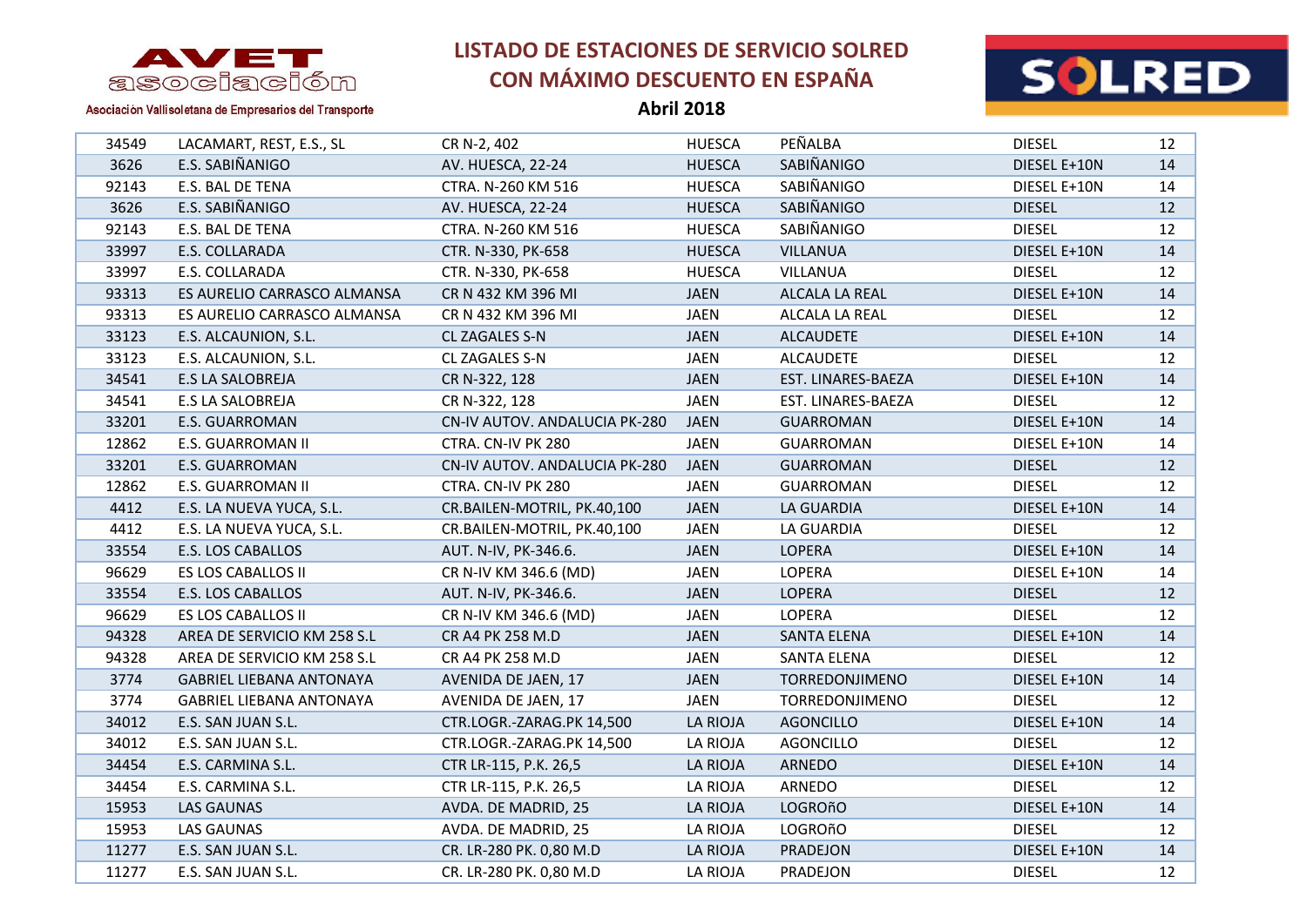

**Abril 2018**



| 34905 | <b>ES PETROBLACK SL</b>        | CR N-120, 23                          | <b>LA RIOJA</b>  | <b>TRICIO</b>           | DIESEL E+10N  | 14 |
|-------|--------------------------------|---------------------------------------|------------------|-------------------------|---------------|----|
| 34905 | <b>ES PETROBLACK SL</b>        | CR N-120, 23                          | LA RIOJA         | <b>TRICIO</b>           | <b>DIESEL</b> | 12 |
| 60033 | E.S. LAS HUESAS                | CL VELAZQUEZ, 1                       | LAS PALMAS TELDE |                         | DIESEL E+10N  | 14 |
| 60033 | E.S. LAS HUESAS                | CL VELAZQUEZ, 1                       | LAS PALMAS TELDE |                         | <b>DIESEL</b> | 12 |
| 96224 | E.S. SARMIENTO FUERTES, SL     | CN-630 KM. 161,536 GIJON-SEVILLA LEON |                  | <b>ARDON</b>            | DIESEL E+10N  | 14 |
| 96224 | E.S. SARMIENTO FUERTES, SL     | CN-630 KM. 161,536 GIJON-SEVILLA LEON |                  | ARDON                   | <b>DIESEL</b> | 12 |
| 10150 | RIBERA DEL ORBIGO, S.L         | CL POBLADO ARMELLADA, S.N             | <b>LEON</b>      | ARMELLADA               | <b>DIESEL</b> | 12 |
| 31741 | E.S. CALDAS DE LUNA            | CALDAS DE LUNA, N-66, KM-66           | <b>LEON</b>      | CALDAS DE LUNA          | DIESEL E+10N  | 14 |
| 31741 | E.S. CALDAS DE LUNA            | CALDAS DE LUNA, N-66, KM-66           | <b>LEON</b>      | <b>CALDAS DE LUNA</b>   | <b>DIESEL</b> | 12 |
| 11062 | BEROGLEZ INVERSIONES, S.L.     | CR. N-6, 391                          | LEON             | CAMPONARAYA             | DIESEL E+10N  | 14 |
| 11062 | BEROGLEZ INVERSIONES, S.L.     | CR. N-6, 391                          | <b>LEON</b>      | CAMPONARAYA             | <b>DIESEL</b> | 12 |
| 5471  | E.S. EL TELENO, S.A.           | CTRA. N-VI, KM-335                    | LEON             | <b>COMBARROS</b>        | DIESEL E+10N  | 14 |
| 5471  | E.S. EL TELENO, S.A.           | CTRA. N-VI, KM-335                    | <b>LEON</b>      | <b>COMBARROS</b>        | <b>DIESEL</b> | 12 |
| 33873 | E.S. CARBURANTES DE PONFERRADA | C-631 PK 8                            | <b>LEON</b>      | <b>CUBILLOS DEL SIL</b> | <b>DIESEL</b> | 13 |
| 12311 | <b>ISIDORO BLAS GARCIA</b>     | CR N-120, 342,5                       | <b>LEON</b>      | ESTEBANEZ DE LA CALZADA | DIESEL E+10N  | 14 |
| 12311 | <b>ISIDORO BLAS GARCIA</b>     | CR N-120, 342,5                       | <b>LEON</b>      | ESTEBANEZ DE LA CALZADA | <b>DIESEL</b> | 12 |
| 96699 | E.S. VILLAVIDEL IZQ.           | A-231 KM.9 (MARG. IZQ.)               | <b>LEON</b>      | PALANQUINOS             | DIESEL E+10N  | 14 |
| 96700 | E.S.VILLAVIDEL DCH.            | A-231 KM.9 (M. DCH.)                  | <b>LEON</b>      | PALANQUINOS             | DIESEL E+10N  | 14 |
| 96699 | E.S. VILLAVIDEL IZQ.           | A-231 KM.9 (MARG. IZQ.)               | LEON             | PALANQUINOS             | <b>DIESEL</b> | 12 |
| 96700 | E.S.VILLAVIDEL DCH.            | A-231 KM.9 (M. DCH.)                  | <b>LEON</b>      | PALANQUINOS             | <b>DIESEL</b> | 12 |
| 11996 | <b>CARBURANTES MONTEARENAS</b> | C/MONTEARENAS (ANTIGUA N-VI), S LEON  |                  | PONFERRADA              | DIESEL E+10N  | 14 |
| 96746 | E.S. PONFERRADA M.DCHO.        | CTR. A-6, PK-390,4                    | LEON             | PONFERRADA              | DIESEL E+10N  | 14 |
| 96747 | E.S. PONFERRADA M.IZDO.        | CTR. A-6, PK-390,4                    | <b>LEON</b>      | PONFERRADA              | DIESEL E+10N  | 14 |
| 11996 | <b>CARBURANTES MONTEARENAS</b> | C/MONTEARENAS (ANTIGUA N-VI), S LEON  |                  | PONFERRADA              | <b>DIESEL</b> | 12 |
| 96746 | E.S. PONFERRADA M.DCHO.        | CTR. A-6, PK-390,4                    | <b>LEON</b>      | PONFERRADA              | <b>DIESEL</b> | 12 |
| 96747 | E.S. PONFERRADA M.IZDO.        | CTR. A-6, PK-390,4                    | LEON             | PONFERRADA              | <b>DIESEL</b> | 12 |
| 5457  | E.S. SARMIENTO FUERTES         | CTRA N-630, KM-186                    | <b>LEON</b>      | TORAL DE LOS GUZMANES   | DIESEL E+10N  | 14 |
| 5457  | E.S. SARMIENTO FUERTES         | CTRA N-630, KM-186                    | LEON             | TORAL DE LOS GUZMANES   | <b>DIESEL</b> | 12 |
| 31171 | ES COLOMAR INVERSIONES Y SERVI | CR N-621, PK. 5                       | <b>LEON</b>      | VILLAQUILAMBRE          | DIESEL E+10N  | 14 |
| 31171 | ES COLOMAR INVERSIONES Y SERVI | CR N-621, PK. 5                       | LEON             | VILLAQUILAMBRE          | <b>DIESEL</b> | 12 |
| 97004 | <b>ALPICAT MI</b>              | CR A-22 ROTONDA CON A2 M.I            | LERIDA           | <b>ALPICAT</b>          | DIESEL E+10N  | 14 |
| 97004 | <b>ALPICAT MI</b>              | CR A-22 ROTONDA CON A2 M.I            | LERIDA           | <b>ALPICAT</b>          | <b>DIESEL</b> | 12 |
| 96311 | E.S. FONOLLERAS                | CTRA. N-II KM. 512                    | LERIDA           | <b>FONOLLERAS</b>       | DIESEL E+10N  | 14 |
| 96311 | <b>E.S. FONOLLERAS</b>         | CTRA. N-II KM. 512                    | LERIDA           | <b>FONOLLERAS</b>       | <b>DIESEL</b> | 12 |
| 7150  | E.S. PUIGUELO RIBES, S.C.P.    | CTR. N-II, PK-447                     | LERIDA           | SOSES                   | DIESEL E+10N  | 14 |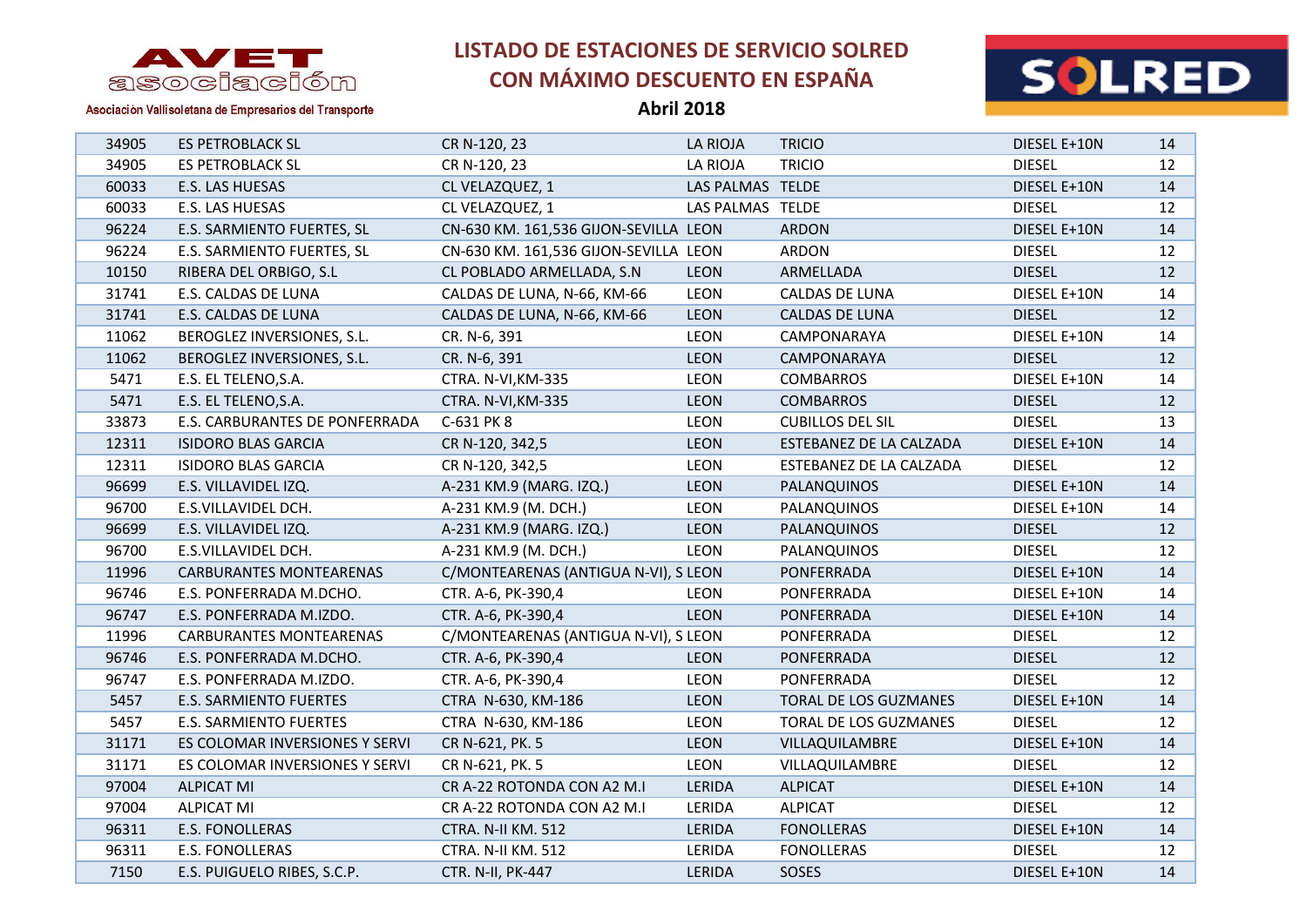

**Abril 2018**



Asociación Vallisoletana de Empresarios del Transporte

| 33522<br><b>LUGO</b><br><b>ESTACION SERVICIO ROMA SL</b><br>CANDAMIL<br>DIESEL E+10N<br>CR C-641, 32,1<br>33522<br><b>LUGO</b><br><b>ESTACION SERVICIO ROMA SL</b><br>CR C-641, 32,1<br>CANDAMIL<br><b>DIESEL</b><br>33540<br>E.S. CASTRO RIBERAS D LEA, SL<br>AVD. TERRA CHA S/N<br><b>LUGO</b><br><b>CASTRO DE REY</b><br>DIESEL E+10N<br>33540<br>E.S. CASTRO RIBERAS D LEA, SL<br>AVD. TERRA CHA S/N<br><b>LUGO</b><br>CASTRO DE REY<br><b>DIESEL</b><br>10370<br>E.S. OTERO VAZQUEZ S.L<br>CTRA. N-642 PK.423,850<br><b>LUGO</b><br><b>CERVO</b><br>DIESEL E+10N<br>10370<br>E.S. OTERO VAZQUEZ S.L<br>CTRA. N-642 PK.423,850<br><b>LUGO</b><br><b>CERVO</b><br><b>DIESEL</b><br>15362<br><b>LUGO</b><br>DIESEL E+10N<br>E. S. AMMNSA<br>CTRA. ORENSE, SN<br><b>CHANTADA</b><br>15362<br>E. S. AMMNSA<br>CTRA. ORENSE, SN<br><b>LUGO</b><br><b>CHANTADA</b><br><b>DIESEL</b><br>E.S. COSPEITO, S.L.<br>AV. GENERALISIMO, 59<br><b>LUGO</b><br><b>COSPEITO</b><br>7009<br>DIESEL E+10N<br>7009<br>E.S. COSPEITO, S.L.<br>AV. GENERALISIMO, 59<br>LUGO<br><b>COSPEITO</b><br><b>DIESEL</b><br>34477<br>E.S. CAMPOS, S.L.<br><b>LUGO</b><br>DIESEL E+10N<br>CN-540, PK.65<br>LA BARRELA<br>34477<br>E.S. CAMPOS, S.L.<br><b>LUGO</b><br><b>DIESEL</b><br>CN-540, PK.65<br>LA BARRELA<br>96983<br>E.S. MUIMENTA M.I.<br>C-120, PK. 20,8 M.I.<br><b>LUGO</b><br>MUIMENTA (LUGO)<br>DIESEL E+10N<br>96983<br>E.S. MUIMENTA M.I.<br>C-120, PK. 20,8 M.I.<br><b>LUGO</b><br>MUIMENTA (LUGO)<br><b>DIESEL</b><br><b>NADELA</b><br>34073<br>CR N-6, 493,7<br><b>LUGO</b><br>DIESEL E+10N<br>E.S. NADELA<br>34073<br><b>LUGO</b><br>E.S. NADELA<br>CR N-6, 493,7<br>NADELA<br><b>DIESEL</b><br>31061<br>E.S. O PICATO<br>C-540, PK.10<br><b>LUGO</b><br>O PICATO<br>DIESEL E+10N<br>31061<br>E.S. O PICATO<br>C-540, PK.10<br><b>LUGO</b><br>O PICATO<br><b>DIESEL</b><br>34330<br>E.S. OURAL-EXGA, S.L.<br>CTRA.C-546 PK.33,7<br><b>LUGO</b><br><b>OURAL</b><br>DIESEL E+10N<br>34330<br>E.S. OURAL-EXGA, S.L.<br>CTRA.C-546 PK.33,7<br><b>LUGO</b><br><b>OURAL</b><br><b>DIESEL</b><br>13245<br>ES GRUPO CARSEI SL<br>CR N-640, 87,4<br><b>LUGO</b><br>PEDREDA-MUJA<br>DIESEL E+10N<br>13245<br>ES GRUPO CARSEI SL<br>CR N-640, 87,4<br>LUGO<br>PEDREDA-MUJA<br><b>DIESEL</b><br>33964<br>E. S. PARDO Y VALIN, S.L.<br>CTRA. N-VI, PK.- 433<br><b>LUGO</b><br>PIEDRAFITA<br>DIESEL E+10N<br>33964<br>E. S. PARDO Y VALIN, S.L.<br>CTRA. N-VI, PK.- 433<br>LUGO<br>PIEDRAFITA<br><b>DIESEL</b><br>E.S.EXP.CARB.CANIDO, S.L.<br>34416<br>CTRA.N-120 PK 511<br>PUEBLA DE BROLLON<br>DIESEL E+10N<br><b>LUGO</b><br>34416<br>E.S.EXP.CARB.CANIDO, S.L.<br>CTRA.N-120 PK 511<br><b>LUGO</b><br>PUEBLA DE BROLLON<br><b>DIESEL</b> | 7150 | E.S. PUIGUELO RIBES, S.C.P. | CTR. N-II, PK-447 | LERIDA | SOSES | <b>DIESEL</b> | 12 |
|--------------------------------------------------------------------------------------------------------------------------------------------------------------------------------------------------------------------------------------------------------------------------------------------------------------------------------------------------------------------------------------------------------------------------------------------------------------------------------------------------------------------------------------------------------------------------------------------------------------------------------------------------------------------------------------------------------------------------------------------------------------------------------------------------------------------------------------------------------------------------------------------------------------------------------------------------------------------------------------------------------------------------------------------------------------------------------------------------------------------------------------------------------------------------------------------------------------------------------------------------------------------------------------------------------------------------------------------------------------------------------------------------------------------------------------------------------------------------------------------------------------------------------------------------------------------------------------------------------------------------------------------------------------------------------------------------------------------------------------------------------------------------------------------------------------------------------------------------------------------------------------------------------------------------------------------------------------------------------------------------------------------------------------------------------------------------------------------------------------------------------------------------------------------------------------------------------------------------------------------------------------------------------------------------------------------------------------------------------------------------------------------------------------------------------------------------------------------------------------------------------------------------------------------------------------------------------------------------------------------------------------------------------------------------------------------------------------------------|------|-----------------------------|-------------------|--------|-------|---------------|----|
|                                                                                                                                                                                                                                                                                                                                                                                                                                                                                                                                                                                                                                                                                                                                                                                                                                                                                                                                                                                                                                                                                                                                                                                                                                                                                                                                                                                                                                                                                                                                                                                                                                                                                                                                                                                                                                                                                                                                                                                                                                                                                                                                                                                                                                                                                                                                                                                                                                                                                                                                                                                                                                                                                                                          |      |                             |                   |        |       |               | 14 |
|                                                                                                                                                                                                                                                                                                                                                                                                                                                                                                                                                                                                                                                                                                                                                                                                                                                                                                                                                                                                                                                                                                                                                                                                                                                                                                                                                                                                                                                                                                                                                                                                                                                                                                                                                                                                                                                                                                                                                                                                                                                                                                                                                                                                                                                                                                                                                                                                                                                                                                                                                                                                                                                                                                                          |      |                             |                   |        |       |               | 12 |
|                                                                                                                                                                                                                                                                                                                                                                                                                                                                                                                                                                                                                                                                                                                                                                                                                                                                                                                                                                                                                                                                                                                                                                                                                                                                                                                                                                                                                                                                                                                                                                                                                                                                                                                                                                                                                                                                                                                                                                                                                                                                                                                                                                                                                                                                                                                                                                                                                                                                                                                                                                                                                                                                                                                          |      |                             |                   |        |       |               | 14 |
|                                                                                                                                                                                                                                                                                                                                                                                                                                                                                                                                                                                                                                                                                                                                                                                                                                                                                                                                                                                                                                                                                                                                                                                                                                                                                                                                                                                                                                                                                                                                                                                                                                                                                                                                                                                                                                                                                                                                                                                                                                                                                                                                                                                                                                                                                                                                                                                                                                                                                                                                                                                                                                                                                                                          |      |                             |                   |        |       |               | 12 |
|                                                                                                                                                                                                                                                                                                                                                                                                                                                                                                                                                                                                                                                                                                                                                                                                                                                                                                                                                                                                                                                                                                                                                                                                                                                                                                                                                                                                                                                                                                                                                                                                                                                                                                                                                                                                                                                                                                                                                                                                                                                                                                                                                                                                                                                                                                                                                                                                                                                                                                                                                                                                                                                                                                                          |      |                             |                   |        |       |               | 14 |
|                                                                                                                                                                                                                                                                                                                                                                                                                                                                                                                                                                                                                                                                                                                                                                                                                                                                                                                                                                                                                                                                                                                                                                                                                                                                                                                                                                                                                                                                                                                                                                                                                                                                                                                                                                                                                                                                                                                                                                                                                                                                                                                                                                                                                                                                                                                                                                                                                                                                                                                                                                                                                                                                                                                          |      |                             |                   |        |       |               | 12 |
|                                                                                                                                                                                                                                                                                                                                                                                                                                                                                                                                                                                                                                                                                                                                                                                                                                                                                                                                                                                                                                                                                                                                                                                                                                                                                                                                                                                                                                                                                                                                                                                                                                                                                                                                                                                                                                                                                                                                                                                                                                                                                                                                                                                                                                                                                                                                                                                                                                                                                                                                                                                                                                                                                                                          |      |                             |                   |        |       |               | 14 |
|                                                                                                                                                                                                                                                                                                                                                                                                                                                                                                                                                                                                                                                                                                                                                                                                                                                                                                                                                                                                                                                                                                                                                                                                                                                                                                                                                                                                                                                                                                                                                                                                                                                                                                                                                                                                                                                                                                                                                                                                                                                                                                                                                                                                                                                                                                                                                                                                                                                                                                                                                                                                                                                                                                                          |      |                             |                   |        |       |               | 12 |
|                                                                                                                                                                                                                                                                                                                                                                                                                                                                                                                                                                                                                                                                                                                                                                                                                                                                                                                                                                                                                                                                                                                                                                                                                                                                                                                                                                                                                                                                                                                                                                                                                                                                                                                                                                                                                                                                                                                                                                                                                                                                                                                                                                                                                                                                                                                                                                                                                                                                                                                                                                                                                                                                                                                          |      |                             |                   |        |       |               | 14 |
|                                                                                                                                                                                                                                                                                                                                                                                                                                                                                                                                                                                                                                                                                                                                                                                                                                                                                                                                                                                                                                                                                                                                                                                                                                                                                                                                                                                                                                                                                                                                                                                                                                                                                                                                                                                                                                                                                                                                                                                                                                                                                                                                                                                                                                                                                                                                                                                                                                                                                                                                                                                                                                                                                                                          |      |                             |                   |        |       |               | 12 |
|                                                                                                                                                                                                                                                                                                                                                                                                                                                                                                                                                                                                                                                                                                                                                                                                                                                                                                                                                                                                                                                                                                                                                                                                                                                                                                                                                                                                                                                                                                                                                                                                                                                                                                                                                                                                                                                                                                                                                                                                                                                                                                                                                                                                                                                                                                                                                                                                                                                                                                                                                                                                                                                                                                                          |      |                             |                   |        |       |               | 14 |
|                                                                                                                                                                                                                                                                                                                                                                                                                                                                                                                                                                                                                                                                                                                                                                                                                                                                                                                                                                                                                                                                                                                                                                                                                                                                                                                                                                                                                                                                                                                                                                                                                                                                                                                                                                                                                                                                                                                                                                                                                                                                                                                                                                                                                                                                                                                                                                                                                                                                                                                                                                                                                                                                                                                          |      |                             |                   |        |       |               | 12 |
|                                                                                                                                                                                                                                                                                                                                                                                                                                                                                                                                                                                                                                                                                                                                                                                                                                                                                                                                                                                                                                                                                                                                                                                                                                                                                                                                                                                                                                                                                                                                                                                                                                                                                                                                                                                                                                                                                                                                                                                                                                                                                                                                                                                                                                                                                                                                                                                                                                                                                                                                                                                                                                                                                                                          |      |                             |                   |        |       |               | 14 |
|                                                                                                                                                                                                                                                                                                                                                                                                                                                                                                                                                                                                                                                                                                                                                                                                                                                                                                                                                                                                                                                                                                                                                                                                                                                                                                                                                                                                                                                                                                                                                                                                                                                                                                                                                                                                                                                                                                                                                                                                                                                                                                                                                                                                                                                                                                                                                                                                                                                                                                                                                                                                                                                                                                                          |      |                             |                   |        |       |               | 12 |
|                                                                                                                                                                                                                                                                                                                                                                                                                                                                                                                                                                                                                                                                                                                                                                                                                                                                                                                                                                                                                                                                                                                                                                                                                                                                                                                                                                                                                                                                                                                                                                                                                                                                                                                                                                                                                                                                                                                                                                                                                                                                                                                                                                                                                                                                                                                                                                                                                                                                                                                                                                                                                                                                                                                          |      |                             |                   |        |       |               | 14 |
|                                                                                                                                                                                                                                                                                                                                                                                                                                                                                                                                                                                                                                                                                                                                                                                                                                                                                                                                                                                                                                                                                                                                                                                                                                                                                                                                                                                                                                                                                                                                                                                                                                                                                                                                                                                                                                                                                                                                                                                                                                                                                                                                                                                                                                                                                                                                                                                                                                                                                                                                                                                                                                                                                                                          |      |                             |                   |        |       |               | 12 |
|                                                                                                                                                                                                                                                                                                                                                                                                                                                                                                                                                                                                                                                                                                                                                                                                                                                                                                                                                                                                                                                                                                                                                                                                                                                                                                                                                                                                                                                                                                                                                                                                                                                                                                                                                                                                                                                                                                                                                                                                                                                                                                                                                                                                                                                                                                                                                                                                                                                                                                                                                                                                                                                                                                                          |      |                             |                   |        |       |               | 14 |
|                                                                                                                                                                                                                                                                                                                                                                                                                                                                                                                                                                                                                                                                                                                                                                                                                                                                                                                                                                                                                                                                                                                                                                                                                                                                                                                                                                                                                                                                                                                                                                                                                                                                                                                                                                                                                                                                                                                                                                                                                                                                                                                                                                                                                                                                                                                                                                                                                                                                                                                                                                                                                                                                                                                          |      |                             |                   |        |       |               | 12 |
|                                                                                                                                                                                                                                                                                                                                                                                                                                                                                                                                                                                                                                                                                                                                                                                                                                                                                                                                                                                                                                                                                                                                                                                                                                                                                                                                                                                                                                                                                                                                                                                                                                                                                                                                                                                                                                                                                                                                                                                                                                                                                                                                                                                                                                                                                                                                                                                                                                                                                                                                                                                                                                                                                                                          |      |                             |                   |        |       |               | 14 |
|                                                                                                                                                                                                                                                                                                                                                                                                                                                                                                                                                                                                                                                                                                                                                                                                                                                                                                                                                                                                                                                                                                                                                                                                                                                                                                                                                                                                                                                                                                                                                                                                                                                                                                                                                                                                                                                                                                                                                                                                                                                                                                                                                                                                                                                                                                                                                                                                                                                                                                                                                                                                                                                                                                                          |      |                             |                   |        |       |               | 12 |
|                                                                                                                                                                                                                                                                                                                                                                                                                                                                                                                                                                                                                                                                                                                                                                                                                                                                                                                                                                                                                                                                                                                                                                                                                                                                                                                                                                                                                                                                                                                                                                                                                                                                                                                                                                                                                                                                                                                                                                                                                                                                                                                                                                                                                                                                                                                                                                                                                                                                                                                                                                                                                                                                                                                          |      |                             |                   |        |       |               | 14 |
|                                                                                                                                                                                                                                                                                                                                                                                                                                                                                                                                                                                                                                                                                                                                                                                                                                                                                                                                                                                                                                                                                                                                                                                                                                                                                                                                                                                                                                                                                                                                                                                                                                                                                                                                                                                                                                                                                                                                                                                                                                                                                                                                                                                                                                                                                                                                                                                                                                                                                                                                                                                                                                                                                                                          |      |                             |                   |        |       |               | 12 |
|                                                                                                                                                                                                                                                                                                                                                                                                                                                                                                                                                                                                                                                                                                                                                                                                                                                                                                                                                                                                                                                                                                                                                                                                                                                                                                                                                                                                                                                                                                                                                                                                                                                                                                                                                                                                                                                                                                                                                                                                                                                                                                                                                                                                                                                                                                                                                                                                                                                                                                                                                                                                                                                                                                                          |      |                             |                   |        |       |               | 14 |
|                                                                                                                                                                                                                                                                                                                                                                                                                                                                                                                                                                                                                                                                                                                                                                                                                                                                                                                                                                                                                                                                                                                                                                                                                                                                                                                                                                                                                                                                                                                                                                                                                                                                                                                                                                                                                                                                                                                                                                                                                                                                                                                                                                                                                                                                                                                                                                                                                                                                                                                                                                                                                                                                                                                          |      |                             |                   |        |       |               | 12 |
|                                                                                                                                                                                                                                                                                                                                                                                                                                                                                                                                                                                                                                                                                                                                                                                                                                                                                                                                                                                                                                                                                                                                                                                                                                                                                                                                                                                                                                                                                                                                                                                                                                                                                                                                                                                                                                                                                                                                                                                                                                                                                                                                                                                                                                                                                                                                                                                                                                                                                                                                                                                                                                                                                                                          |      |                             |                   |        |       |               | 14 |
|                                                                                                                                                                                                                                                                                                                                                                                                                                                                                                                                                                                                                                                                                                                                                                                                                                                                                                                                                                                                                                                                                                                                                                                                                                                                                                                                                                                                                                                                                                                                                                                                                                                                                                                                                                                                                                                                                                                                                                                                                                                                                                                                                                                                                                                                                                                                                                                                                                                                                                                                                                                                                                                                                                                          |      |                             |                   |        |       |               | 12 |

 E.S. RABADE AV DEL FERROL, 67 LUGO RABADE DIESEL E+10N 14 E.S. RABADE AV DEL FERROL, 67 LUGO RABADE DIESEL 12 33091 E.S. VILLALBA CAMPO DEL PUENTE,109-111 LUGO VILLALBA DIESEL E+10N 14 93638 ESTACION SERVICIO ROMA, S.L. AV TERRA CHA, 164 LUGO VILLALBA DIESEL E+10N 14 E.S. VILLALBA CAMPO DEL PUENTE,109-111 LUGO VILLALBA DIESEL 12 93638 ESTACION SERVICIO ROMA, S.L. AV TERRA CHA, 164 LUGO VILLALBA DIESEL DIESEL 12 33521 ESTACION SERVICIO ROMA SL CR LU-862 PK 97 I LUGO XOVE NOVE DIESEL E+10N 14 33521 ESTACION SERVICIO ROMA SL CR LU-862 PK 97 I LUGO XOVE NOTE DIESEL DIESEL 12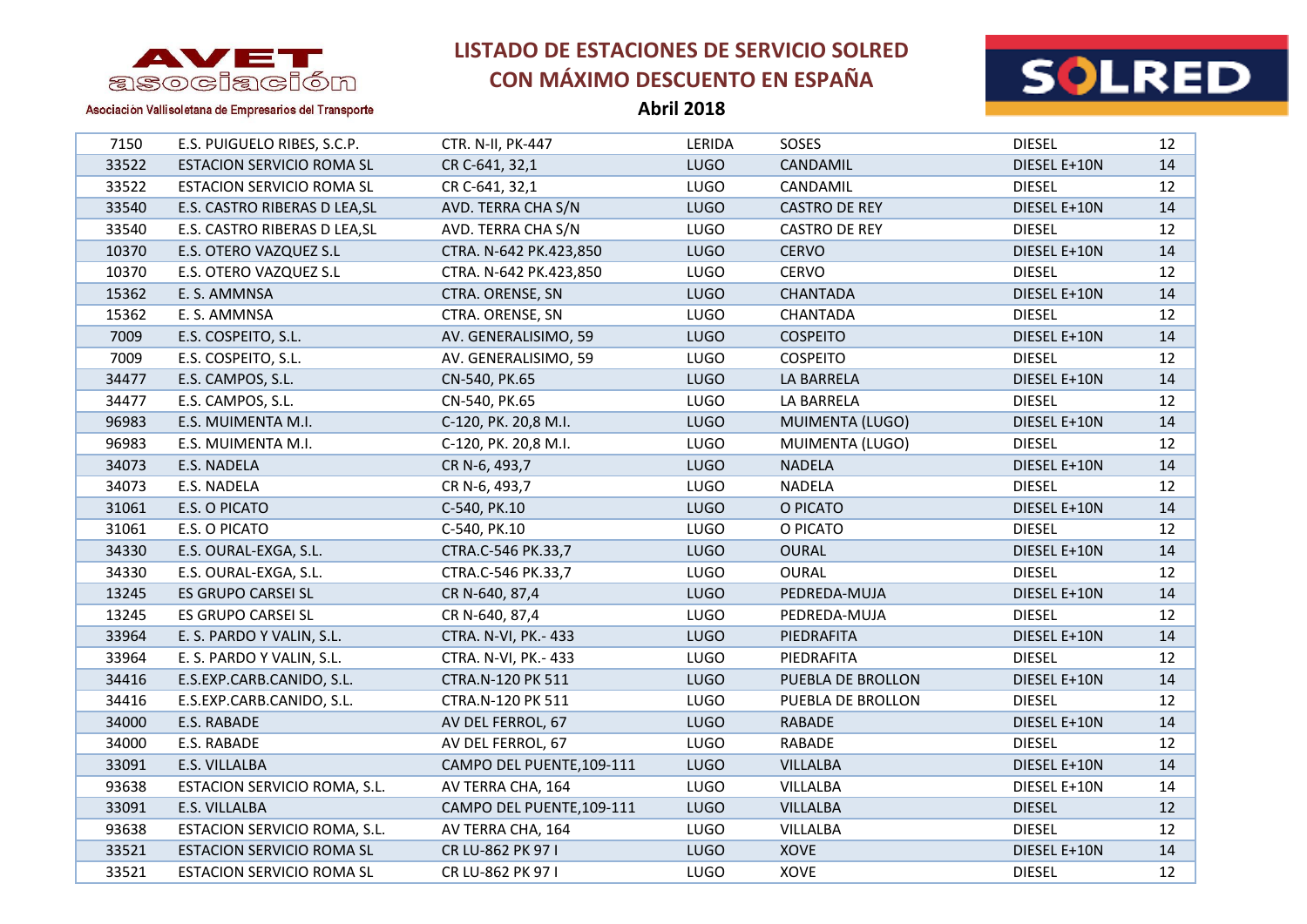

**Abril 2018**



| 92786 | CRED AREA 365 URTINSA        | CL EBANISTAS C/V AVDA. LEGANES, 2 MADRID |               | <b>ALCORCON</b>     | DIESEL E+10N  | 14 |
|-------|------------------------------|------------------------------------------|---------------|---------------------|---------------|----|
| 92786 | CRED AREA 365 URTINSA        | CL EBANISTAS C/V AVDA. LEGANES, 2 MADRID |               | <b>ALCORCON</b>     | <b>DIESEL</b> | 12 |
| 13034 | IBERVILNA, S.L.              | CTRA. M-832, PK.3,00                     | <b>MADRID</b> | ARGANDA DEL REY     | DIESEL E+10N  | 14 |
| 13034 | IBERVILNA, S.L.              | CTRA. M-832, PK.3,00                     | <b>MADRID</b> | ARGANDA DEL REY     | <b>DIESEL</b> | 12 |
| 10091 | COMBUSTIBLES GUTIERREZ, S.L. | CR.A-4, PK. 129,6                        | <b>MADRID</b> | <b>CAMUÑAS</b>      | DIESEL E+10N  | 14 |
| 10091 | COMBUSTIBLES GUTIERREZ, S.L. | CR.A-4, PK. 129,6                        | <b>MADRID</b> | CAMUÑAS             | <b>DIESEL</b> | 12 |
| 96216 | <b>CRED CIEMPOZUELOS</b>     | CTRA A-4, P.K 33,00                      | <b>MADRID</b> | <b>CIEMPOZUELOS</b> | DIESEL E+10N  | 14 |
| 96216 | <b>CRED CIEMPOZUELOS</b>     | CTRA A-4, P.K 33,00                      | <b>MADRID</b> | <b>CIEMPOZUELOS</b> | <b>DIESEL</b> | 12 |
| 96852 | EL MOLAR GESTION, S.L.       | A-1, PK.41 - M.I.                        | <b>MADRID</b> | <b>EL MOLAR</b>     | DIESEL E+10N  | 14 |
| 96852 | EL MOLAR GESTION, S.L.       | A-1, PK.41 - M.I.                        | <b>MADRID</b> | EL MOLAR            | <b>DIESEL</b> | 12 |
| 34336 | PETROCORNER RETAIL, S.L      | CR-M409 - PK.16,2                        | <b>MADRID</b> | <b>FUENLABRADA</b>  | DIESEL E+10N  | 14 |
| 34336 | PETROCORNER RETAIL, S.L      | CR-M409 - PK.16,2                        | <b>MADRID</b> | <b>FUENLABRADA</b>  | <b>DIESEL</b> | 12 |
| 34314 | E.S.FUENTIDUEÑA DE TAJO      | CTRA VALENCIA, PK 62                     | <b>MADRID</b> | FUENTIDUEÑA DE TAJO | DIESEL E+10N  | 14 |
| 34314 | E.S.FUENTIDUEÑA DE TAJO      | CTRA VALENCIA, PK 62                     | <b>MADRID</b> | FUENTIDUEÑA DE TAJO | <b>DIESEL</b> | 12 |
| 96102 | E.S. CLA                     | C/ AVENIDA DE EUROPA S/N                 | <b>MADRID</b> | <b>GETAFE</b>       | DIESEL E+10N  | 14 |
| 96102 | E.S. CLA                     | C/ AVENIDA DE EUROPA S/N                 | <b>MADRID</b> | <b>GETAFE</b>       | <b>DIESEL</b> | 12 |
| 11708 | E.S. CIUDAD DEL AUTOMOVIL    | CL. CARLOS SAINZ                         | <b>MADRID</b> | LEGANES             | DIESEL E+10N  | 14 |
| 11708 | E.S. CIUDAD DEL AUTOMOVIL    | CL. CARLOS SAINZ                         | <b>MADRID</b> | LEGANES             | <b>DIESEL</b> | 12 |
| 34358 | E.S. CTM                     | CTR.VILLAV-VALLECAS KM.3,6               | <b>MADRID</b> | <b>MADRID</b>       | DIESEL E+10N  | 14 |
| 96074 | E.S. MERCAMADRID             | CTRA.VILLAVERDE-VALLECAS KM.3,8 MADRID   |               | <b>MADRID</b>       | DIESEL E+10N  | 14 |
| 4321  | ES COMBUSTIBLES ABRANTES SL  | CL AVENIDA ABRANTES, S.N.                | <b>MADRID</b> | <b>MADRID</b>       | DIESEL E+10N  | 14 |
| 96279 | FUNDOSA GALENA, S.A.U.       | CTRA. M-203 PK.0,28 M.I.                 | <b>MADRID</b> | <b>MADRID</b>       | DIESEL E+10N  | 14 |
| 96736 | E.S. VALDEMINGOMEZ HOTEL     | CTR.M-50, PK-34 M.D                      | <b>MADRID</b> | <b>MADRID</b>       | DIESEL E+10N  | 14 |
| 96735 | E.S. VALDEMINGOMEZ           | CTR. M-50, PK-34 M.I                     | <b>MADRID</b> | <b>MADRID</b>       | DIESEL E+10N  | 14 |
| 15518 | AVDA. DE LOS ROSALES         | CTRA. M-301, 147                         | <b>MADRID</b> | <b>MADRID</b>       | DIESEL E+10N  | 14 |
| 34358 | E.S. CTM                     | CTR.VILLAV-VALLECAS KM.3,6               | <b>MADRID</b> | <b>MADRID</b>       | <b>DIESEL</b> | 12 |
| 96074 | E.S. MERCAMADRID             | CTRA.VILLAVERDE-VALLECAS KM.3,8 MADRID   |               | <b>MADRID</b>       | <b>DIESEL</b> | 12 |
| 4321  | ES COMBUSTIBLES ABRANTES SL  | CL AVENIDA ABRANTES, S.N.                | <b>MADRID</b> | <b>MADRID</b>       | <b>DIESEL</b> | 12 |
| 96279 | FUNDOSA GALENA, S.A.U.       | CTRA. M-203 PK.0,28 M.I.                 | <b>MADRID</b> | <b>MADRID</b>       | <b>DIESEL</b> | 12 |
| 96736 | E.S. VALDEMINGOMEZ HOTEL     | CTR.M-50, PK-34 M.D                      | <b>MADRID</b> | <b>MADRID</b>       | <b>DIESEL</b> | 12 |
| 96735 | E.S. VALDEMINGOMEZ           | CTR. M-50, PK-34 M.I                     | <b>MADRID</b> | <b>MADRID</b>       | <b>DIESEL</b> | 12 |
| 15518 | AVDA. DE LOS ROSALES         | CTRA. M-301, 147                         | <b>MADRID</b> | <b>MADRID</b>       | <b>DIESEL</b> | 12 |
| 96241 | PETROCORNER RETAIL, S.L      | CR N-3, 37,8                             | <b>MADRID</b> | PERALES DE TAJUÑA   | DIESEL E+10N  | 14 |
| 96767 | PERALES                      | A-3, PK. 35,2                            | <b>MADRID</b> | PERALES DE TAJUÑA   | DIESEL E+10N  | 14 |
| 96241 | PETROCORNER RETAIL, S.L      | CR N-3, 37,8                             | <b>MADRID</b> | PERALES DE TAJUÑA   | <b>DIESEL</b> | 12 |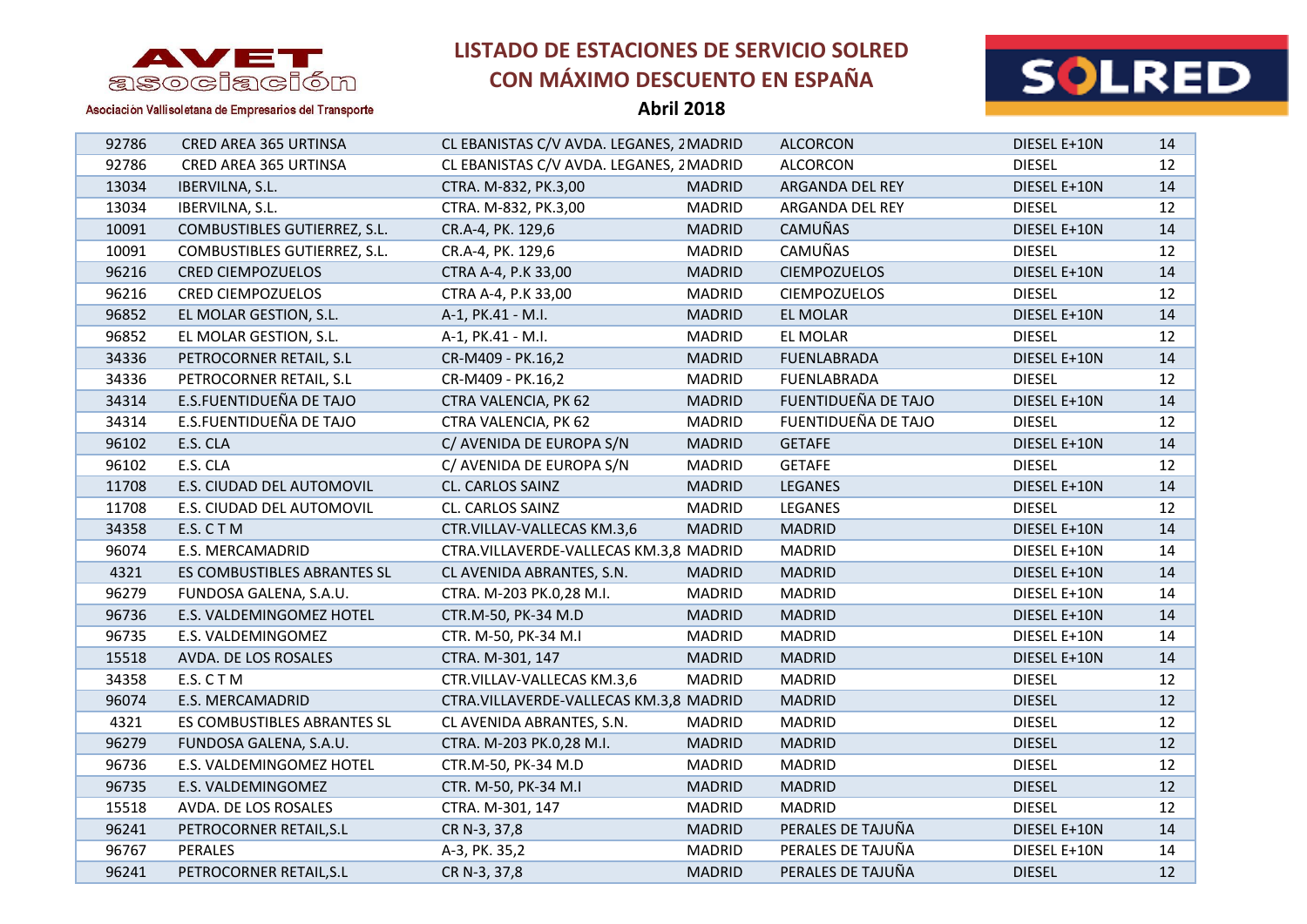



Asociación Vallisoletana de Empresarios del Transporte

| 96767 | <b>PERALES</b>                 | A-3, PK. 35,2                    | <b>MADRID</b> | PERALES DE TAJUÑA       | <b>DIESEL</b> | 12              |
|-------|--------------------------------|----------------------------------|---------------|-------------------------|---------------|-----------------|
| 93914 | A.S. DOÑANA                    | CL COTO DE DOÑANA 1              | <b>MADRID</b> | <b>PINTO</b>            | <b>DIESEL</b> | 12              |
| 94104 | E.S.365 PRADO DEL REY          | CR. M-502 P.K.3,6                | <b>MADRID</b> | POZUELO DE ALARCON      | DIESEL E+10N  | 14              |
| 94104 | E.S.365 PRADO DEL REY          | CR. M-502 P.K.3,6                | <b>MADRID</b> | POZUELO DE ALARCON      | <b>DIESEL</b> | 12              |
| 96327 | E.S. PUENTE SAN FERNANDO II    | CTRA. N-II P.K. 16,3 M.I.        | <b>MADRID</b> | SAN FERNANDO DE HENARES | DIESEL E+10N  | 14              |
| 96327 | E.S. PUENTE SAN FERNANDO II    | CTRA. N-II P.K. 16,3 M.I.        | <b>MADRID</b> | SAN FERNANDO DE HENARES | <b>DIESEL</b> | 12              |
| 33042 | E.S. PUENTE SAN FERNANDO       | CTRA. N-II KM. 16,300            | <b>MADRID</b> | SAN FERNANDO HENARES    | DIESEL E+10N  | 14              |
| 33042 | E.S. PUENTE SAN FERNANDO       | CTRA. N-II KM. 16,300            | <b>MADRID</b> | SAN FERNANDO HENARES    | <b>DIESEL</b> | 12              |
| 96670 | LA ATALAYA M.I.                | CTRA. M-50, KM-66.5 M.I.         | <b>MADRID</b> | VILLAVICIOSA DE ODON    | DIESEL E+10N  | 14              |
| 96671 | LA ATALAYA M.D.                | CTR. M-50, PK-66.5 M.DCHO.       | <b>MADRID</b> | VILLAVICIOSA DE ODON    | DIESEL E+10N  | 14              |
| 96670 | LA ATALAYA M.I.                | CTRA. M-50, KM-66.5 M.I.         | <b>MADRID</b> | VILLAVICIOSA DE ODON    | <b>DIESEL</b> | 12              |
| 96671 | LA ATALAYA M.D.                | CTR. M-50, PK-66.5 M.DCHO.       | <b>MADRID</b> | VILLAVICIOSA DE ODON    | <b>DIESEL</b> | 12 <sup>2</sup> |
| 7121  | E.S. LA YEDRA HH.DUARTE, SL    | CTR. A-45, PK-136.5              | MALAGA        | ANTEQUERA               | DIESEL E+10N  | 14              |
| 7121  | E.S. LA YEDRA HH.DUARTE, SL    | CTR. A-45, PK-136.5              | <b>MALAGA</b> | ANTEQUERA               | <b>DIESEL</b> | 12              |
| 4962  | E.S. RUYTOL, S.L.              | AV DE ANDALUCIA, 169             | MALAGA        | <b>TORRE DEL MAR</b>    | DIESEL E+10N  | 14              |
| 4962  | E.S. RUYTOL, S.L.              | AV DE ANDALUCIA, 169             | <b>MALAGA</b> | <b>TORRE DEL MAR</b>    | <b>DIESEL</b> | 12 <sup>2</sup> |
| 11425 | FULGENCIO JIMENEZ CONESA       | CR N-344,1                       | <b>MURCIA</b> | ALCANTARILLA            | DIESEL E+10N  | 14              |
| 11425 | FULGENCIO JIMENEZ CONESA       | CR N-344,1                       | <b>MURCIA</b> | ALCANTARILLA            | <b>DIESEL</b> | 12 <sup>2</sup> |
| 3537  | E.S. F. JIMENEZ CONESA         | CTRA. MADRID-CARTAGENA           | <b>MURCIA</b> | <b>BALSAPINTADA</b>     | DIESEL E+10N  | 14              |
| 3537  | E.S. F. JIMENEZ CONESA         | CTRA. MADRID-CARTAGENA           | <b>MURCIA</b> | BALSAPINTADA            | <b>DIESEL</b> | 12              |
| 12693 | E.S. LAS CUMBRES S.L.          | CTRA. N-301 PK 403               | <b>MURCIA</b> | <b>BAÑOS Y MENDIGO</b>  | DIESEL E+10N  | 14              |
| 7220  | E.S. LAS CUMBRES, S.L.         | N-301 KM. 408,5                  | <b>MURCIA</b> | <b>BAñOS Y MENDIGO</b>  | DIESEL E+10N  | 14              |
| 12693 | E.S. LAS CUMBRES S.L.          | CTRA. N-301 PK 403               | <b>MURCIA</b> | <b>BAÑOS Y MENDIGO</b>  | <b>DIESEL</b> | 12              |
| 7220  | E.S. LAS CUMBRES, S.L.         | N-301 KM. 408,5                  | <b>MURCIA</b> | <b>BAñOS Y MENDIGO</b>  | <b>DIESEL</b> | 12              |
| 5894  | E.S. GARCERAN 1, S.L.          | CR. MU-300, 4,8                  | <b>MURCIA</b> | <b>BENIAJAN</b>         | DIESEL E+10N  | 14              |
| 5894  | E.S. GARCERAN 1, S.L.          | CR. MU-300, 4,8                  | <b>MURCIA</b> | <b>BENIAJAN</b>         | <b>DIESEL</b> | 12              |
| 10301 | <b>E.S.EL PG DE TORRECIEGA</b> | P.I. CABEZO BAEZA, C/BERLIN, S/N | <b>MURCIA</b> | CARTAGENA               | DIESEL E+10N  | 14              |
| 10301 | <b>E.S.EL PG DE TORRECIEGA</b> | P.I. CABEZO BAEZA, C/BERLIN, S/N | <b>MURCIA</b> | CARTAGENA               | <b>DIESEL</b> | 12              |
| 15288 | E.S. GARCERAN 1 SL             | CTRA N-301 PK 401,2              | <b>MURCIA</b> | EL PALMAR               | DIESEL E+10N  | 14              |
| 15288 | E.S. GARCERAN 1 SL             | CTRA N-301 PK 401,2              | <b>MURCIA</b> | EL PALMAR               | <b>DIESEL</b> | 12              |
| 96634 | E.S.GAS SUR SERVICIOS, S.L.    | CTRA. MU-602 PK 11,300           | <b>MURCIA</b> | LA ALJORRA              | DIESEL E+10N  | 14              |
| 96634 | E.S.GAS SUR SERVICIOS, S.L.    | CTRA. MU-602 PK 11,300           | <b>MURCIA</b> | LA ALJORRA              | <b>DIESEL</b> | 12              |
| 96751 | E.S. CABECICOS BLANCOS         | CR. A7 PK. 641 M.I.              | <b>MURCIA</b> | LIBRILLA                | DIESEL E+10N  | 14              |
| 3674  | E.S. LIBRILLA                  | A-7, PK 635                      | <b>MURCIA</b> | LIBRILLA                | DIESEL E+10N  | 14              |
| 96751 | E.S. CABECICOS BLANCOS         | CR. A7 PK. 641 M.I.              | <b>MURCIA</b> | LIBRILLA                | <b>DIESEL</b> | 12              |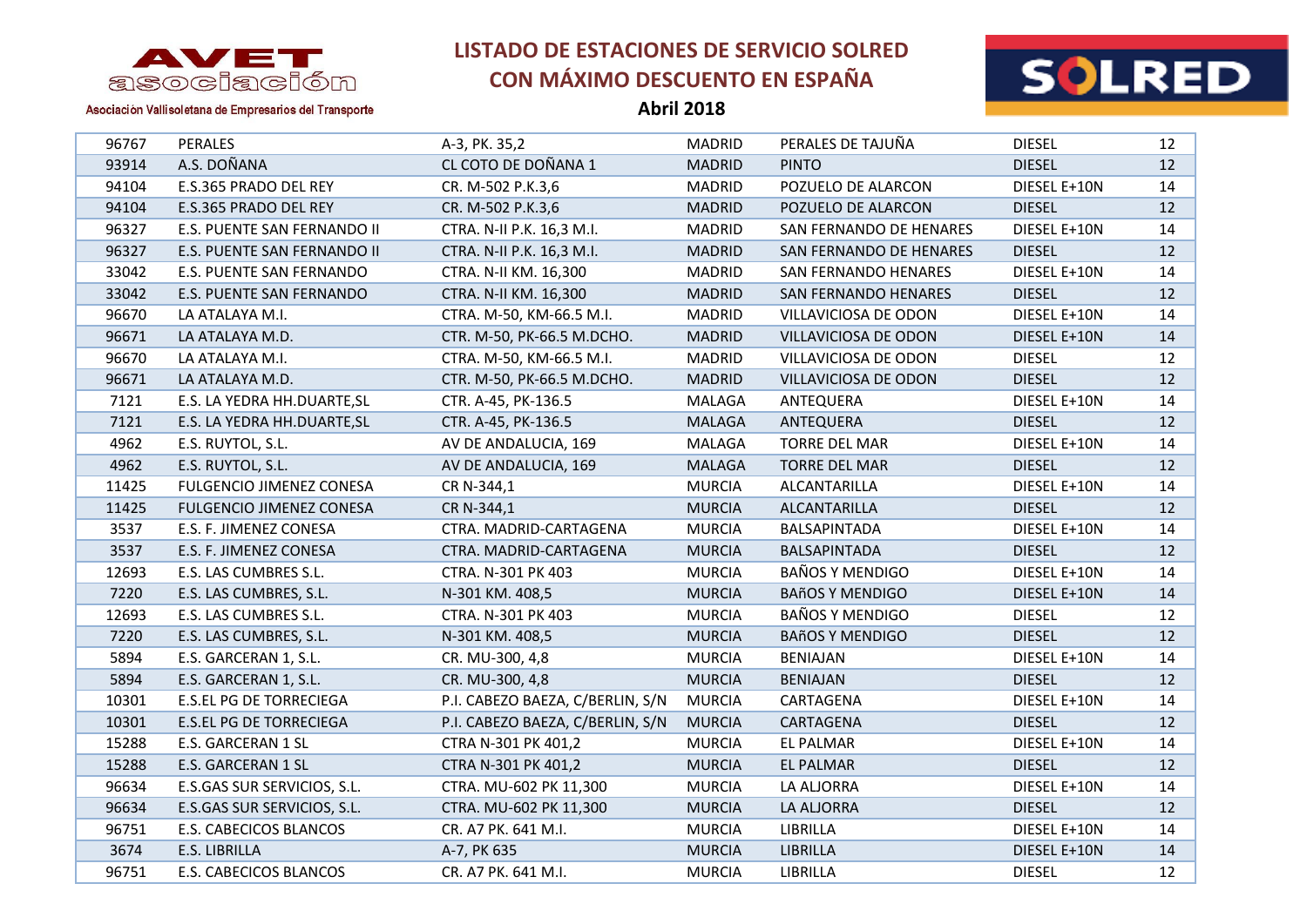



Asociación Vallisoletana de Empresarios del Transporte

| 3674  | E.S. LIBRILLA                | A-7, PK 635                           | <b>MURCIA</b>  | LIBRILLA                | <b>DIESEL</b> | 12              |
|-------|------------------------------|---------------------------------------|----------------|-------------------------|---------------|-----------------|
| 96029 | E.S. LAS CUMBRES, S.L        | AVDA. SANCHEZ MECA, S.N.              | <b>MURCIA</b>  | LO CAMPANO              | DIESEL E+10N  | 14              |
| 96029 | E.S. LAS CUMBRES, S.L        | AVDA. SANCHEZ MECA, S.N.              | <b>MURCIA</b>  | LO CAMPANO              | <b>DIESEL</b> | 12              |
| 12918 | E.S. PUERTO AUTOVIA          | CTRA. N-340 KM. 584 M.D.              | <b>MURCIA</b>  | <b>LORCA</b>            | DIESEL E+10N  | 14              |
| 12918 | E.S. PUERTO AUTOVIA          | CTRA. N-340 KM. 584 M.D.              | <b>MURCIA</b>  | <b>LORCA</b>            | <b>DIESEL</b> | 12              |
| 7043  | NUEVA LUPA ROJA 2011 SL      | CTRA. N-340 P.K. 655,5                | <b>MURCIA</b>  | NONDUERMAS              | DIESEL E+10N  | 14              |
| 7043  | NUEVA LUPA ROJA 2011 SL      | CTRA. N-340 P.K. 655,5                | <b>MURCIA</b>  | <b>NONDUERMAS</b>       | <b>DIESEL</b> | 12              |
| 96727 | E.S. SANTOMERA               | AUTOPISTA A-7 PK-750                  | <b>MURCIA</b>  | SANTOMERA               | DIESEL E+10N  | 14              |
| 96726 | E.S. ABANILLA                | A-7 PK 750 (M.D)                      | <b>MURCIA</b>  | SANTOMERA               | DIESEL E+10N  | 14              |
| 96950 | E. CONVENIENCE Y SERVICIO    | N-340 P.K 674,5                       | <b>MURCIA</b>  | SANTOMERA               | DIESEL E+10N  | 14              |
| 96727 | E.S. SANTOMERA               | AUTOPISTA A-7 PK-750                  | <b>MURCIA</b>  | SANTOMERA               | <b>DIESEL</b> | 12              |
| 96726 | E.S. ABANILLA                | A-7 PK 750 (M.D)                      | <b>MURCIA</b>  | SANTOMERA               | <b>DIESEL</b> | 12              |
| 96950 | E. CONVENIENCE Y SERVICIO    | N-340 P.K 674,5                       | <b>MURCIA</b>  | SANTOMERA               | <b>DIESEL</b> | 12              |
| 11455 | E.S. LA MANGA OIL, S.L.      | CTRA LA SALUD, S/N                    | <b>MURCIA</b>  | <b>TORRECIEGA</b>       | DIESEL E+10N  | 14              |
| 11455 | E.S. LA MANGA OIL, S.L.      | CTRA LA SALUD, S/N                    | <b>MURCIA</b>  | <b>TORRECIEGA</b>       | <b>DIESEL</b> | 12              |
| 11441 | E.S. LAS BALSILLAS-II        | CTRA. DE VILLENA KM. 61,83            | <b>MURCIA</b>  | YECLA - E.S BASILLAS II | DIESEL E+10N  | 14              |
| 11441 | E.S. LAS BALSILLAS-II        | CTRA. DE VILLENA KM. 61,83            | <b>MURCIA</b>  | YECLA - E.S BASILLAS II | <b>DIESEL</b> | 12 <sup>2</sup> |
| 96403 | PETROCORNER RETAIL S.L       | PG MERKATONDOA-UPP3 PAR.4,S/N NAVARRA |                | <b>ESTELLA</b>          | DIESEL E+10N  | 14              |
| 96403 | PETROCORNER RETAIL S.L       | PG MERKATONDOA-UPP3 PAR.4,S/N NAVARRA |                | <b>ESTELLA</b>          | <b>DIESEL</b> | 12 <sup>2</sup> |
| 96708 | E.S. LEGASA DCHO.            | CTR. N-121A, PK-44.5                  | <b>NAVARRA</b> | LEGASA                  | DIESEL E+10N  | 14              |
| 96709 | E.S. LEGASA IZDO.            | CTR. N-121A, PK-44.5                  | <b>NAVARRA</b> | LEGASA                  | DIESEL E+10N  | 14              |
| 96708 | E.S. LEGASA DCHO.            | CTR. N-121A, PK-44.5                  | <b>NAVARRA</b> | LEGASA                  | <b>DIESEL</b> | 12              |
| 96709 | E.S. LEGASA IZDO.            | CTR. N-121A, PK-44.5                  | <b>NAVARRA</b> | LEGASA                  | <b>DIESEL</b> | 12              |
| 4304  | E.S. NOAIN                   | CR N-121,5                            | <b>NAVARRA</b> | <b>NOAIN</b>            | DIESEL E+10N  | 14              |
| 96615 | E.S. TALLUNTXE GUREAK S.L.U. | CR-N-121,5                            | <b>NAVARRA</b> | <b>NOAIN</b>            | DIESEL E+10N  | 14              |
| 4304  | E.S. NOAIN                   | CR N-121,5                            | <b>NAVARRA</b> | <b>NOAIN</b>            | <b>DIESEL</b> | 12              |
| 96615 | E.S. TALLUNTXE GUREAK S.L.U. | CR-N-121,5                            | <b>NAVARRA</b> | <b>NOAIN</b>            | <b>DIESEL</b> | 12              |
| 11282 | E.S. ELOMENDI, S.L.          | CN.135 - PK. 4,6                      | <b>NAVARRA</b> | OLAZ DE EGÜES           | DIESEL E+10N  | 14              |
| 11282 | E.S. ELOMENDI, S.L.          | CN.135 - PK. 4,6                      | <b>NAVARRA</b> | OLAZ DE EGÜES           | <b>DIESEL</b> | 12              |
| 11654 | CRED VERA DE BIDASOA         | CR N-121 A, 77,3 MD                   | <b>NAVARRA</b> | VERA DE BIDASOA         | DIESEL E+10N  | 14              |
| 11654 | CRED VERA DE BIDASOA         | CR N-121 A, 77,3 MD                   | <b>NAVARRA</b> | <b>VERA DE BIDASOA</b>  | <b>DIESEL</b> | 12 <sup>2</sup> |
| 96792 | E.S. O MESON                 | CTR. N-525, PK-137 (SALIDA-132)       | ORENSE         | A GUDIñA                | DIESEL E+10N  | 14              |
| 96792 | E.S. O MESON                 | CTR. N-525, PK-137 (SALIDA-132)       | ORENSE         | A GUDIñA                | <b>DIESEL</b> | 12              |
| 96689 | E.S. RANTE II                | CR A-52 PK. 217 M.I                   | ORENSE         | <b>INFESTA (ORENSE)</b> | DIESEL E+10N  | 14              |
| 96689 | E.S. RANTE II                | CR A-52 PK. 217 M.I                   | <b>ORENSE</b>  | <b>INFESTA (ORENSE)</b> | <b>DIESEL</b> | 12              |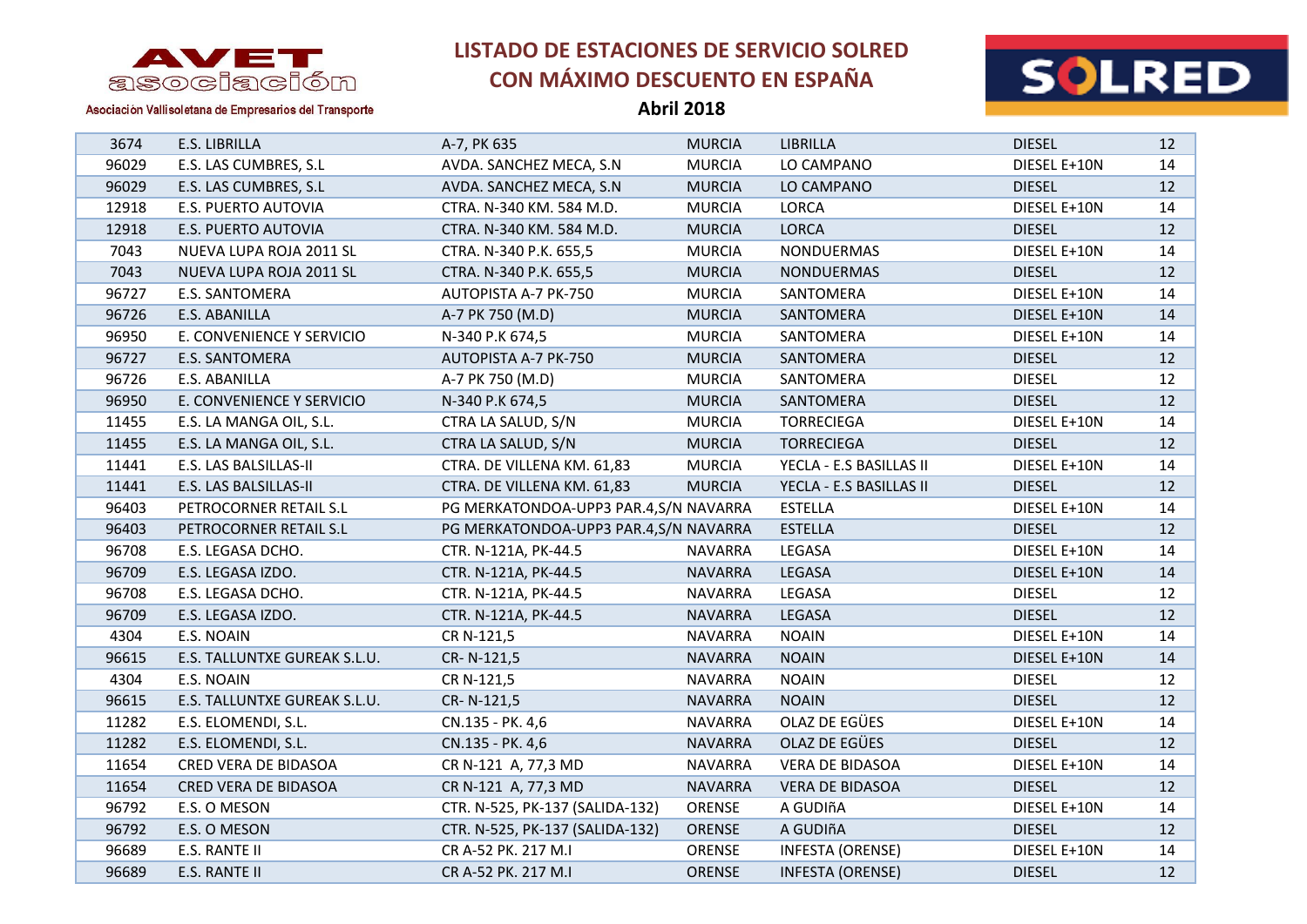

**Abril 2018**



| 7590  | E.S. LA RUA, S.A.             | <b>CIRCUNVALACION S-N</b>                 | ORENSE          | LA RUA DE VALDEORRAS     | DIESEL E+10N  | 14 |
|-------|-------------------------------|-------------------------------------------|-----------------|--------------------------|---------------|----|
| 7590  | E.S. LA RUA, S.A.             | <b>CIRCUNVALACION S-N</b>                 | ORENSE          | LA RUA DE VALDEORRAS     | <b>DIESEL</b> | 12 |
| 96641 | E.S. RANTE                    | CRTA.INFESTA-RANTE A-52                   | ORENSE          | <b>RANTE</b>             | DIESEL E+10N  | 14 |
| 96641 | E.S. RANTE                    | CRTA.INFESTA-RANTE A-52                   | <b>ORENSE</b>   | <b>RANTE</b>             | <b>DIESEL</b> | 12 |
| 34237 | A.S.O PIÑEIRAL, S.L.          | N-525 PK 234,3                            | ORENSE          | SAN CIBRAO DAS VIÑAS     | DIESEL E+10N  | 14 |
| 34237 | A.S.O PIÑEIRAL, S.L.          | N-525 PK 234,3                            | ORENSE          | SAN CIBRAO DAS VIÑAS     | <b>DIESEL</b> | 12 |
| 93999 | E.S. BERTÓLEZ SL              | C/ PONTE SEVILLA, 18 EL PIÑEIRAL          | ORENSE          | SAN CIPRIAN DAS VIñAS    | DIESEL E+10N  | 14 |
| 93999 | E.S. BERTÓLEZ SL              | C/ PONTE SEVILLA, 18 EL PIÑEIRAL          | ORENSE          | SAN CIPRIAN DAS VIñAS    | <b>DIESEL</b> | 12 |
| 33370 | E. S. OS PEPES, S.A.          | CTA. N-525, KM.- 199                      | <b>ORENSE</b>   | XINZO DE LIMIA           | DIESEL E+10N  | 14 |
| 33370 | E. S. OS PEPES, S.A.          | CTA. N-525, KM.- 199                      | ORENSE          | XINZO DE LIMIA           | <b>DIESEL</b> | 12 |
| 97100 | MATAPORQUERA                  | AUTOVIA A-67, KM 116,600                  | <b>PALENCIA</b> | <b>AGUILAR DE CAMPOO</b> | DIESEL E+10N  | 14 |
| 97100 | MATAPORQUERA                  | AUTOVIA A-67, KM 116,600                  | <b>PALENCIA</b> | <b>AGUILAR DE CAMPOO</b> | <b>DIESEL</b> | 12 |
| 34115 | <b>DUEÑAS</b>                 | CTRA. N-620, KM 87                        | <b>PALENCIA</b> | <b>DUEÑAS</b>            | DIESEL E+10N  | 14 |
| 12851 | E.S.EXP.RINCON SAN JOSE, S.L. | N-620 PK.98,8                             | <b>PALENCIA</b> | <b>DUEÑAS</b>            | DIESEL E+10N  | 14 |
| 96941 | DUEÑAS M.I.                   | CTRA. N-620 KM 87,5                       | <b>PALENCIA</b> | <b>DUEÑAS</b>            | DIESEL E+10N  | 14 |
| 34115 | <b>DUEÑAS</b>                 | CTRA. N-620, KM 87                        | <b>PALENCIA</b> | <b>DUEÑAS</b>            | <b>DIESEL</b> | 12 |
| 12851 | E.S.EXP.RINCON SAN JOSE, S.L. | N-620 PK.98,8                             | <b>PALENCIA</b> | <b>DUEÑAS</b>            | <b>DIESEL</b> | 12 |
| 96941 | DUEÑAS M.I.                   | CTRA. N-620 KM 87,5                       | <b>PALENCIA</b> | <b>DUEÑAS</b>            | <b>DIESEL</b> | 12 |
| 6021  | AS MONTAÑA PALENTINA, S.L.    | CR-615 PK.83,1                            | <b>PALENCIA</b> | FRESNO DEL RIO           | DIESEL E+10N  | 14 |
| 6021  | AS MONTAÑA PALENTINA, S.L.    | CR-615 PK.83,1                            | <b>PALENCIA</b> | FRESNO DEL RIO           | <b>DIESEL</b> | 12 |
| 34394 | JOSE M. ROMERO MARTINEZ       | CRTA. C-615 P.K.50,6                      | <b>PALENCIA</b> | LA SERNA                 | DIESEL E+10N  | 14 |
| 34394 | JOSE M. ROMERO MARTINEZ       | CRTA. C-615 P.K.50,6                      | <b>PALENCIA</b> | LA SERNA                 | <b>DIESEL</b> | 12 |
| 33021 | SERVICIOS OLMEDILLO, S.L.     | N-620 PK.76                               | <b>PALENCIA</b> | MAGAZ DE PISUERGA        | DIESEL E+10N  | 14 |
| 33021 | SERVICIOS OLMEDILLO, S.L.     | N-620 PK.76                               | <b>PALENCIA</b> | MAGAZ DE PISUERGA        | <b>DIESEL</b> | 12 |
| 4693  | ES.JOAQUIN GOLDAR MTNEZ, SL   | AVDA. CONCENTRACION PORCELARI PALENCIA    |                 | <b>OSORNO</b>            | DIESEL E+10N  | 14 |
| 4693  | ES.JOAQUIN GOLDAR MTNEZ, SL   | AVDA. CONCENTRACION PORCELARI/ PALENCIA   |                 | <b>OSORNO</b>            | <b>DIESEL</b> | 12 |
| 33758 | MARIANO FERNANDEZ HERREZUELO  | CT.CIRCUNV.C-613, PK-18.2                 | <b>PALENCIA</b> | PAREDES DE NAVA          | DIESEL E+10N  | 14 |
| 33758 | MARIANO FERNANDEZ HERREZUELO  | CT.CIRCUNV.C-613, PK-18.2                 | <b>PALENCIA</b> | PAREDES DE NAVA          | <b>DIESEL</b> | 12 |
| 3632  | HERMANOS RIOS FERNANDEZ       | CR C-615, 62,5                            | <b>PALENCIA</b> | SALDAñA                  | DIESEL E+10N  | 14 |
| 3632  | HERMANOS RIOS FERNANDEZ       | CR C-615, 62,5                            | <b>PALENCIA</b> | SALDAñA                  | <b>DIESEL</b> | 12 |
| 4846  | E.S. MAZA DE LAS HERAS, S.L.  | CTR. DE LA MAGDALENA, SN                  | PALENCIA        | SANTIBAñEZ DE LA PEñA    | DIESEL E+10N  | 14 |
| 4846  | E.S. MAZA DE LAS HERAS, S.L.  | CTR. DE LA MAGDALENA, SN                  | <b>PALENCIA</b> | SANTIBAñEZ DE LA PEñA    | <b>DIESEL</b> | 12 |
| 97003 | AREAS NORIEGA, S.L.           | A-67, PALENCIA-SANTANDER KM.51   PALENCIA |                 | SANTILLANA DE CAMPOS     | DIESEL E+10N  | 14 |
| 97003 | AREAS NORIEGA, S.L.           | A-67, PALENCIA-SANTANDER KM.51   PALENCIA |                 | SANTILLANA DE CAMPOS     | <b>DIESEL</b> | 12 |
| 7183  | LORENZO ADAN MALANDA          | CR. N-620 PK 61,5                         | <b>PALENCIA</b> | <b>TORQUEMADA</b>        | DIESEL E+10N  | 14 |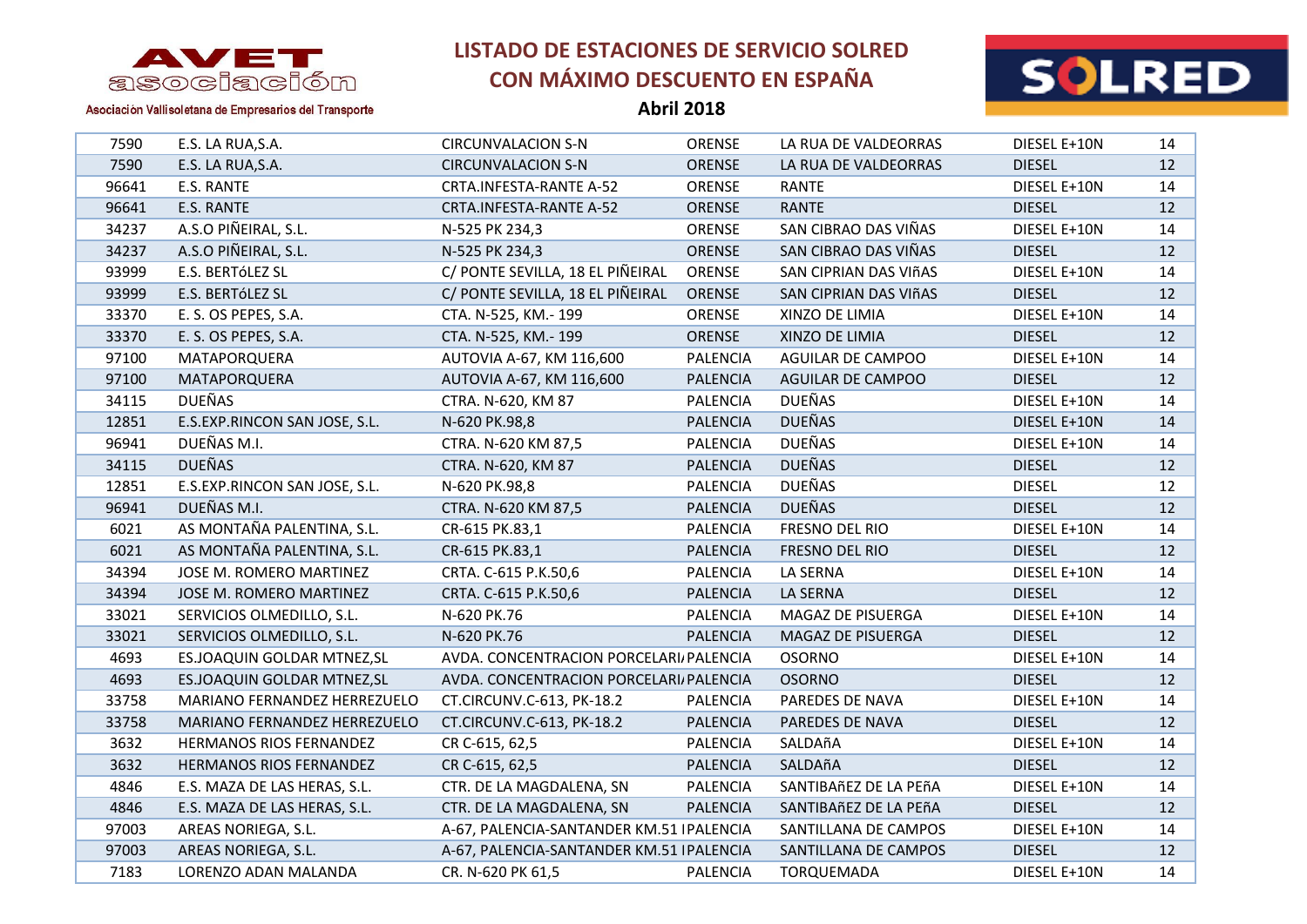

**Abril 2018**



| 11610 | E.S. ARPER                  | CR. N-620, P.K. 69,950        | <b>PALENCIA</b><br><b>TORQUEMADA</b>      | DIESEL E+10N  | 14 |
|-------|-----------------------------|-------------------------------|-------------------------------------------|---------------|----|
| 7183  | LORENZO ADAN MALANDA        | CR. N-620 PK 61,5             | PALENCIA<br>TORQUEMADA                    | <b>DIESEL</b> | 12 |
| 11610 | E.S. ARPER                  | CR. N-620, P.K. 69,950        | <b>PALENCIA</b><br>TORQUEMADA             | <b>DIESEL</b> | 12 |
| 7335  | RENEGAS E.S, S.L            | CL CRTA. DE BURGOS 19         | <b>VENTA DE BAÑOS</b><br><b>PALENCIA</b>  | DIESEL E+10N  | 14 |
| 7335  | RENEGAS E.S, S.L            | CL CRTA. DE BURGOS 19         | <b>VENTA DE BAÑOS</b><br><b>PALENCIA</b>  | <b>DIESEL</b> | 12 |
| 96910 | HOSTELERIA NORIEGA, S.L.    | A-231 PK 99 SALIDA 99         | PALENCIA<br>VILLAHERREROS                 | DIESEL E+10N  | 14 |
| 96910 | HOSTELERIA NORIEGA, S.L.    | A-231 PK 99 SALIDA 99         | <b>VILLAHERREROS</b><br><b>PALENCIA</b>   | <b>DIESEL</b> | 12 |
| 96516 | RENEGAS, E.S , S.L          | CR P-900,5                    | <b>PALENCIA</b><br>VILLAMURIEL DE CERRATO | DIESEL E+10N  | 14 |
| 96516 | RENEGAS, E.S , S.L          | CR P-900,5                    | VILLAMURIEL DE CERRATO<br>PALENCIA        | <b>DIESEL</b> | 12 |
| 4398  | HIDIFER, S.L.               | CTR.N-610, PK-32.4            | VILLARRAMIEL<br><b>PALENCIA</b>           | DIESEL E+10N  | 14 |
| 4398  | HIDIFER, S.L.               | CTR.N-610, PK-32.4            | <b>PALENCIA</b><br>VILLARRAMIEL           | <b>DIESEL</b> | 12 |
| 34009 | E.S. EL PANTANO             | CTRA. C-615, PK-28            | PALENCIA<br><b>VILLOLDO</b>               | DIESEL E+10N  | 14 |
| 34009 | E.S. EL PANTANO             | CTRA. C-615, PK-28            | <b>PALENCIA</b><br><b>VILLOLDO</b>        | <b>DIESEL</b> | 12 |
| 34456 | E.S. CAMPOS, S.L.           | C/MEDICO F.MTNEZ IGLESIAS, SN | PONTEVEDRA DOZON                          | DIESEL E+10N  | 14 |
| 34456 | E.S. CAMPOS, S.L.           | C/MEDICO F.MTNEZ IGLESIAS, SN | PONTEVEDRA DOZON                          | <b>DIESEL</b> | 12 |
| 34251 | E.S. PORTELA DE LAMAS, S.L  | CTRA. N-541, PK-51,5          | PONTEVEDRA FORCAREY                       | DIESEL E+10N  | 14 |
| 34251 | E.S. PORTELA DE LAMAS, S.L  | CTRA. N-541, PK-51,5          | PONTEVEDRA FORCAREY                       | <b>DIESEL</b> | 12 |
| 33751 | E.S. CAMPOS, S.L.           | AVDA. BUENOS AIRES, SN        | PONTEVEDRA LALIN                          | DIESEL E+10N  | 14 |
| 33751 | E.S. CAMPOS, S.L.           | AVDA. BUENOS AIRES, SN        | PONTEVEDRA LALIN                          | <b>DIESEL</b> | 12 |
| 34535 | E.S. VERDECEDO 2, S.L.      | LUGAR HERMIDA, S/N            | PONTEVEDRA MARCON-PONTEVEDRA              | DIESEL E+10N  | 14 |
| 34535 | E.S. VERDECEDO 2, S.L.      | LUGAR HERMIDA, S/N            | PONTEVEDRA MARCON-PONTEVEDRA              | <b>DIESEL</b> | 12 |
| 11400 | E.S. O GROVE IZDO.          | CT.316, PK-3.200-L. ARDIA     | PONTEVEDRA O GROVE                        | DIESEL E+10N  | 14 |
| 11400 | E.S. O GROVE IZDO.          | CT.316, PK-3.200-L. ARDIA     | PONTEVEDRA O GROVE                        | <b>DIESEL</b> | 12 |
| 34411 | E.S. CHOUSAL, S.L.          | CTRA N-120 PK 620,3           | PONTEVEDRA PORRI/O                        | DIESEL E+10N  | 14 |
| 34411 | E.S. CHOUSAL, S.L.          | CTRA N-120 PK 620,3           | PONTEVEDRA PORRI/O                        | <b>DIESEL</b> | 12 |
| 96529 | E.S. SIAL, S.A.             | P.I. A GRANXA                 | PONTEVEDRA PORRIÑO                        | DIESEL E+10N  | 14 |
| 96529 | E.S. SIAL, S.A.             | P.I. A GRANXA                 | PONTEVEDRA PORRIÑO                        | <b>DIESEL</b> | 12 |
| 4915  | PUXEIROS DCHO               | CR.A-55, KM 7, 20A            | PONTEVEDRA PUXEIROS                       | DIESEL E+10N  | 14 |
| 4915  | PUXEIROS DCHO               | CR.A-55, KM 7, 20A            | PONTEVEDRA PUXEIROS                       | <b>DIESEL</b> | 12 |
| 96245 | E.S. HEVAGO, S.A.           | AVDA. STA. MARINA, 98         | PONTEVEDRA REDONDELA                      | DIESEL E+10N  | 14 |
| 96245 | E.S. HEVAGO, S.A.           | AVDA. STA. MARINA, 98         | PONTEVEDRA REDONDELA                      | <b>DIESEL</b> | 12 |
| 34142 | E.S. RANDE                  | CL. CABANAS, 5                | PONTEVEDRA S.VICENTE DE TRASMAÑO          | DIESEL E+10N  | 14 |
| 34142 | E.S. RANDE                  | CL. CABANAS, 5                | PONTEVEDRA S.VICENTE DE TRASMAÑO          | <b>DIESEL</b> | 12 |
| 13395 | <b>COMBUSTIBLES SALCEDO</b> | CR N-550 KM 126,4             | PONTEVEDRA SALCEDO                        | DIESEL E+10N  | 14 |
| 13395 | <b>COMBUSTIBLES SALCEDO</b> | CR N-550 KM 126,4             | PONTEVEDRA SALCEDO                        | <b>DIESEL</b> | 12 |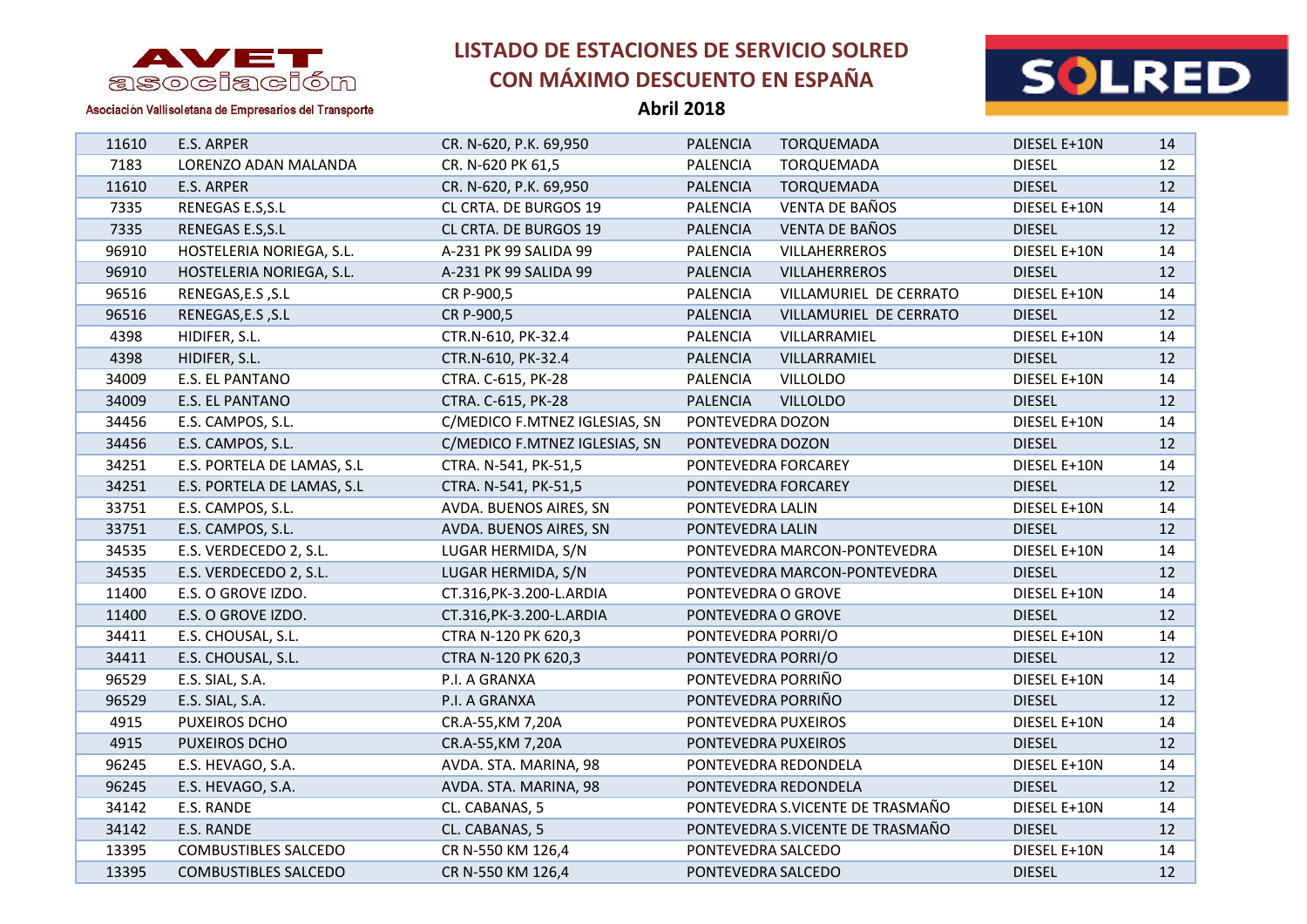

**Abril 2018**



| 33633 | <b>COMBUSTIBLES SALCEDO</b>       | N-550 PK.126,4                                                     |                      | PONTEVEDRA SALCEDO - PONTEVEDRA | DIESEL E+10N  | 14 |
|-------|-----------------------------------|--------------------------------------------------------------------|----------------------|---------------------------------|---------------|----|
| 33633 | <b>COMBUSTIBLES SALCEDO</b>       | N-550 PK.126,4                                                     |                      | PONTEVEDRA SALCEDO - PONTEVEDRA | <b>DIESEL</b> | 12 |
| 34455 | GASVIVE, S.L                      | AVDA. DE MADRID, 66                                                | PONTEVEDRA VIGO      |                                 | DIESEL E+10N  | 14 |
| 11747 | E.S. CHOUSAL, S.L.                | AVDA. RICARDO MELLA, PK.1,200                                      | PONTEVEDRA VIGO      |                                 | DIESEL E+10N  | 14 |
| 96730 | AVDA. DA UNIVERSIDADE             | CL RAMIRO PASCUAL, 18                                              | PONTEVEDRA VIGO      |                                 | DIESEL E+10N  | 14 |
| 97092 | PUXEIROS IZQUIERDA                | CTRA.A55 KM7,20A                                                   | PONTEVEDRA VIGO      |                                 | DIESEL E+10N  | 14 |
| 34455 | GASVIVE, S.L                      | AVDA. DE MADRID, 66                                                | PONTEVEDRA VIGO      |                                 | <b>DIESEL</b> | 12 |
| 11747 | E.S. CHOUSAL, S.L.                | AVDA. RICARDO MELLA, PK.1,200                                      | PONTEVEDRA VIGO      |                                 | <b>DIESEL</b> | 12 |
| 96730 | AVDA. DA UNIVERSIDADE             | CL RAMIRO PASCUAL, 18                                              | PONTEVEDRA VIGO      |                                 | <b>DIESEL</b> | 12 |
| 97092 | PUXEIROS IZQUIERDA                | CTRA.A55 KM7,20A                                                   | PONTEVEDRA VIGO      |                                 | <b>DIESEL</b> | 12 |
| 96895 | <b>COMBUSTIBLES ARAPILES 2007</b> | CTR. A-66, PK-348 M.I PO. 501 PARC. SALAMANCA ARAPILES (SALAMANCA) |                      |                                 | DIESEL E+10N  | 14 |
| 96895 | <b>COMBUSTIBLES ARAPILES 2007</b> | CTR. A-66, PK-348 M.I PO. 501 PARC. SALAMANCA ARAPILES (SALAMANCA) |                      |                                 | <b>DIESEL</b> | 12 |
| 34451 | <b>ECO ALHANDIGA</b>              | CR N-501,84 I                                                      |                      | SALAMANCA CALVARRASA DE ABAJO   | DIESEL E+10N  | 14 |
| 34451 | ECO ALHANDIGA                     | CR N-501,84 I                                                      |                      | SALAMANCA CALVARRASA DE ABAJO   | <b>DIESEL</b> | 12 |
| 97043 | EL VENTORRO                       | CRTA. CV-70, KM 1.600                                              | SALAMANCA LAS TORRES |                                 | DIESEL E+10N  | 14 |
| 97043 | <b>EL VENTORRO</b>                | CRTA. CV-70, KM 1.600                                              | SALAMANCA LAS TORRES |                                 | <b>DIESEL</b> | 12 |
| 34450 | <b>E.S. PUENTE NUEVO</b>          | AV. REYES DE ESPAñA, 26                                            | SALAMANCA SALAMANCA  |                                 | DIESEL E+10N  | 14 |
| 34449 | E.S. CTRA. BEJAR                  | AVDA. SAAVEDRA Y FAJARDO, 76                                       | SALAMANCA SALAMANCA  |                                 | DIESEL E+10N  | 14 |
| 34511 | E.S. CAR.SERV.AREVALO II, S.L.    | CN-630 KM.338                                                      | SALAMANCA SALAMANCA  |                                 | DIESEL E+10N  | 14 |
| 34450 | <b>E.S. PUENTE NUEVO</b>          | AV. REYES DE ESPAñA, 26                                            | SALAMANCA SALAMANCA  |                                 | <b>DIESEL</b> | 12 |
| 34449 | E.S. CTRA. BEJAR                  | AVDA. SAAVEDRA Y FAJARDO, 76                                       | SALAMANCA SALAMANCA  |                                 | <b>DIESEL</b> | 12 |
| 34511 | E.S. CAR.SERV.AREVALO II, S.L.    | CN-630 KM.338                                                      | SALAMANCA SALAMANCA  |                                 | <b>DIESEL</b> | 12 |
| 96772 | <b>E.S.SANCTI SPIRITUS</b>        | AUTOVIA AP-62 PK 309                                               |                      | SALAMANCA SANCTI SPIRITUS       | DIESEL E+10N  | 14 |
| 96772 | <b>E.S.SANCTI SPIRITUS</b>        | AUTOVIA AP-62 PK 309                                               |                      | SALAMANCA SANCTI SPIRITUS       | <b>DIESEL</b> | 12 |
| 96047 | VALDECARPINTEROS                  | CTR. N-620, PK-313.3                                               |                      | SALAMANCA VALDECARPINTEROS      | DIESEL E+10N  | 14 |
| 96047 | VALDECARPINTEROS                  | CTR. N-620, PK-313.3                                               |                      | SALAMANCA VALDECARPINTEROS      | <b>DIESEL</b> | 12 |
| 33295 | E.S. MARI GOMEZ DOMINGO           | C. SEGOVIA-VALLADOLID KM. 83                                       | SEGOVIA              | <b>CARBONERO EL MAYOR</b>       | DIESEL E+10N  | 14 |
| 33295 | E.S. MARI GOMEZ DOMINGO           | C. SEGOVIA-VALLADOLID KM. 83                                       | SEGOVIA              | <b>CARBONERO EL MAYOR</b>       | <b>DIESEL</b> | 12 |
| 12501 | E.S.NAVAS AGUEDA SL.              | CTRA.N-I KM.107,400                                                | SEGOVIA              | CASTILLEJO DE MESLEO            | DIESEL E+10N  | 14 |
| 12501 | E.S.NAVAS AGUEDA SL.              | CTRA.N-I KM.107,400                                                | <b>SEGOVIA</b>       | CASTILLEJO DE MESLEO            | <b>DIESEL</b> | 12 |
| 10683 | INMUEBLES ALONSO GOMEZ S.L.       | CR. CL-601, 46                                                     | SEGOVIA              | <b>CUELLAR</b>                  | DIESEL E+10N  | 14 |
| 34152 | E.S. CUELLAR                      | CTRA. VALLADOLID-SEGOVIA C-601 KSEGOVIA                            |                      | <b>CUELLAR</b>                  | DIESEL E+10N  | 14 |
| 10683 | INMUEBLES ALONSO GOMEZ S.L.       | CR. CL-601, 46                                                     | SEGOVIA              | <b>CUELLAR</b>                  | <b>DIESEL</b> | 12 |
| 34152 | E.S. CUELLAR                      | CTRA. VALLADOLID-SEGOVIA C-601 KSEGOVIA                            |                      | <b>CUELLAR</b>                  | <b>DIESEL</b> | 12 |
| 34157 | EL PRADO DE GOMEZSERRACIN, S.L.   | CTRA. L-601, KM-62,9                                               | SEGOVIA              | <b>GOMEZSERRACIN</b>            | DIESEL E+10N  | 14 |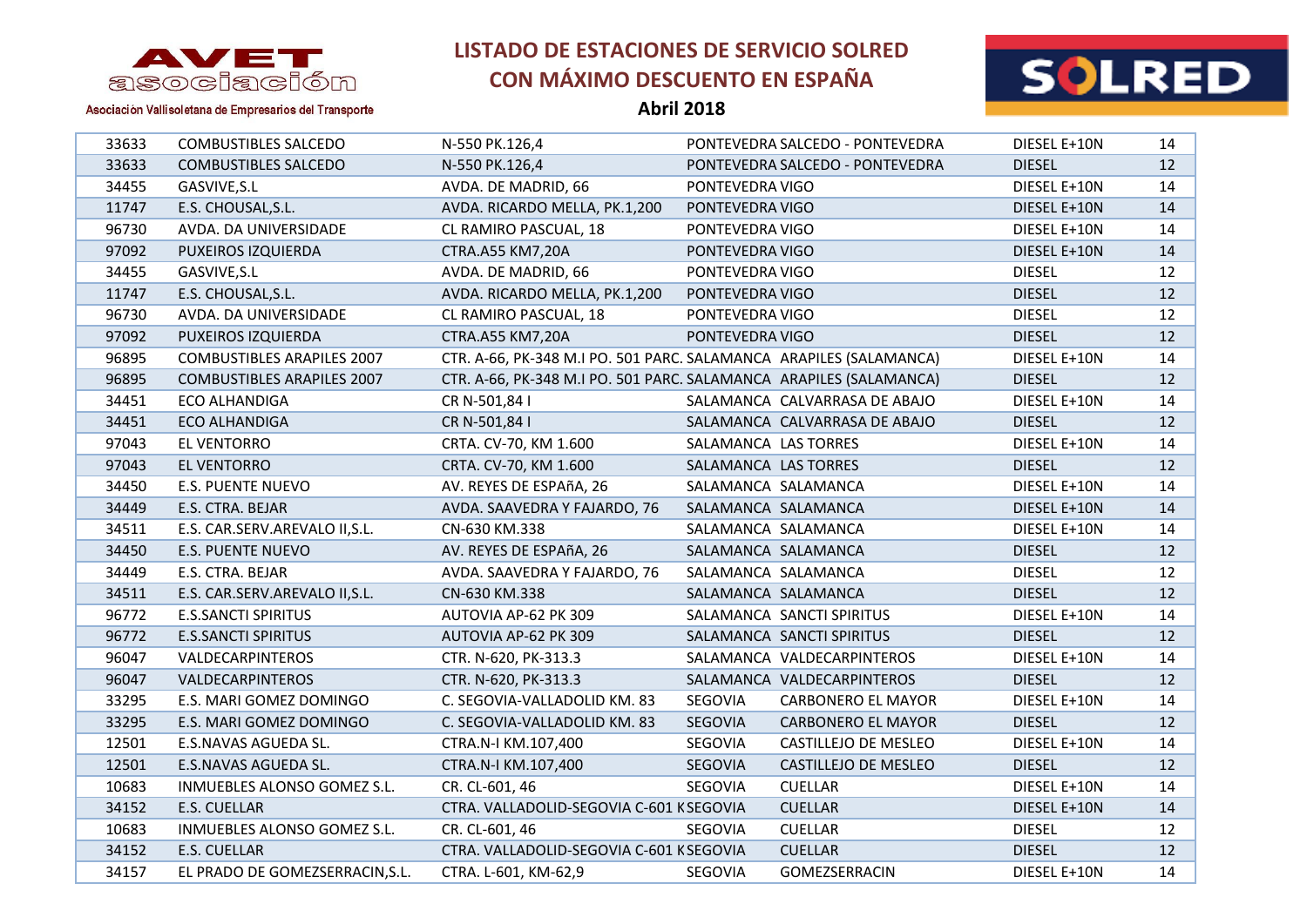

**Abril 2018**



Asociación Vallisoletana de Empresarios del Transporte

| 34157 | EL PRADO DE GOMEZSERRACIN, S.L.       | CTRA. L-601, KM-62,9                   | <b>SEGOVIA</b> | <b>GOMEZSERRACIN</b>          | <b>DIESEL</b> | 12 |
|-------|---------------------------------------|----------------------------------------|----------------|-------------------------------|---------------|----|
| 33550 | <b>ESTACION SERVICIO TOLOCIRIO SL</b> | CR N-601, 131                          | SEGOVIA        | <b>TOLOCIRIO</b>              | DIESEL E+10N  | 14 |
| 33550 | <b>ESTACION SERVICIO TOLOCIRIO SL</b> | CR N-601, 131                          | SEGOVIA        | <b>TOLOCIRIO</b>              | <b>DIESEL</b> | 12 |
| 33688 | ES. CUADRADO ALISEDA, SL              | CTRA. N-630 KM.781                     | SEVILLA        | EL GARROBO                    | DIESEL E+10N  | 14 |
| 33688 | ES. CUADRADO ALISEDA, SL              | CTRA. N-630 KM.781                     | <b>SEVILLA</b> | <b>EL GARROBO</b>             | <b>DIESEL</b> | 12 |
| 13023 | ES ESTEPE/A DE PETROLEOS              | A.S ESTEPA-AUTOV A-92 PK105 2B SEVILLA |                | <b>ESTEPA</b>                 | DIESEL E+10N  | 14 |
| 96209 | ES ESTEPA/A PETROLEOS                 | A-SEVILLA-MALAGA-GRANADA KM 1 SEVILLA  |                | <b>ESTEPA</b>                 | DIESEL E+10N  | 14 |
| 13023 | ES ESTEPE/A DE PETROLEOS              | A.S ESTEPA-AUTOV A-92 PK105 2B SEVILLA |                | <b>ESTEPA</b>                 | <b>DIESEL</b> | 12 |
| 96209 | ES ESTEPA/A PETROLEOS                 | A-SEVILLA-MALAGA-GRANADA KM 1 SEVILLA  |                | <b>ESTEPA</b>                 | <b>DIESEL</b> | 12 |
| 7110  | SUMIN.RUTA DE LA PLATA SL             | CR N-630, 799                          | SEVILLA        | <b>GUILLENA</b>               | DIESEL E+10N  | 14 |
| 7110  | SUMIN.RUTA DE LA PLATA SL             | CR N-630, 799                          | SEVILLA        | <b>GUILLENA</b>               | <b>DIESEL</b> | 12 |
| 97094 | COMBUSTIBLES PLATA DEL SUR, S.L       | AUTOVIA A-66 VIA DE LA PLATA           | SEVILLA        | LAS PAJANOSAS                 | DIESEL E+10N  | 14 |
| 97094 | COMBUSTIBLES PLATA DEL SUR, S.L       | AUTOVIA A-66 VIA DE LA PLATA           | SEVILLA        | LAS PAJANOSAS                 | <b>DIESEL</b> | 12 |
| 7202  | ES EL BLANQUILLO SL                   | CR SE-491, 10,6                        | SEVILLA        | PEDRERA                       | DIESEL E+10N  | 14 |
| 7202  | ES EL BLANQUILLO SL                   | CR SE-491, 10,6                        | SEVILLA        | PEDRERA                       | <b>DIESEL</b> | 12 |
| 33109 | E.S. MERCASEVILLA                     | MERCASEVILLA, KM.-2                    | SEVILLA        | SEVILLA                       | DIESEL E+10N  | 14 |
| 34633 | E.S.VALDEZORRAS                       | CTRA.SE-30 PK 0,1                      | SEVILLA        | SEVILLA                       | DIESEL E+10N  | 14 |
| 33109 | E.S. MERCASEVILLA                     | MERCASEVILLA, KM.-2                    | SEVILLA        | SEVILLA                       | <b>DIESEL</b> | 12 |
| 34633 | E.S.VALDEZORRAS                       | CTRA.SE-30 PK 0,1                      | <b>SEVILLA</b> | <b>SEVILLA</b>                | <b>DIESEL</b> | 12 |
| 15643 | TOGOROSA, S.L                         | CTRA. SAGUNTO-BURGOS KM 376 34 SORIA   |                | ABEJAR                        | DIESEL E+10N  | 14 |
| 15643 | TOGOROSA, S.L                         | CTRA. SAGUNTO-BURGOS KM 376 34 SORIA   |                | ABEJAR                        | <b>DIESEL</b> | 12 |
| 34425 | CARBURANTES LA PERDIZ, SL.            | CR. N-122, P.K. 210                    | SORIA          | <b>BURGO DE OSMA</b>          | DIESEL E+10N  | 14 |
| 34425 | CARBURANTES LA PERDIZ, SL.            | CR. N-122, P.K. 210                    | <b>SORIA</b>   | <b>BURGO DE OSMA</b>          | <b>DIESEL</b> | 12 |
| 13557 | VILLAHUERTA, S.L.                     | <b>CTRA.N-II PK 154,4</b>              | SORIA          | LODARES DE MEDINACELI         | DIESEL E+10N  | 14 |
| 13557 | VILLAHUERTA, S.L.                     | <b>CTRA.N-II PK 154,4</b>              | <b>SORIA</b>   | LODARES DE MEDINACELI         | <b>DIESEL</b> | 12 |
| 12416 | ES. LAS LADERAS                       | AT A-2 P.K. 174,5 I                    | SORIA          | MONTUENGA DE SORIA            | DIESEL E+10N  | 14 |
| 12416 | ES. LAS LADERAS                       | AT A-2 P.K. 174,5 I                    | <b>SORIA</b>   | MONTUENGA DE SORIA            | <b>DIESEL</b> | 12 |
| 33056 | E.S. VILLA HUERTA, S.L.               | CTR.N-II, PK-180-DIR.ZARAGOZA          | SORIA          | SANTA MARIA DE HUERTA         | DIESEL E+10N  | 14 |
| 33056 | E.S. VILLA HUERTA, S.L.               | CTR.N-II, PK-180-DIR.ZARAGOZA          | <b>SORIA</b>   | SANTA MARIA DE HUERTA         | <b>DIESEL</b> | 12 |
| 5949  | NAVAS AGUEDA, S.L.                    | CN-122, PK.146                         | SORIA          | SORIA                         | DIESEL E+10N  | 14 |
| 15247 | NAVAS AGUEDA, S.L.                    | CR N-122, 147                          | SORIA          | SORIA                         | DIESEL E+10N  | 14 |
| 5949  | NAVAS AGUEDA, S.L.                    | CN-122, PK.146                         | SORIA          | SORIA                         | <b>DIESEL</b> | 12 |
| 15247 | NAVAS AGUEDA, S.L.                    | CR N-122, 147                          | <b>SORIA</b>   | <b>SORIA</b>                  | <b>DIESEL</b> | 12 |
| 31624 | E.S. EL DESCANS                       | A-7 PK 208                             |                | TARRAGONA S.JAUME DEL DOMENYS | DIESEL E+10N  | 14 |

E.S. EL DESCANS A-7 PK 208 TARRAGONA S.JAUME DEL DOMENYS DIESEL 12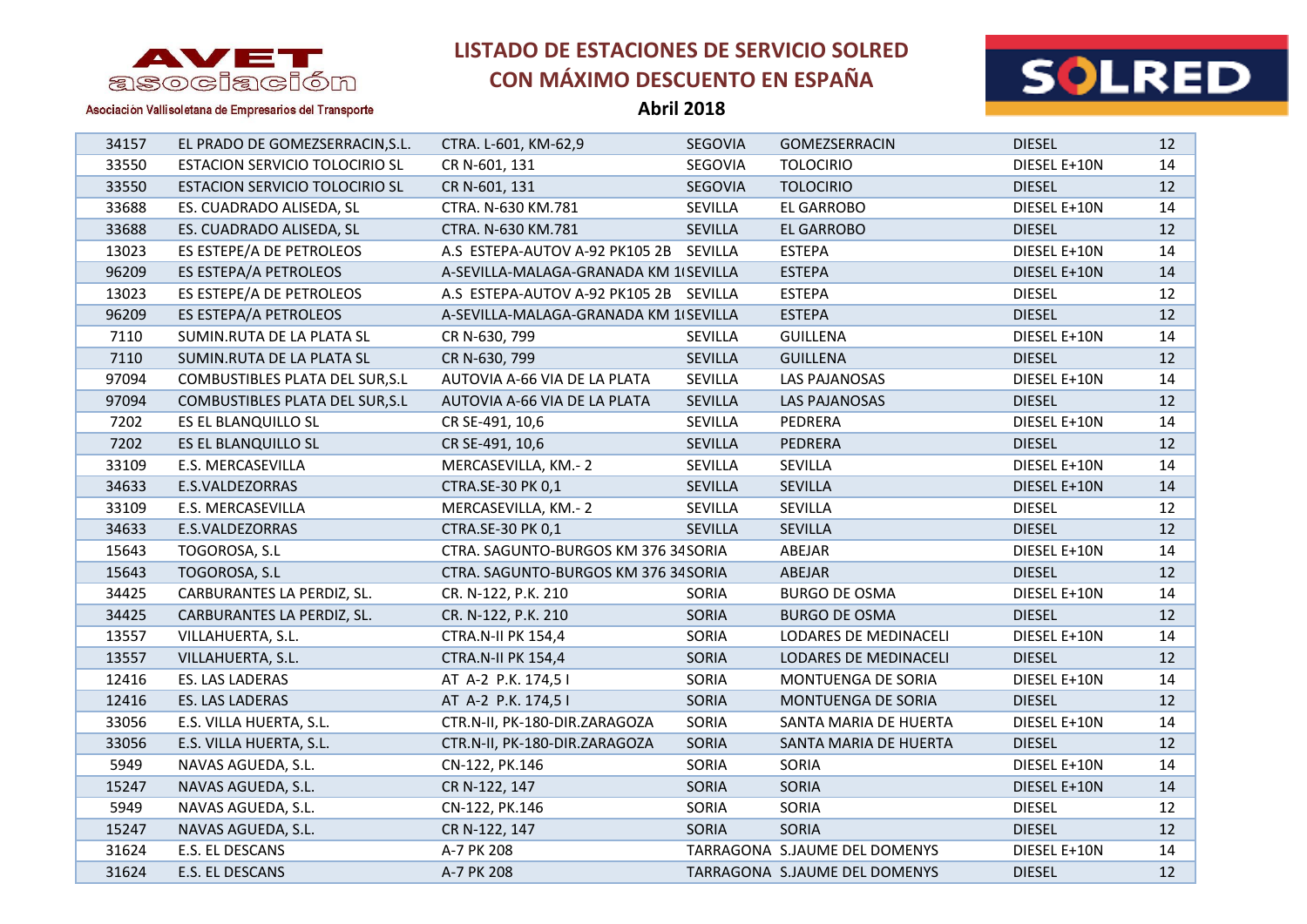

**Abril 2018**



| 34415 | O.T. MEDITERRANI, S.L.           | CR C-14, 45                                          | TARRAGONA SOLIVELLA |                      | DIESEL E+10N  | 14 |
|-------|----------------------------------|------------------------------------------------------|---------------------|----------------------|---------------|----|
| 34415 | O.T. MEDITERRANI, S.L.           | CR C-14, 45                                          | TARRAGONA SOLIVELLA |                      | <b>DIESEL</b> | 12 |
| 33383 | E.S. ALTAFULLA                   | CTRA N-340 (CADIZ-BARCELONA), KN TARRAGONA TARRAGONA |                     |                      | DIESEL E+10N  | 14 |
| 33383 | E.S. ALTAFULLA                   | CTRA N-340 (CADIZ-BARCELONA), KN TARRAGONA TARRAGONA |                     |                      | <b>DIESEL</b> | 12 |
| 60034 | E.S. ABADES                      | AU DEL SUR PK 44,200                                 | <b>TENERIFE</b>     | ARICO                | DIESEL E+10N  | 14 |
| 60034 | E.S. ABADES                      | AU DEL SUR PK 44,200                                 | <b>TENERIFE</b>     | ARICO                | <b>DIESEL</b> | 12 |
| 34401 | E.S. ALCORISA                    | CTRA. N-211, KM.212                                  | <b>TERUEL</b>       | <b>ALCORISA</b>      | DIESEL E+10N  | 14 |
| 34401 | E.S. ALCORISA                    | CTRA. N-211, KM.212                                  | <b>TERUEL</b>       | <b>ALCORISA</b>      | <b>DIESEL</b> | 12 |
| 5666  | E.S. ANDORRA                     | AVDA. ALBALATE, 7                                    | <b>TERUEL</b>       | ANDORRA DE TERUEL    | DIESEL E+10N  | 14 |
| 5666  | E.S. ANDORRA                     | AVDA. ALBALATE, 7                                    | <b>TERUEL</b>       | ANDORRA DE TERUEL    | <b>DIESEL</b> | 12 |
| 96959 | FERRERUELA 202                   | AUTOVIA A-23, KM 202                                 | <b>TERUEL</b>       | FERRERUELA DE HUERVA | DIESEL E+10N  | 14 |
| 96959 | FERRERUELA 202                   | AUTOVIA A-23, KM 202                                 | <b>TERUEL</b>       | FERRERUELA DE HUERVA | <b>DIESEL</b> | 12 |
| 2917  | ELICER PEIRO BONAFONTE, SL       | CTRA. N-234, KM-83                                   | <b>TERUEL</b>       | SARRION              | DIESEL E+10N  | 14 |
| 2917  | ELICER PEIRO BONAFONTE, SL       | CTRA. N-234, KM-83                                   | <b>TERUEL</b>       | SARRION              | <b>DIESEL</b> | 12 |
| 33628 | <b>GRUPO MAICAS PEIRO, SLU</b>   | CR N-234, 123,5                                      | <b>TERUEL</b>       | <b>TERUEL</b>        | DIESEL E+10N  | 14 |
| 3579  | E.S. CALAMOCHA                   | CL AVENIDA ESTACION NUEVA, 2                         | <b>TERUEL</b>       | <b>TERUEL</b>        | DIESEL E+10N  | 14 |
| 96571 | <b>GRUPO MAICAS PEIRO, S.L.U</b> | CR N-234,123,5                                       | <b>TERUEL</b>       | <b>TERUEL</b>        | DIESEL E+10N  | 14 |
| 33628 | <b>GRUPO MAICAS PEIRO, SLU</b>   | CR N-234, 123,5                                      | <b>TERUEL</b>       | <b>TERUEL</b>        | <b>DIESEL</b> | 12 |
| 3579  | E.S. CALAMOCHA                   | CL AVENIDA ESTACION NUEVA, 2                         | <b>TERUEL</b>       | <b>TERUEL</b>        | <b>DIESEL</b> | 12 |
| 96571 | <b>GRUPO MAICAS PEIRO, S.L.U</b> | CR N-234,123,5                                       | <b>TERUEL</b>       | <b>TERUEL</b>        | <b>DIESEL</b> | 12 |
| 11673 | E.S.M. BELTRAN E HIJOS, S.L      | CTRA. N-420 PK.653,100                               | <b>TERUEL</b>       | <b>UTRILLAS</b>      | DIESEL E+10N  | 14 |
| 11673 | E.S.M. BELTRAN E HIJOS, S.L      | CTRA. N-420 PK.653,100                               | <b>TERUEL</b>       | <b>UTRILLAS</b>      | <b>DIESEL</b> | 12 |
| 33975 | E.S. CALZADA DE OROPESA          | CRTRA. N-V KM.159                                    | <b>TOLEDO</b>       | CALZADA DE OROPESA   | DIESEL E+10N  | 14 |
| 33975 | E.S. CALZADA DE OROPESA          | CRTRA. N-V KM.159                                    | <b>TOLEDO</b>       | CALZADA DE OROPESA   | <b>DIESEL</b> | 12 |
| 12955 | E.S. CAZALEGAS I                 | CTRA. N-V KM. 104 M. IZD                             | <b>TOLEDO</b>       | CAZALEGAS            | DIESEL E+10N  | 14 |
| 12954 | E.S. CAZALEGAS II                | CTRA- N-V KM. 103 M. DCHO                            | <b>TOLEDO</b>       | CAZALEGAS            | DIESEL E+10N  | 14 |
| 12955 | E.S. CAZALEGAS I                 | CTRA. N-V KM. 104 M. IZD                             | <b>TOLEDO</b>       | CAZALEGAS            | <b>DIESEL</b> | 12 |
| 12954 | E.S. CAZALEGAS II                | CTRA- N-V KM. 103 M. DCHO                            | <b>TOLEDO</b>       | CAZALEGAS            | <b>DIESEL</b> | 12 |
| 11696 | JOMISOLEO HOSTALGAS, S.L.        | N-IV, PK. 106                                        | <b>TOLEDO</b>       | <b>MADRIDEJOS</b>    | DIESEL E+10N  | 14 |
| 96360 | E.S. SONSECA-MARTIN              | CR MADRID-CADIZ PK 112,8                             | <b>TOLEDO</b>       | <b>MADRIDEJOS</b>    | DIESEL E+10N  | 14 |
| 94105 | COMBUSTIBLES GUTIERREZ, S.L.     | CR.A-4, PK. 113,00                                   | <b>TOLEDO</b>       | <b>MADRIDEJOS</b>    | DIESEL E+10N  | 14 |
| 11696 | JOMISOLEO HOSTALGAS, S.L.        | N-IV, PK. 106                                        | <b>TOLEDO</b>       | <b>MADRIDEJOS</b>    | <b>DIESEL</b> | 12 |
| 96360 | E.S. SONSECA-MARTIN              | CR MADRID-CADIZ PK 112,8                             | <b>TOLEDO</b>       | <b>MADRIDEJOS</b>    | <b>DIESEL</b> | 12 |
| 94105 | COMBUSTIBLES GUTIERREZ, S.L.     | CR.A-4, PK. 113,00                                   | <b>TOLEDO</b>       | <b>MADRIDEJOS</b>    | <b>DIESEL</b> | 12 |
| 5677  | E.S. DE MOCEJON, S.L.            | CT.CM-4001, PK-11.3                                  | <b>TOLEDO</b>       | <b>MOCEJON</b>       | DIESEL E+10N  | 14 |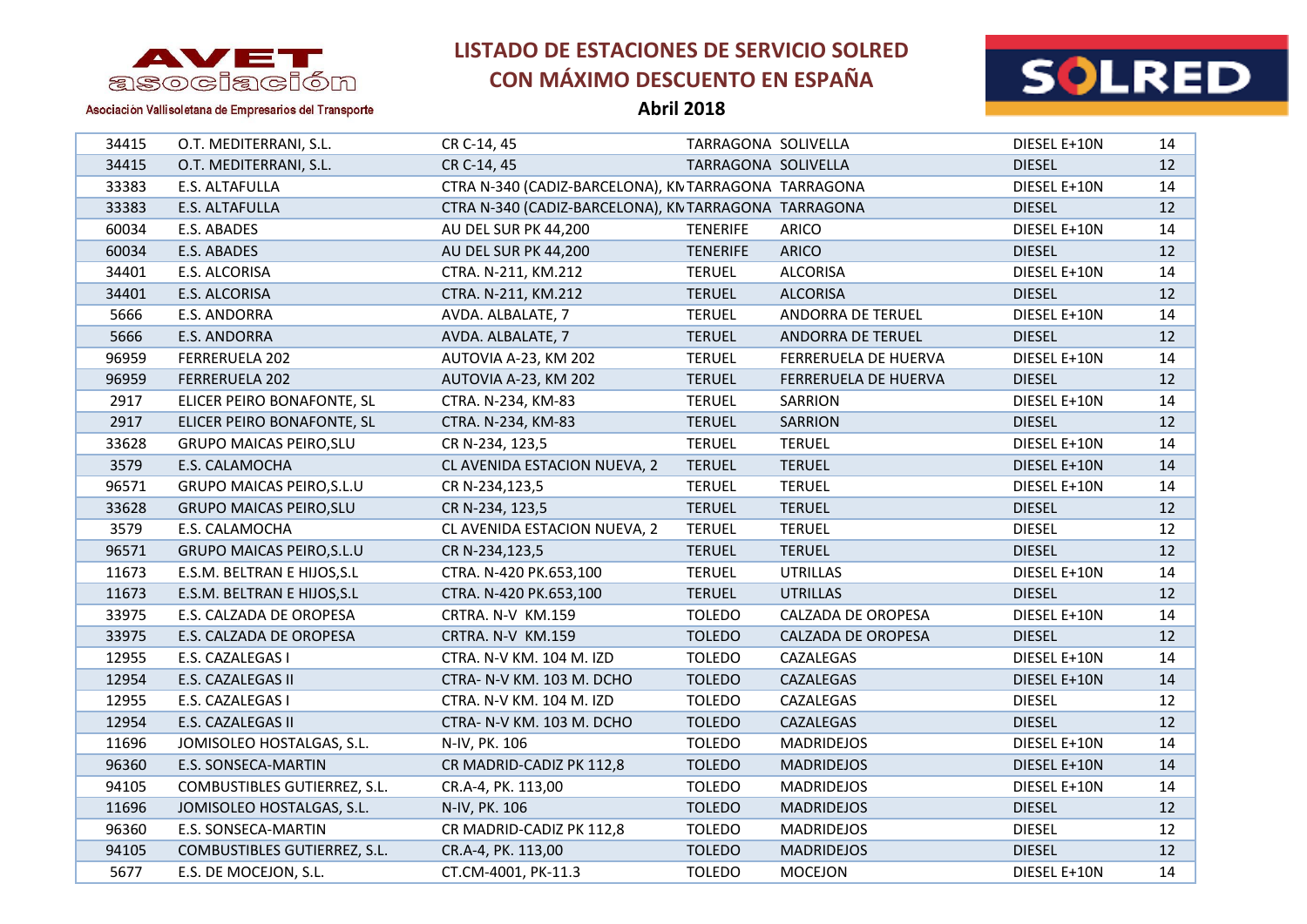

**Abril 2018**



| 5677  | E.S. DE MOCEJON, S.L.              | CT.CM-4001, PK-11.3          | <b>TOLEDO</b>   | <b>MOCEJON</b>                | <b>DIESEL</b> | 12 |
|-------|------------------------------------|------------------------------|-----------------|-------------------------------|---------------|----|
| 10020 | GRUPO ELECTROCHIMPO, S.L.          | CR N-400, 56,8               | <b>TOLEDO</b>   | <b>NOBLEJAS</b>               | DIESEL E+10N  | 14 |
| 10020 | GRUPO ELECTROCHIMPO, S.L.          | CR N-400, 56,8               | <b>TOLEDO</b>   | <b>NOBLEJAS</b>               | <b>DIESEL</b> | 12 |
| 10728 | HIGUESOL 2016 S.L                  | CTA CM 5100, KM 5            | <b>TOLEDO</b>   | <b>PEPINO</b>                 | DIESEL E+10N  | 14 |
| 10728 | HIGUESOL 2016 S.L                  | CTA CM 5100, KM 5            | <b>TOLEDO</b>   | <b>PEPINO</b>                 | <b>DIESEL</b> | 12 |
| 4696  | E.S. SESEÑA DERECHO                | AU A-4 PK 36, 500            | <b>TOLEDO</b>   | SESEÑA                        | DIESEL E+10N  | 14 |
| 96930 | E.S. SESENA M.I.                   | A-4 PK 36                    | <b>TOLEDO</b>   | SESEÑA                        | DIESEL E+10N  | 14 |
| 4696  | E.S. SESEÑA DERECHO                | AU A-4 PK 36, 500            | <b>TOLEDO</b>   | SESEÑA                        | <b>DIESEL</b> | 12 |
| 96930 | E.S. SESENA M.I.                   | A-4 PK 36                    | <b>TOLEDO</b>   | SESEÑA                        | <b>DIESEL</b> | 12 |
| 31607 | GASOLEO GALAPAGAR, S.L.            | CN-502, PK.118,6             | <b>TOLEDO</b>   | TALAVERA DE LA REINA          | DIESEL E+10N  | 14 |
| 31607 | GASOLEO GALAPAGAR, S.L.            | CN-502, PK.118,6             | <b>TOLEDO</b>   | TALAVERA DE LA REINA          | <b>DIESEL</b> | 12 |
| 96769 | E.S. LAVANCARO, S.L.               | C/CARLOS I, 8                | <b>TOLEDO</b>   | <b>YUNCOS</b>                 | DIESEL E+10N  | 14 |
| 96977 | LAVANCARO, S.L.                    | AVDA. CASTILLA LA MANCHA, 1  | <b>TOLEDO</b>   | <b>YUNCOS</b>                 | DIESEL E+10N  | 14 |
| 96769 | E.S. LAVANCARO, S.L.               | C/CARLOS I, 8                | <b>TOLEDO</b>   | <b>YUNCOS</b>                 | <b>DIESEL</b> | 12 |
| 96977 | LAVANCARO, S.L.                    | AVDA. CASTILLA LA MANCHA, 1  | <b>TOLEDO</b>   | <b>YUNCOS</b>                 | <b>DIESEL</b> | 12 |
| 96729 | E.S. ALBERIQUE                     | CTR.N-340, PK-659.8 M.I.     | VALENCIA        | ALBERIQUE                     | DIESEL E+10N  | 14 |
| 96728 | E.S. MASSALAVES                    | A-7 P.K 379,5 MARGEN D       | VALENCIA        | ALBERIQUE                     | DIESEL E+10N  | 14 |
| 96729 | E.S. ALBERIQUE                     | CTR.N-340, PK-659.8 M.I.     | VALENCIA        | ALBERIQUE                     | <b>DIESEL</b> | 12 |
| 96728 | E.S. MASSALAVES                    | A-7 P.K 379,5 MARGEN D       | <b>VALENCIA</b> | ALBERIQUE                     | <b>DIESEL</b> | 12 |
| 96044 | E.S. IVILARA, S.L.                 | CN-340 PK. 232,900 V-302     | VALENCIA        | BENIPARRELL                   | DIESEL E+10N  | 14 |
| 96044 | E.S. IVILARA, S.L.                 | CN-340 PK. 232,900 V-302     | VALENCIA        | BENIPARRELL                   | <b>DIESEL</b> | 12 |
| 12680 | AREA DE SERV. BUÑOL, S.L.          | AUTOVIA A-3 KM. 322          | VALENCIA        | <b>BUñOL</b>                  | DIESEL E+10N  | 14 |
| 12680 | AREA DE SERV. BUÑOL, S.L.          | AUTOVIA A-3 KM. 322          | VALENCIA        | <b>BUñOL</b>                  | <b>DIESEL</b> | 12 |
| 11988 | E.S. PETROURBE                     | N-340 PK 4,2                 | VALENCIA        | <b>CASAS DE BARCENA</b>       | DIESEL E+10N  | 14 |
| 11988 | <b>E.S. PETROURBE</b>              | N-340 PK 4,2                 | VALENCIA        | <b>CASAS DE BARCENA</b>       | <b>DIESEL</b> | 12 |
| 96663 | <b>VENTA DEL MORO</b>              | CTRA. A-3, PK-266            | VALENCIA        | <b>CAUDETE DE LAS FUENTES</b> | DIESEL E+10N  | 14 |
| 96663 | <b>VENTA DEL MORO</b>              | CTRA. A-3, PK-266            | VALENCIA        | <b>CAUDETE DE LAS FUENTES</b> | <b>DIESEL</b> | 12 |
| 34067 | AREA DE SERVICIO BUñOL, S.L        | AT A-3, 350,9                | VALENCIA        | <b>MISLATA</b>                | DIESEL E+10N  | 14 |
| 34067 | AREA DE SERVICIO BUñOL, S.L        | AT A-3, 350,9                | VALENCIA        | <b>MISLATA</b>                | <b>DIESEL</b> | 12 |
| 11675 | CIA.HIDRO.MARTIN LOPEZ S.L         | CR. N-430, 630,8             | VALENCIA        | <b>MONTESA</b>                | <b>DIESEL</b> | 12 |
| 96189 | E.S. DISTRIBUCIONES VELENOIL, S.L. | CTRA. A-III KM. 281          | VALENCIA        | <b>REQUENA</b>                | DIESEL E+10N  | 14 |
| 96189 | E.S. DISTRIBUCIONES VELENOIL, S.L. | CTRA. A-III KM. 281          | VALENCIA        | <b>REQUENA</b>                | <b>DIESEL</b> | 12 |
| 33449 | E.S. ALZ, S.L.                     | A-3 KM.341                   | VALENCIA        | RIBARROJA DE TURIA            | DIESEL E+10N  | 14 |
| 33449 | E.S. ALZ, S.L.                     | A-3 KM.341                   | VALENCIA        | RIBARROJA DE TURIA            | <b>DIESEL</b> | 12 |
| 96683 | APEADERO                           | AUTOVIA A-3, KM.306 SALIDA 7 | <b>VALENCIA</b> | <b>SIETE AGUAS</b>            | DIESEL E+10N  | 14 |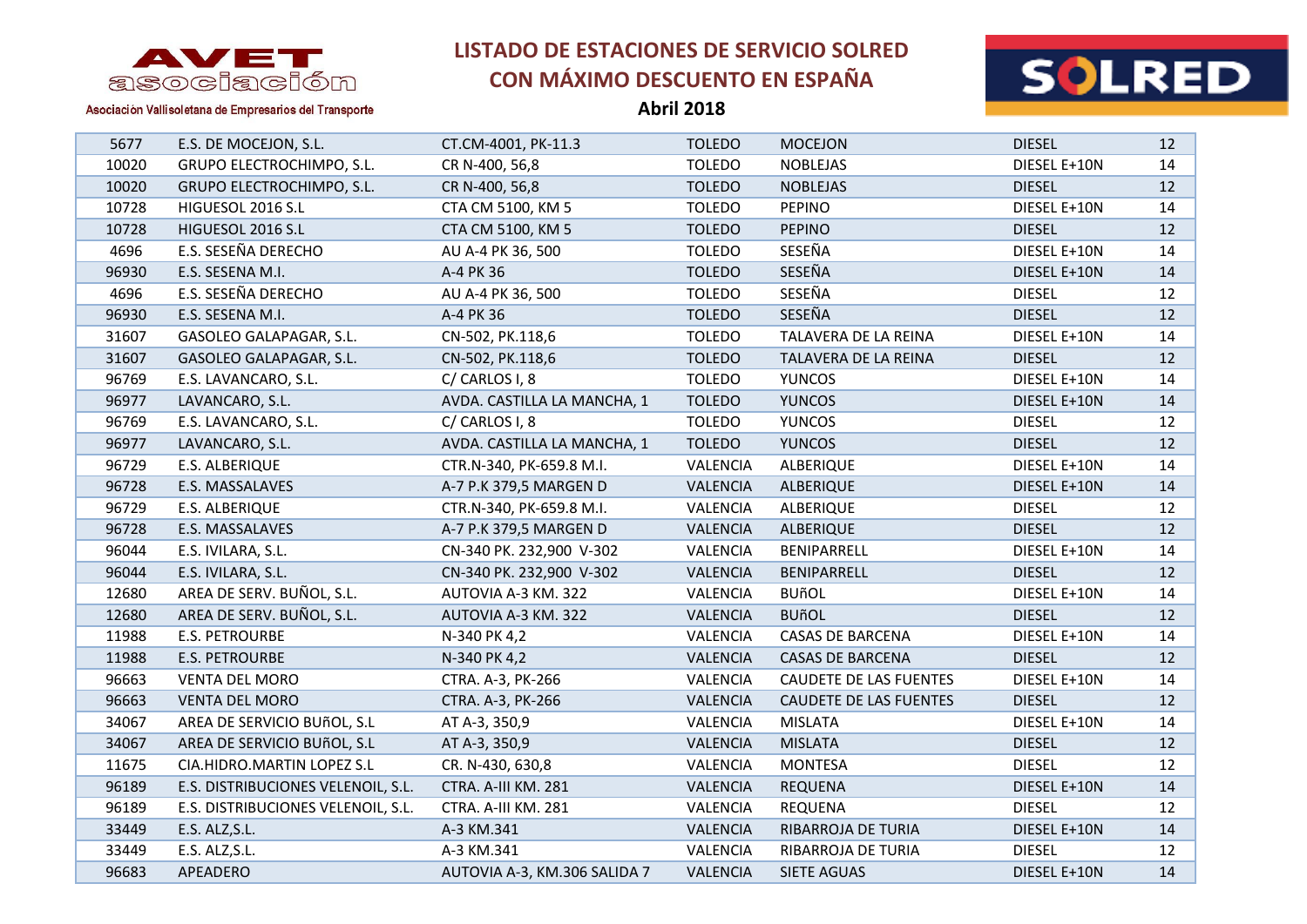



Asociación Vallisoletana de Empresarios del Transporte

| 96768 | <b>MORATILLAS</b>             | AUTOVIA A-3, KM 304                                         | VALENCIA            | SIETE AGUAS                        | DIESEL E+10N  | 14              |
|-------|-------------------------------|-------------------------------------------------------------|---------------------|------------------------------------|---------------|-----------------|
| 96683 | APEADERO                      | AUTOVIA A-3, KM.306 SALIDA 7                                | VALENCIA            | SIETE AGUAS                        | <b>DIESEL</b> | 12              |
| 96768 | <b>MORATILLAS</b>             | AUTOVIA A-3, KM 304                                         | <b>VALENCIA</b>     | SIETE AGUAS                        | <b>DIESEL</b> | 12              |
| 33082 | E.S HIJOS D ANTONIO PONS      | CTRA. N-III, KM-260                                         | <b>VALENCIA</b>     | <b>UTIEL</b>                       | DIESEL E+10N  | 14              |
| 3282  | E.S. AUTOSERVICIO ROMERO      | CTRA.N-III KM.262                                           | VALENCIA            | <b>UTIEL</b>                       | DIESEL E+10N  | 14              |
| 33082 | E.S HIJOS D ANTONIO PONS      | CTRA. N-III, KM-260                                         | <b>VALENCIA</b>     | <b>UTIEL</b>                       | <b>DIESEL</b> | 12 <sup>2</sup> |
| 3282  | E.S. AUTOSERVICIO ROMERO      | CTRA.N-III KM.262                                           | VALENCIA            | <b>UTIEL</b>                       | <b>DIESEL</b> | 12              |
| 96070 | E.S RIPOLL, S.L               | $C/$ IBIZA, 31                                              | VALENCIA            | <b>VALENCIA</b>                    | DIESEL E+10N  | 14              |
| 1469  | E.S. RIPOLL SL                | CL PIO XII 10                                               | VALENCIA            | VALENCIA                           | DIESEL E+10N  | 14              |
| 94206 | PROVALEST, S.L.               | AVDA AUSIAS MARCH, 118                                      | VALENCIA            | VALENCIA                           | DIESEL E+10N  | 14              |
| 96070 | E.S RIPOLL, S.L               | $C/$ IBIZA, 31                                              | VALENCIA            | VALENCIA                           | <b>DIESEL</b> | 12              |
| 1469  | E.S. RIPOLL SL                | CL PIO XII 10                                               | <b>VALENCIA</b>     | VALENCIA                           | <b>DIESEL</b> | 12              |
| 94206 | PROVALEST, S.L.               | AVDA AUSIAS MARCH, 118                                      | VALENCIA            | VALENCIA                           | <b>DIESEL</b> | 12              |
| 94020 | C. HIDROCARB.MARTIN LOPEZ S.L | A-35, KM 27                                                 | <b>VALENCIA</b>     | VALLADA                            | DIESEL E+10N  | 14              |
| 94020 | C. HIDROCARB.MARTIN LOPEZ S.L | A-35, KM 27                                                 | VALENCIA            | VALLADA                            | <b>DIESEL</b> | 12              |
| 7160  | DISTROIL GASOLEOS, S.L.       | CTRA. N 620, KM 102                                         |                     | VALLADOLID CUBILLAS DE SANTA MARTA | DIESEL E+10N  | 14              |
| 7160  | DISTROIL GASOLEOS, S.L.       | CTRA. N 620, KM 102                                         |                     | VALLADOLID CUBILLAS DE SANTA MARTA | <b>DIESEL</b> | 12              |
| 12653 | RAMIRO                        | CTRA. A-6, KM 154                                           |                     | VALLADOLID MEDINA DEL CAMPO        | DIESEL E+10N  | 14              |
| 12653 | RAMIRO                        | CTRA. A-6, KM 154                                           |                     | VALLADOLID MEDINA DEL CAMPO        | <b>DIESEL</b> | 12              |
| 11432 | E.S. CARBURANTES YAGUE S.L    | CRTRA. N-VI MADRID-CORUñA, KM.2 VALLADOLID MOTA DEL MARQUES |                     |                                    | DIESEL E+10N  | 14              |
| 11432 | E.S. CARBURANTES YAGUE S.L    | CRTRA. N-VI MADRID-CORUñA, KM.2 VALLADOLID MOTA DEL MARQUES |                     |                                    | <b>DIESEL</b> | 12              |
| 2315  | <b>CARLOS SANTIAGO GARCIA</b> | CR N-601, 149                                               | VALLADOLID OLMEDO   |                                    | DIESEL E+10N  | 14              |
| 2315  | CARLOS SANTIAGO GARCIA        | CR N-601, 149                                               | VALLADOLID OLMEDO   |                                    | <b>DIESEL</b> | 12              |
| 11296 | E.S. SIMANCAS                 | CT N-620 PK 132,6 (M.I)                                     | VALLADOLID SIMANCAS |                                    | DIESEL E+10N  | 14              |
| 11296 | E.S. SIMANCAS                 | CT N-620 PK 132,6 (M.I)                                     | VALLADOLID SIMANCAS |                                    | <b>DIESEL</b> | 12              |
| 31091 | E.S. EL CERRO                 | CTR. SEGOVIA CI-601, PK-19.2                                |                     | VALLADOLID VALLADOLID              | DIESEL E+10N  | 14              |
| 96356 | E.S. CENTROLID                | AVDA. DEL EURO S/N                                          |                     | VALLADOLID VALLADOLID              | DIESEL E+10N  | 14              |
| 96971 | POLIGAS, S.L.                 | C/PLATA,41                                                  |                     | VALLADOLID VALLADOLID              | DIESEL E+10N  | 14              |
| 31091 | E.S. EL CERRO                 | CTR. SEGOVIA CI-601, PK-19.2                                |                     | VALLADOLID VALLADOLID              | <b>DIESEL</b> | 12              |
| 96356 | E.S. CENTROLID                | AVDA. DEL EURO S/N                                          |                     | VALLADOLID VALLADOLID              | <b>DIESEL</b> | 12              |
| 96971 | POLIGAS, S.L.                 | C/PLATA,41                                                  |                     | VALLADOLID VALLADOLID              | <b>DIESEL</b> | 12              |
| 12600 | <b>VEGA DE VALDETRONCO</b>    | CTRA. A-6, KM 193,8                                         |                     | VALLADOLID VEGA DE VALDETRONCO     | DIESEL E+10N  | 14              |
| 12600 | VEGA DE VALDETRONCO           | CTRA. A-6, KM 193,8                                         |                     | VALLADOLID VEGA DE VALDETRONCO     | <b>DIESEL</b> | 12              |
| 15482 | E.S. EL CARRO                 | CTRA. N-620 KM. 142                                         |                     | VALLADOLID VILLAMARCIEL            | DIESEL E+10N  | 14              |
| 15482 | E.S. EL CARRO                 | CTRA. N-620 KM. 142                                         |                     | VALLADOLID VILLAMARCIEL            | <b>DIESEL</b> | 12              |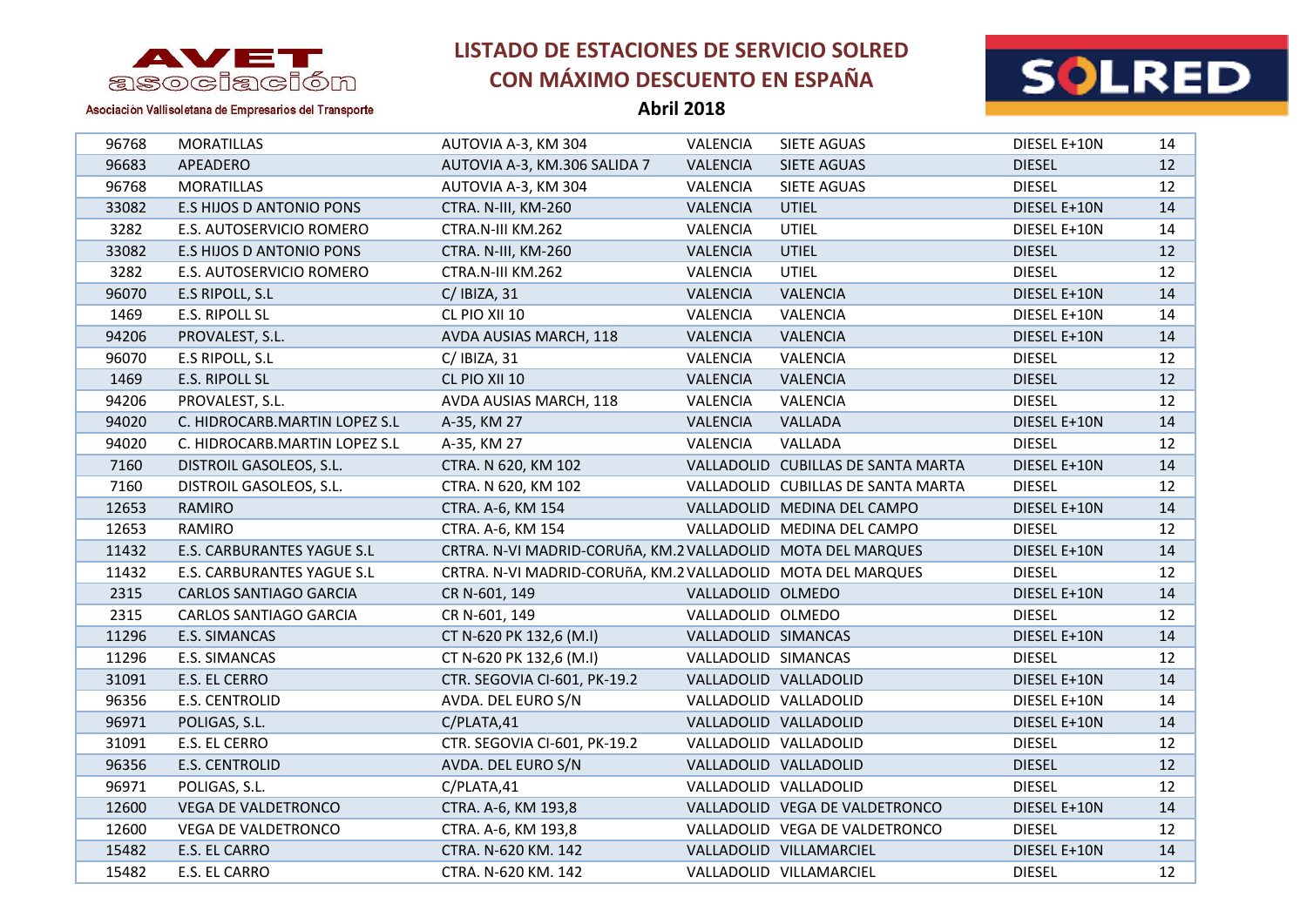



Asociación Vallisoletana de Empresarios del Transporte

| 33097 | VILLARDEFRADES.                  | N-VI KM 216, MADRID-CORUÑA      |                | VALLADOLID VILLARDEFRADES | <b>DIESEL</b> | 12              |
|-------|----------------------------------|---------------------------------|----------------|---------------------------|---------------|-----------------|
| 31263 | E.S.AMOREBIETA A-8 M.D.          | A-8, PK-100, 00                 | VIZCAYA        | AMOREBIETA                | DIESEL E+10N  | 14              |
| 31264 | E.S.AMOREBIETA A-8 M.I.          | A-8, PK-100, 00                 | VIZCAYA        | AMOREBIETA                | DIESEL E+10N  | 14              |
| 31263 | E.S.AMOREBIETA A-8 M.D.          | A-8, PK-100, 00                 | VIZCAYA        | AMOREBIETA                | <b>DIESEL</b> | 12              |
| 31264 | E.S.AMOREBIETA A-8 M.I.          | A-8, PK-100, 00                 | <b>VIZCAYA</b> | AMOREBIETA                | <b>DIESEL</b> | 12              |
| 33855 | E.S. ARKALDO, S.L.               | CTRA. N-625 PK.373,400          | VIZCAYA        | ARRANKUDIAGA              | DIESEL E+10N  | 14              |
| 33855 | E.S. ARKALDO, S.L.               | CTRA. N-625 PK.373,400          | VIZCAYA        | ARRANKUDIAGA              | <b>DIESEL</b> | 12 <sup>2</sup> |
| 34227 | E.S. FERTOL SRL                  | N-122 PK.516,7                  | ZAMORA         | ALCAñICES                 | DIESEL E+10N  | 14              |
| 34227 | E.S. FERTOL SRL                  | N-122 PK.516,7                  | ZAMORA         | ALCAñICES                 | <b>DIESEL</b> | 12              |
| 33268 | E.S. BENAVENTE                   | N-VI PK.261,7                   | ZAMORA         | <b>BENAVENTE</b>          | DIESEL E+10N  | 14              |
| 33268 | E.S. BENAVENTE                   | N-VI PK.261,7                   | ZAMORA         | <b>BENAVENTE</b>          | <b>DIESEL</b> | 12 <sup>2</sup> |
| 33147 | DIEZ RAMOS E HIJOS, S.L.         | CR ZA-527 34,9                  | ZAMORA         | BERMILLO DE SAYAGO        | DIESEL E+10N  | 14              |
| 33147 | DIEZ RAMOS E HIJOS, S.L.         | CR ZA-527 34,9                  | ZAMORA         | BERMILLO DE SAYAGO        | <b>DIESEL</b> | 12              |
| 3523  | ES CASTRO- PETROCORNER RETAIL SL | CR N-525, 84,5                  | ZAMORA         | <b>CASTRO DE SANABRIA</b> | DIESEL E+10N  | 14              |
| 3523  | ES CASTRO- PETROCORNER RETAIL SL | CR N-525, 84,5                  | ZAMORA         | <b>CASTRO DE SANABRIA</b> | <b>DIESEL</b> | 12              |
| 33077 | E.S. E.F.C., S.L.                | N-525, PK-103                   | ZAMORA         | LUBIAN-PADORNELO          | DIESEL E+10N  | 14              |
| 33077 | E.S. E.F.C., S.L.                | N-525, PK-103                   | ZAMORA         | LUBIAN-PADORNELO          | <b>DIESEL</b> | 12 <sup>2</sup> |
| 12589 | E.S. TRUCHA 3, S.L.              | CTRA. N-631 P.K. 43,600         | ZAMORA         | OTERO DE BODAS            | DIESEL E+10N  | 14              |
| 12589 | E.S. TRUCHA 3, S.L.              | CTRA. N-631 P.K. 43,600         | ZAMORA         | OTERO DE BODAS            | <b>DIESEL</b> | 12              |
| 96507 | ES QUINTANILLA DE URZ            | AUTOVIA, A-52 KM 15,80          | ZAMORA         | <b>QUINTANILLA DE URZ</b> | DIESEL E+10N  | 14              |
| 96507 | ES QUINTANILLA DE URZ            | AUTOVIA, A-52 KM 15,80          | ZAMORA         | <b>QUINTANILLA DE URZ</b> | <b>DIESEL</b> | 12              |
| 11785 | E.S. GESTOSO SRL                 | N-630 GIJON-SEVILLA, PK.210,100 | ZAMORA         | S.CRISTOBAL DE ENTREVIñAS | DIESEL E+10N  | 14              |
| 11785 | E.S. GESTOSO SRL                 | N-630 GIJON-SEVILLA, PK.210,100 | ZAMORA         | S.CRISTOBAL DE ENTREVIÑAS | <b>DIESEL</b> | 12              |
| 96697 | E.S. TORRE VALLE I               | CTR. A-6, PK-273. M.D.          | ZAMORA         | <b>TORRE DEL VALLE</b>    | DIESEL E+10N  | 14              |
| 96698 | <b>E.S. TORRE VALLE II</b>       | CTR. A-6, PK-273                | ZAMORA         | <b>TORRE DEL VALLE</b>    | DIESEL E+10N  | 14              |
| 96697 | <b>E.S. TORRE VALLE I</b>        | CTR. A-6, PK-273. M.D.          | ZAMORA         | <b>TORRE DEL VALLE</b>    | <b>DIESEL</b> | 12              |
| 96698 | <b>E.S. TORRE VALLE II</b>       | CTR. A-6, PK-273                | ZAMORA         | <b>TORRE DEL VALLE</b>    | <b>DIESEL</b> | 12              |
| 33488 | E.S. FERTOL, S.R.L.              | CR N-122, 453,8 D               | ZAMORA         | <b>VILLAGODIO</b>         | DIESEL E+10N  | 14              |
| 33488 | E.S. FERTOL, S.R.L.              | CR N-122, 453,8 D               | ZAMORA         | <b>VILLAGODIO</b>         | <b>DIESEL</b> | 12              |
| 12596 | E.S. ALIVIO, S.L.                | N-122 ZARAG-PORTUG PK.464       | ZAMORA         | ZAMORA                    | DIESEL E+10N  | 14              |
| 12596 | E.S. ALIVIO, S.L.                | N-122 ZARAG-PORTUG PK.464       | ZAMORA         | ZAMORA                    | <b>DIESEL</b> | 12              |
| 12369 | ES. LA LAGUNA                    | CR N-122, 53,5                  | ZARAGOZA       | AGON                      | DIESEL E+10N  | 14              |
| 12369 | ES. LA LAGUNA                    | CR N-122, 53,5                  | ZARAGOZA       | <b>AGON</b>               | <b>DIESEL</b> | 12              |
| 34061 | E.S. MIRAVEGAS, S.A.             | CTRA. A-68, PK-265              | ZARAGOZA       | <b>ALAGON</b>             | DIESEL E+10N  | 14              |
| 34061 | E.S. MIRAVEGAS, S.A.             | CTRA. A-68, PK-265              | ZARAGOZA       | <b>ALAGON</b>             | <b>DIESEL</b> | 12              |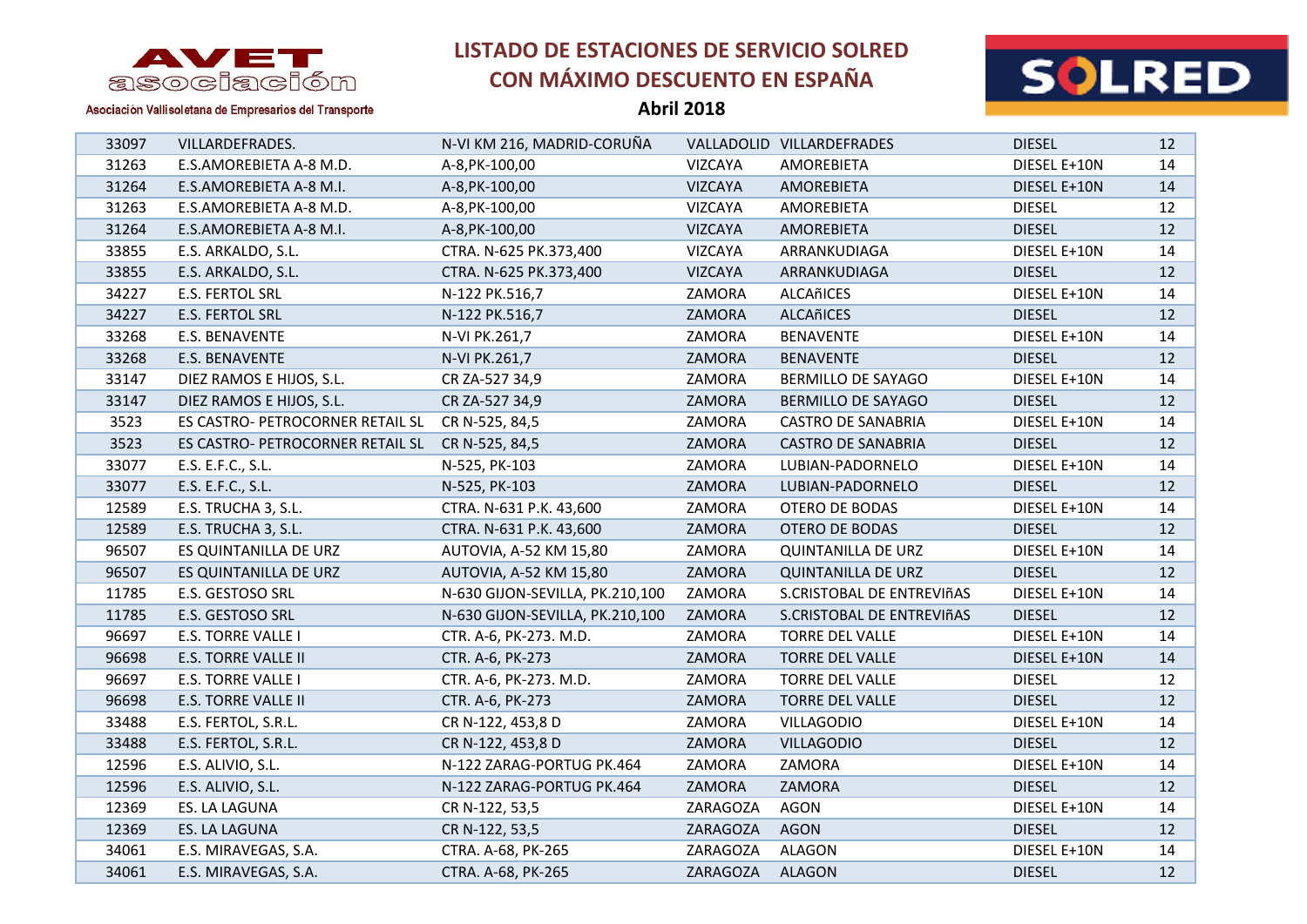



Asociación Vallisoletana de Empresarios del Transporte

| 96580 | ES SERRANO OCHOA SL                                      | C PEDRO IV DE ARAGÓN 4                  | ZARAGOZA | ALAGÓN                 | DIESEL E+10N  | 14 |
|-------|----------------------------------------------------------|-----------------------------------------|----------|------------------------|---------------|----|
| 96580 | ES SERRANO OCHOA SL                                      | C PEDRO IV DE ARAGÓN 4                  | ZARAGOZA | ALAGÓN                 | <b>DIESEL</b> | 12 |
| 7567  | E.S. RAUSAN, S.A.                                        | CTRA. N-II, PK-341                      | ZARAGOZA | ALFAJARIN              | DIESEL E+10N  | 14 |
| 7567  | E.S. RAUSAN, S.A.                                        | CTRA. N-II, PK-341                      | ZARAGOZA | ALFAJARIN              | <b>DIESEL</b> | 12 |
| 12092 | GASOLEOS PLAZA, S.L.                                     | CR. A-220, 3,6                          | ZARAGOZA | ALMUNIA DE DÑA.GODIN   | DIESEL E+10N  | 14 |
| 12092 | GASOLEOS PLAZA, S.L.                                     | CR. A-220, 3,6                          | ZARAGOZA | ALMUNIA DE DÑA.GODIN   | <b>DIESEL</b> | 12 |
| 12415 | ES. EL SISALLAR                                          | CR N-240, 129,8                         | ZARAGOZA | <b>BINEFAR</b>         | DIESEL E+10N  | 14 |
| 12415 | ES. EL SISALLAR                                          | CR N-240, 129,8                         | ZARAGOZA | <b>BINEFAR</b>         | <b>DIESEL</b> | 12 |
| 4192  | SERVIARAGON GESTION, S.L.                                | AV AUGUSTA BILBILIS, 15                 | ZARAGOZA | CALATAYUD              | DIESEL E+10N  | 14 |
| 96757 | E.S. PTO. CAVERO                                         | CTR. A-2, PK-239,750                    | ZARAGOZA | CALATAYUD              | DIESEL E+10N  | 14 |
| 4192  | SERVIARAGON GESTION, S.L.                                | AV AUGUSTA BILBILIS, 15                 | ZARAGOZA | CALATAYUD              | <b>DIESEL</b> | 12 |
| 96757 | E.S. PTO. CAVERO                                         | CTR. A-2, PK-239,750                    | ZARAGOZA | CALATAYUD              | <b>DIESEL</b> | 12 |
| 12471 | CAMPSA ESTACIONES DE SERVICIO,                           | A-2, KM 281,6 MI                        | ZARAGOZA | CALATORAO              | DIESEL E+10N  | 14 |
| 12933 | CALATORAO 280 ZARAGOZA                                   | AUTOVIA A-2, KM 280,1 MD                | ZARAGOZA | <b>CALATORAO</b>       | DIESEL E+10N  | 14 |
| 12471 | CAMPSA ESTACIONES DE SERVICIO,                           | A-2, KM 281,6 MI                        | ZARAGOZA | CALATORAO              | <b>DIESEL</b> | 12 |
| 12933 | CALATORAO 280 ZARAGOZA                                   | AUTOVIA A-2, KM 280,1 MD                | ZARAGOZA | CALATORAO              | <b>DIESEL</b> | 12 |
| 11697 | ES. RINCON DE LA BARCA                                   | CR A-230, 1,8                           | ZARAGOZA | CASPE                  | DIESEL E+10N  | 14 |
| 11697 | ES. RINCON DE LA BARCA                                   | CR A-230, 1,8                           | ZARAGOZA | CASPE                  | <b>DIESEL</b> | 12 |
| 33386 | E. S. CELTIMA, S.L.                                      | CTRA. N-II, PK.- 202,2                  | ZARAGOZA | <b>CETINA</b>          | DIESEL E+10N  | 14 |
| 33386 | E. S. CELTIMA, S.L.                                      | CTRA. N-II, PK.- 202,2                  | ZARAGOZA | <b>CETINA</b>          | <b>DIESEL</b> | 12 |
| 34315 | SERVIARAGON GESTION, SL.                                 | CL PASEO DE LA CONSTITUCION SN          | ZARAGOZA | EJEA DE LOS CABALLEROS | DIESEL E+10N  | 14 |
| 34315 | SERVIARAGON GESTION, SL.                                 | CL PASEO DE LA CONSTITUCION SN ZARAGOZA |          | EJEA DE LOS CABALLEROS | <b>DIESEL</b> | 12 |
| 4267  | E.S. JOSE BLAS GARRIDO LAPUENTE, S. PASEO DE JUSTICIA, 1 |                                         | ZARAGOZA | <b>FUENTES DE EBRO</b> | DIESEL E+10N  | 14 |
| 4267  | E.S. JOSE BLAS GARRIDO LAPUENTE, S. PASEO DE JUSTICIA, 1 |                                         | ZARAGOZA | <b>FUENTES DE EBRO</b> | <b>DIESEL</b> | 12 |
| 34908 | E.S. GELSA                                               | CTRA. A-1105 KM 15                      | ZARAGOZA | <b>GELSA DE EBRO</b>   | DIESEL E+10N  | 14 |
| 34908 | E.S. GELSA                                               | CTRA. A-1105 KM 15                      | ZARAGOZA | <b>GELSA DE EBRO</b>   | <b>DIESEL</b> | 12 |
| 96541 | <b>CASABLANCA NORTE</b>                                  | CR A-2 P.K 333,80 M.I                   | ZARAGOZA | LA PUEBLA DE ALFINDEN  | DIESEL E+10N  | 14 |
| 96541 | <b>CASABLANCA NORTE</b>                                  | CR A-2 P.K 333,80 M.I                   | ZARAGOZA | LA PUEBLA DE ALFINDEN  | <b>DIESEL</b> | 12 |
| 12209 | ES. CAMINO VIEJO                                         | CR N-232, PK 291,2                      | ZARAGOZA | MALLEN                 | DIESEL E+10N  | 14 |
| 12209 | ES. CAMINO VIEJO                                         | CR N-232, PK 291,2                      | ZARAGOZA | <b>MALLEN</b>          | <b>DIESEL</b> | 12 |
| 96917 | CRED MUEL 255                                            | CR A-1101 KM 13                         | ZARAGOZA | <b>MUEL</b>            | DIESEL E+10N  | 14 |
| 96917 | CRED MUEL 255                                            | CR A-1101 KM 13                         | ZARAGOZA | <b>MUEL</b>            | <b>DIESEL</b> | 12 |
| 34419 | <b>CRED PORTAL DE MONEGROS</b>                           | N-II, KM 354                            | ZARAGOZA | <b>OSERA DE EBRO</b>   | DIESEL E+10N  | 14 |
| 34419 | CRED PORTAL DE MONEGROS                                  | N-II, KM 354                            | ZARAGOZA | <b>OSERA DE EBRO</b>   | <b>DIESEL</b> | 12 |
| 7566  | E.S. PETROLAIM, S.L.                                     | CTRA. N-232, PK.276,3                   | ZARAGOZA | PEDROLA                | DIESEL E+10N  | 14 |